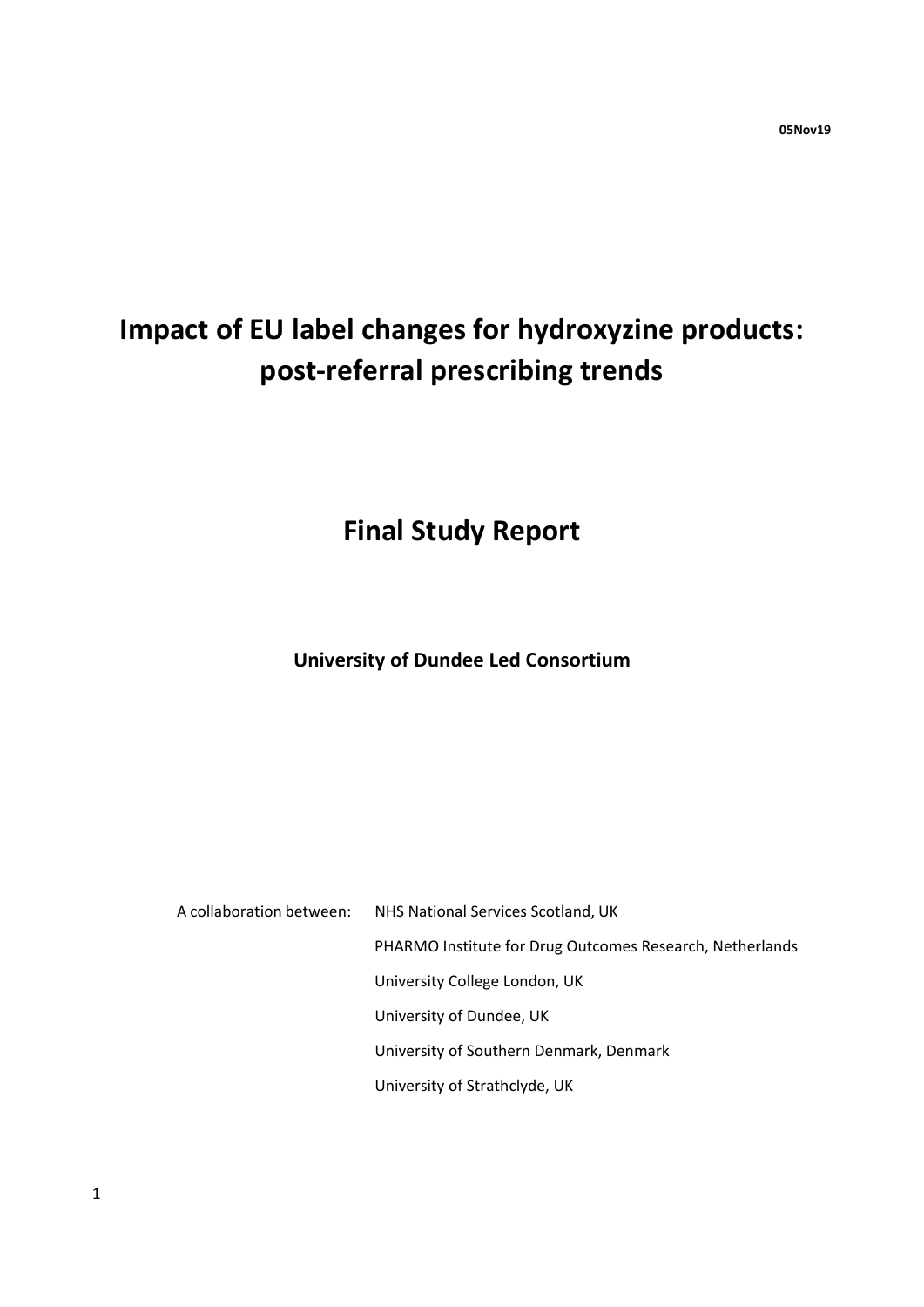#### **Contents**

| $\mathbf{1}$   |                   |    |                                                                                                |  |  |  |
|----------------|-------------------|----|------------------------------------------------------------------------------------------------|--|--|--|
| $\overline{2}$ |                   |    |                                                                                                |  |  |  |
| 3              |                   |    |                                                                                                |  |  |  |
|                | 3.1               |    | Objective 1: To determine prescription patterns of hydroxyzine containing products  7          |  |  |  |
|                | 3.2               |    |                                                                                                |  |  |  |
|                | 3.3               |    | Objective 3: Determine prescription patterns of alternative medicines prescribed in patients   |  |  |  |
| 4              |                   |    |                                                                                                |  |  |  |
|                | 4.1               |    |                                                                                                |  |  |  |
|                | 4.2               |    |                                                                                                |  |  |  |
|                | 4.3               |    |                                                                                                |  |  |  |
|                | 4.4               |    |                                                                                                |  |  |  |
| 5              |                   |    |                                                                                                |  |  |  |
|                | 5.1               |    |                                                                                                |  |  |  |
|                | 5.2               |    |                                                                                                |  |  |  |
|                | 5.3               |    |                                                                                                |  |  |  |
|                | 5.4               |    |                                                                                                |  |  |  |
|                | 5.5               |    |                                                                                                |  |  |  |
|                | 5.6               | 10 | Objective 1: Definitions to determine prescription patterns of hydroxyzine containing products |  |  |  |
|                | 5.6.1             |    |                                                                                                |  |  |  |
|                | 5.6.2             |    |                                                                                                |  |  |  |
|                | 5.6.3             |    | Objective 1.3: Overall hydroxyzine prescribing rates by prescriptions  11                      |  |  |  |
|                | 5.6.4             |    |                                                                                                |  |  |  |
|                | 5.6.5             |    |                                                                                                |  |  |  |
|                | 5.6.6             |    |                                                                                                |  |  |  |
|                | 5.7<br>factors 12 |    | Objective 2: Determining prescribers compliance with cardiovascular contraindications and risk |  |  |  |
|                | 5.7.1             |    |                                                                                                |  |  |  |
|                | 5.7.2             |    | Recent significant electrolyte imbalance (hypokalaemia, hypomagnesaemia)  12                   |  |  |  |
|                | 5.7.3             |    |                                                                                                |  |  |  |
|                | 5.7.4             |    |                                                                                                |  |  |  |
|                | 5.7.5             |    | Recent concomitant use of drugs known to prolong the QT interval and/or induce Torsades        |  |  |  |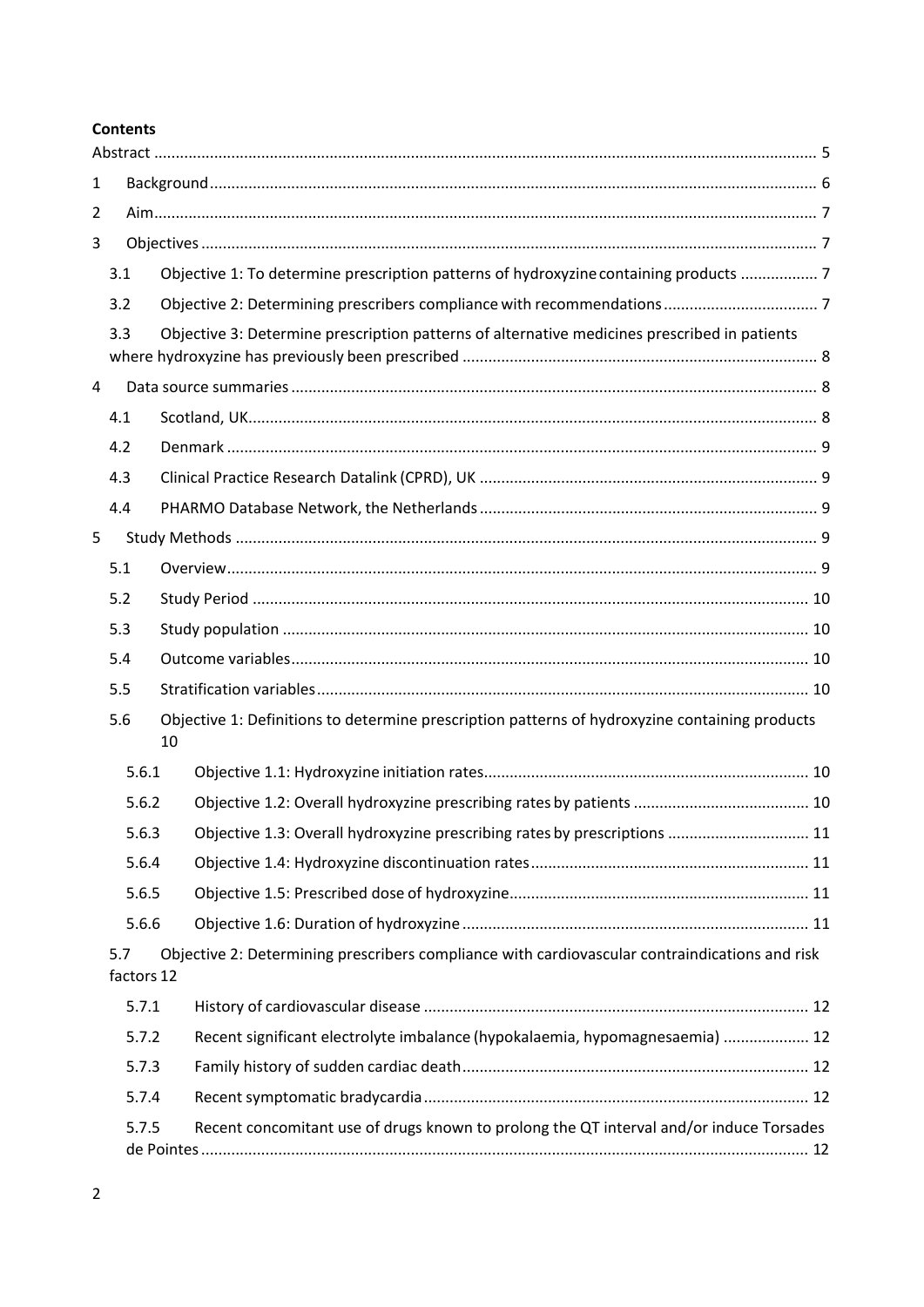|   | 5.8                  | Objective 3: Determine prescription patterns of alternative medicines prescribed in patients        |  |
|---|----------------------|-----------------------------------------------------------------------------------------------------|--|
|   | 5.9                  |                                                                                                     |  |
|   | 5.9.1                |                                                                                                     |  |
|   | 5.9.2                |                                                                                                     |  |
|   | 5.9.3                |                                                                                                     |  |
|   | 5.9.4                |                                                                                                     |  |
|   | 5.9.5                |                                                                                                     |  |
| 6 |                      |                                                                                                     |  |
|   | 6.1                  | OBJECTIVE 1: TO DETERMINE PRESCRIPTION PATTERNS OF HYDROXYZINE CONTAINING                           |  |
|   |                      | Output tables, figures and ITS regression results for objective 1 are shown in Appendix 3 to 10 15  |  |
|   | 6.1.1                |                                                                                                     |  |
|   | 6.1.2                |                                                                                                     |  |
|   | 6.1.3                |                                                                                                     |  |
|   | 6.1.4                |                                                                                                     |  |
|   | 6.1.5                |                                                                                                     |  |
|   | 6.1.6                |                                                                                                     |  |
|   | 6.2                  | OBJECTIVE 2: DETERMINING PRESCRIBERS COMPLIANCE WITH CONTRAINDICATIONS AND RISK                     |  |
|   |                      | Output tables, figures and ITS regression results for objective 2 are shown in Appendix 11 to 16 25 |  |
|   | 6.2.1                | Hydroxyzine initiation for any indication in patients with cardiovascular disease 25                |  |
|   | 6.2.2                | Hydroxyzine initiation in patients with recent significant electrolyte imbalance  27                |  |
|   | 6.2.3                | Hydroxyzine initiation in patients with a family history of sudden cardiac death  28                |  |
|   | 6.2.4                | Hydroxyzine initiation in patients with recent symptomatic bradycardia  28                          |  |
|   | 6.2.5<br>QT interval | Hydroxyzine initiation in patients with concomitant use of drugs known to prolong the<br>29         |  |
|   | 6.2.6                | Stratification by age, gender, indication and product (formulation) type 32                         |  |
|   | 6.3                  | OBJECTIVE 3: DETERMINE PRESCRIPTION PATTERNS OF ALTERNATIVE MEDICINES PRESCRIBED IN                 |  |
|   | 6.3.1                | Switching to other antihistamines following hydroxyzine discontinuation  32                         |  |
|   | 6.3.2                | Switching to benzodiazepines following hydroxyzine discontinuation  34                              |  |
|   | 6.3.3                | Switching to other medications following hydroxyzine discontinuation 35                             |  |
| 7 |                      |                                                                                                     |  |
| 8 |                      |                                                                                                     |  |
| 9 |                      |                                                                                                     |  |
|   |                      |                                                                                                     |  |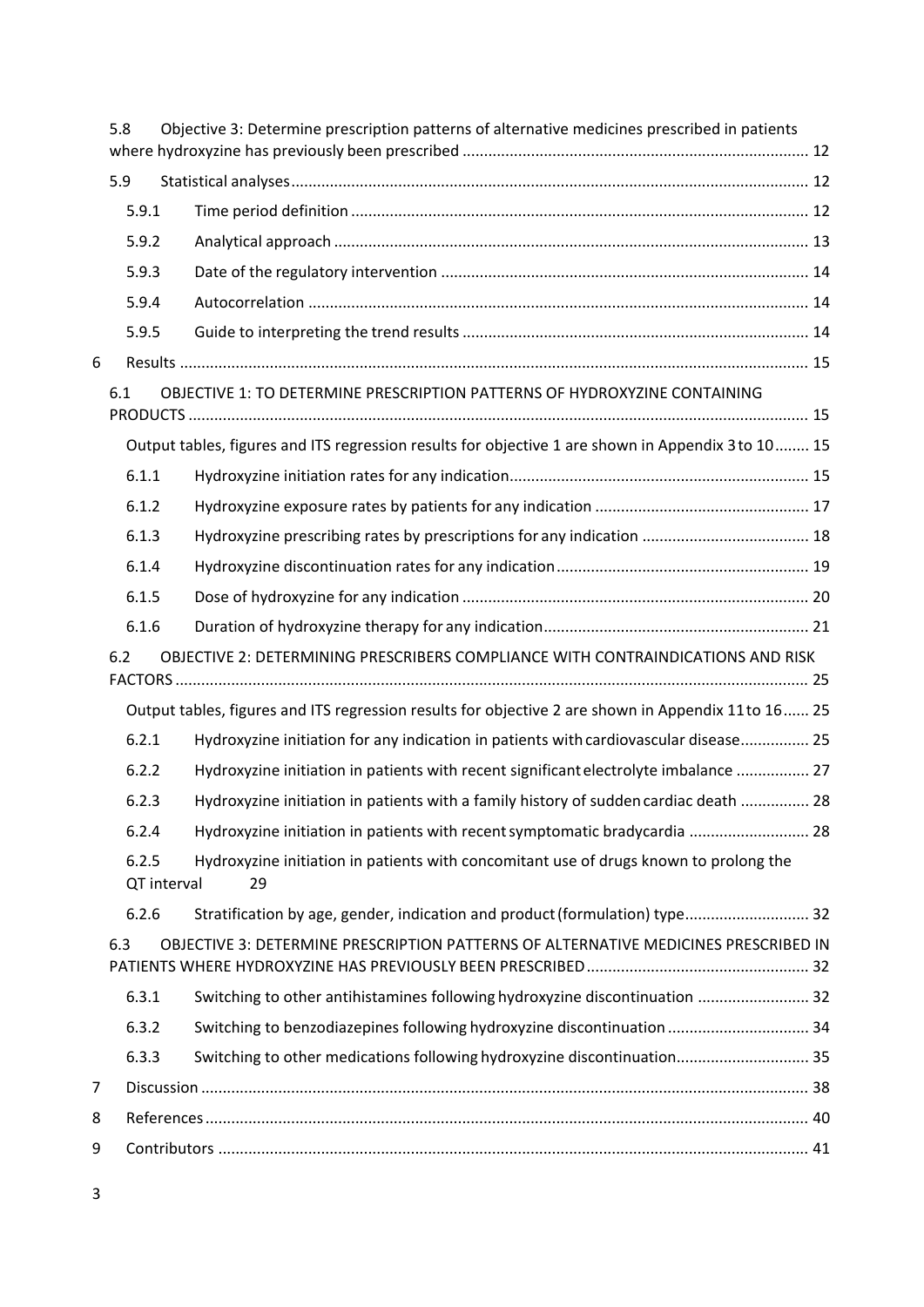### <span id="page-3-0"></span>**ABSTRACT**

**Background:** Antihistamines such as hydroxyzine, may be commonly prescribed agents across Europe for the management of skin disorder, sleep disorders and anxiety. In February 2015, a European Medicines Agency (EMA) referral procedure concluded that hydroxyzine containing products were pro-arrythmogenic and that contraindications, warnings, and changes to the product information, including direct healthcare professional communication (DHPC) were required to be implemented across the EU.

**Objectives:** The aim of the study was to evaluate the impact of the risk minimisation measures implemented in 2015 to manage the pro-arrythmogenic risks of hydroxyzine containing medicinal products in Denmark, Netherlands, England and Scotland.

**Method:** Drug utilisation studies assessing hydroxyzine containing medical products covering the regulatory intervention in February 2015. Quarterly time series analyses measuring: the prevalence of hydroxyzine initiation and discontinuation in the population as a whole: the prevalence of hydroxyzine initiation in patients with cardiovascular disease, electrolyte disturbance, bradycardia, family history of sudden cardiac death and concomitant use of drugs that may prolong the QT interval and/or induce Torsade De Pointes; and initiation of other antihistamines, benzodiazepines and other antidepressant medications (tricyclic antidepressants, mirtazapine, selective serotonin reuptake inhibitors) in patients who discontinued hydroxyzine containing medical products. Statistical significance testing was performed using interrupted time series regression.

**Results:** The 2015 EMA regulatory intervention had no significant impact on hydroxyzine initiation as a whole in Denmark or the Netherlands. The intervention was associated with a significant: immediate fall in hydroxyzine initiation per 100,000 in England (-12.05, 95%CI -18.47 to -5.63) and Scotland (19.01, 95%CI - 26.99 to -11.02); and change to a negative trend in hydroxyzine initiation per 100,000 per quarter in England (-1.72, 95%CI -2.69 to -0.75) and Scotland (-2.378, 95%CI -3.318 to -1.438). The regulatory intervention was associated with a significant: immediate rise in hydroxyzine discontinuation per 100 in England (3.85, 95%CI 0.44 to 7.24) and an immediate fall in Denmark (-2.91, 95%CI -5.33 to -0.48). The regulatory intervention was associated with significant falls in initiation in patients with cardiovascular disease in England and Scotland and in patients with concomitant use of drugs known to prolong theQT interval in England, Scotland and Denmark. No data were available to evaluate the impact of the regulatory intervention in patients with a family history of sudden cardiac death and only limited data were available for hydroxyzine initiation in patients with electrolyte disturbance and bradycardia. The regulatory intervention was associated with no significant switching to other antihistamines, benzodiazepines or other antidepressant medicines following hydroxyzine discontinuation.

**Conclusion:** The 2015 EMA referral was associated with significant reductions in overall hydroxyzine initiation in England and Scotland only, and limited impact on discontinuation in all countries. There was no significant evidence to suggest unintended consequences of switching to other antihistamines, benzodiazepines or other antidepressant medicines overall.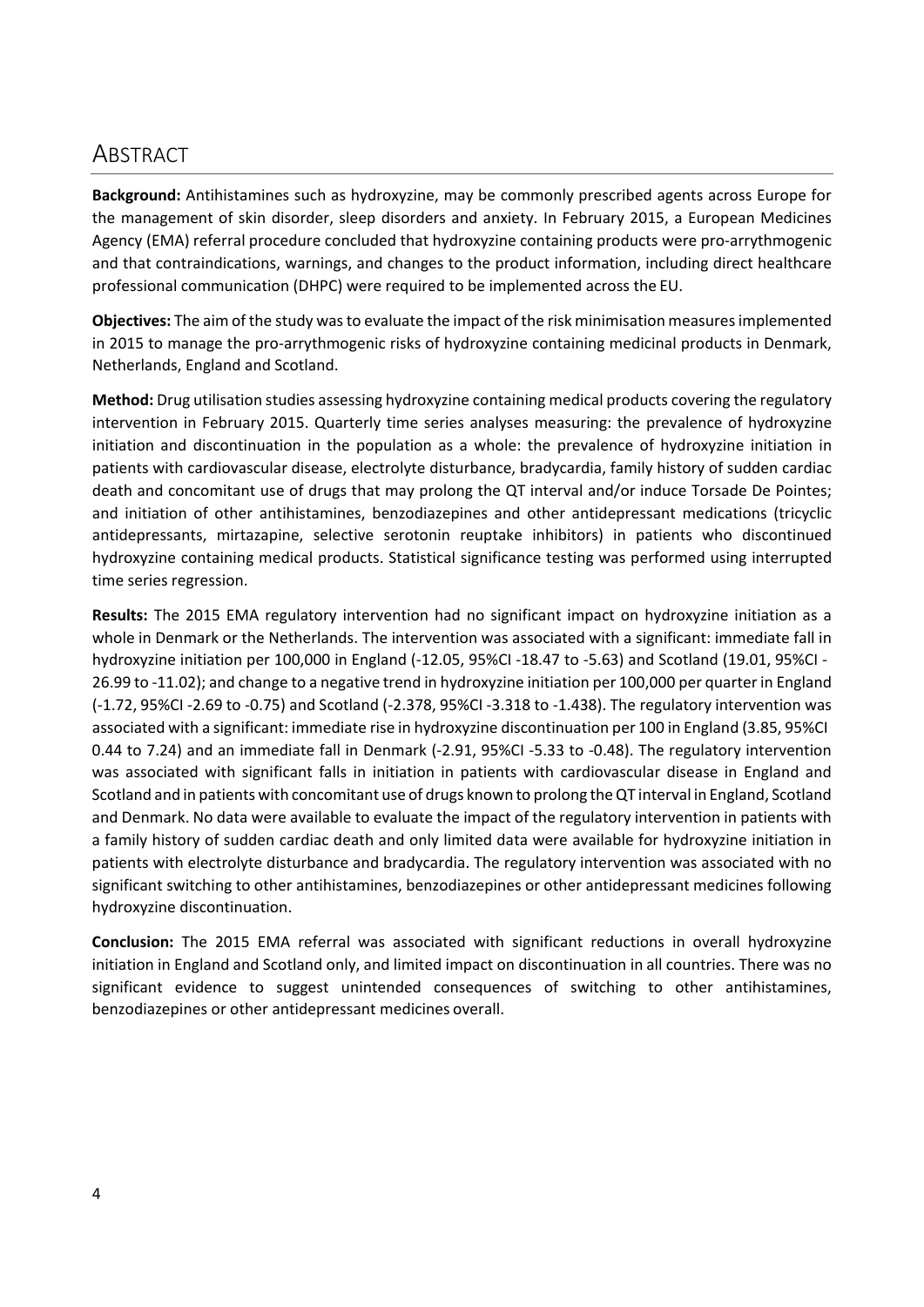## <span id="page-4-0"></span>1 BACKGROUND

Hydroxyzine is a first-generation antihistamine with indications in Europe for the management of anxiety disorders, skin conditions (such as pruritus, dermatitis or urticaria), for preoperative sedation and sleep disorders. Within Europe, formulations of hydroxyzine containing medicinal products are available asfilmcoated tablets, oral syrup, a gel or a solution forinjection.

In February 2015, an EMA referral procedure was raised to the Pharmacovigilance Risk Assessment Committee (PRAC) to examine the potential risk of QT interval prolongation and cardiac arrhythmia of hydroxyzine products based upon evidence from clinical and post-marketing data.<sup>1</sup> <sup>2</sup> 3 This effect is considered due to an inhibitory effect on cardiac channels including hERG. <sup>4</sup>

The referral procedure concluded that although hydroxyzine containing products are effective treatments for their approved indications, hydroxyzine products are associated with an elevated risk of QT prolongation and cardiac arrhythmia particularly in the at-risk population as consisting of patients with risk factors for QT interval prolongation.

The referral procedure concluded (on 27 March 2015) that in order for the benefit-risk balance of hydroxyzine containing medicinal products to remain favourable, contraindications, warnings, dose restrictions and changes to the product information, including direct healthcare professional communication (DHPC) were required to be implemented across the EU.

The EMA implemented risk minimisation measures relating to the use of hydroxyzine in 2015. The main elements of this were as follows:

- Hydroxyzine be restricted to a maximum daily dose of 100 mg per day in adults with corresponding changes in the paediatric and elderly populations, based on pharmacokinetic data and with the treatment duration as short as possible.
- Hydroxyzine be contraindicated in patients with a known acquired or congenital QT interval prolongation and in patients with a known risk factor to QT interval prolongation including a known cardiovascular disease, significant electrolytes imbalance (hypokalaemia, hypomagnesaemia), family history of sudden cardiac death, significant bradycardia, concomitant use with other drugs known to prolong the QT interval and/or induce Torsades de Pointes.
- Changes made to the Summary of Product Characteristics (SmPC) and package leaflet, including a revision of the posology and a warning that use in the elderly is not recommended due to the anticholinergic effects.

As part of the PRAC strategy for measuring the impact of pharmacovigilance, the aim of this study is to measure the effectiveness of regulatory actions taken for hydroxyzine containing medicinal products following the 2015 referral procedure, with the Pharmacovigilance Risk Assessment Committee (PRAC) recommendation date of 12 February 2015 and the Committee for Medicinal Products for Human Use opinion / Coordination Group for Mutual Recognition and Decentralised Procedures – Human position date of 25 March 2015 (the date the recommendation became legally binding across the EU).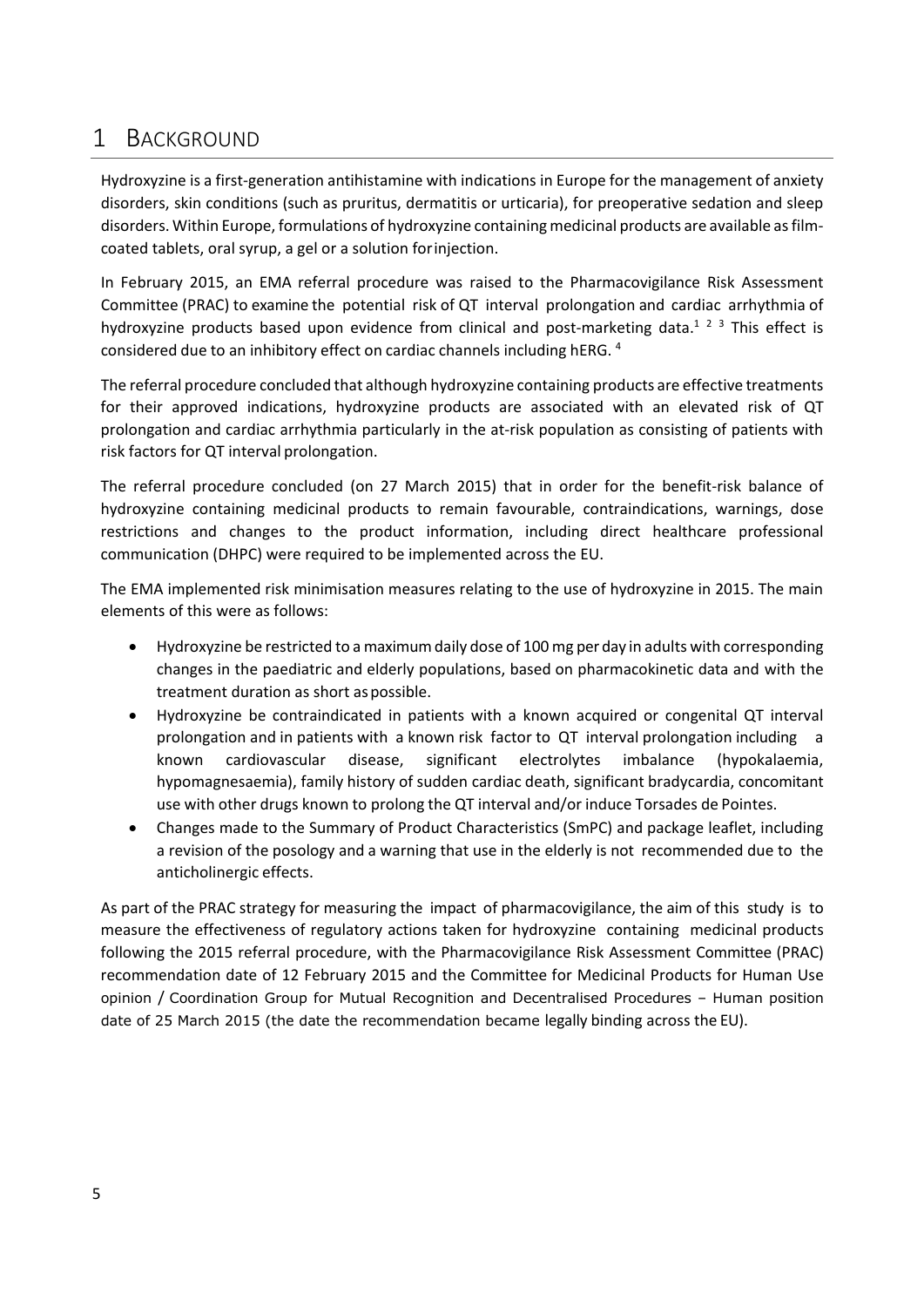## <span id="page-5-0"></span>2 AIM

To evaluate the impact of the risk minimisation measures implemented in 2015 to manage the cardiovascular risks of systemic hydroxyzine containing medicinal products authorised in the European Union (EU) in clinical practice.

## <span id="page-5-1"></span>3 OBJECTIVES

Our objective was to measure the impact of the risk minimisation measures, which drew attention to new contraindications, warnings, and other changes to the product information. We analysed trends in prescribing patterns from a minimum of six years before the intervention (the maximum available data in Scotland) for as long as each database allows. We provide these trends by age, gender and by indication for hydroxyzine.

Our objectives fell into three areas:

#### <span id="page-5-2"></span>3.1 OBJECTIVE 1: TO DETERMINE PRESCRIPTION PATTERNS OF HYDROXYZINE CONTAINING PRODUCTS

We included hydroxyzine containing medicinal products with Anatomical Therapeutic Chemical (ATC) codes: N05BB01, N05BB51, and BNF (British National Formulary) codes 3040102. Thisidentified:

- **Systemic products formulated as tablets or capsules for oral administration (group 1)**
- Suppositories for rectal administration (group 2)
- Solutions for intravenous or intramuscular injection (group 3)

For CPRD/PHARMO databases, diagnoses codesto identify clinical indications were captured at the primary care level whilst for Scottish/Danish databases these codes were captured within secondary care data consisting of outpatient and inpatient diagnoses data. Please see Appendix 1 for list of codes used to define clinical indications within each database.

The primary analysis calculated prescription patterns for overall hydroxyzine prescribing (based upon any type of hydroxyzine-containing product) before and after the regulatory intervention in:

- i. hydroxyzine initiation rates
- ii. hydroxyzine prescribing rates by patients
- iii. hydroxyzine prescribing rates by prescriptions
- iv. hydroxyzine discontinuation rates
- v. dose of hydroxyzine
- vi. duration of hydroxyzine therapy

This was first done for all indications and then by individual indications, age and gender. Secondary analysis calculated prescription patterns for each hydroxyzine-containing group (i.e. group 1 tablets/capsules, group 2 rectalsuppositories and group 3 intramuscular/intravenous) for any indication and then by indication, age and gender.

#### <span id="page-5-3"></span>3.2 OBJECTIVE 2: DETERMINING PRESCRIBERS COMPLIANCE WITHRECOMMENDATIONS

We assessed compliance with recommendations included in sections 4.2, 4.3 and 4.4 of the

Summary of Product Characteristics for hydroxyzine containing medicinal products , by country, by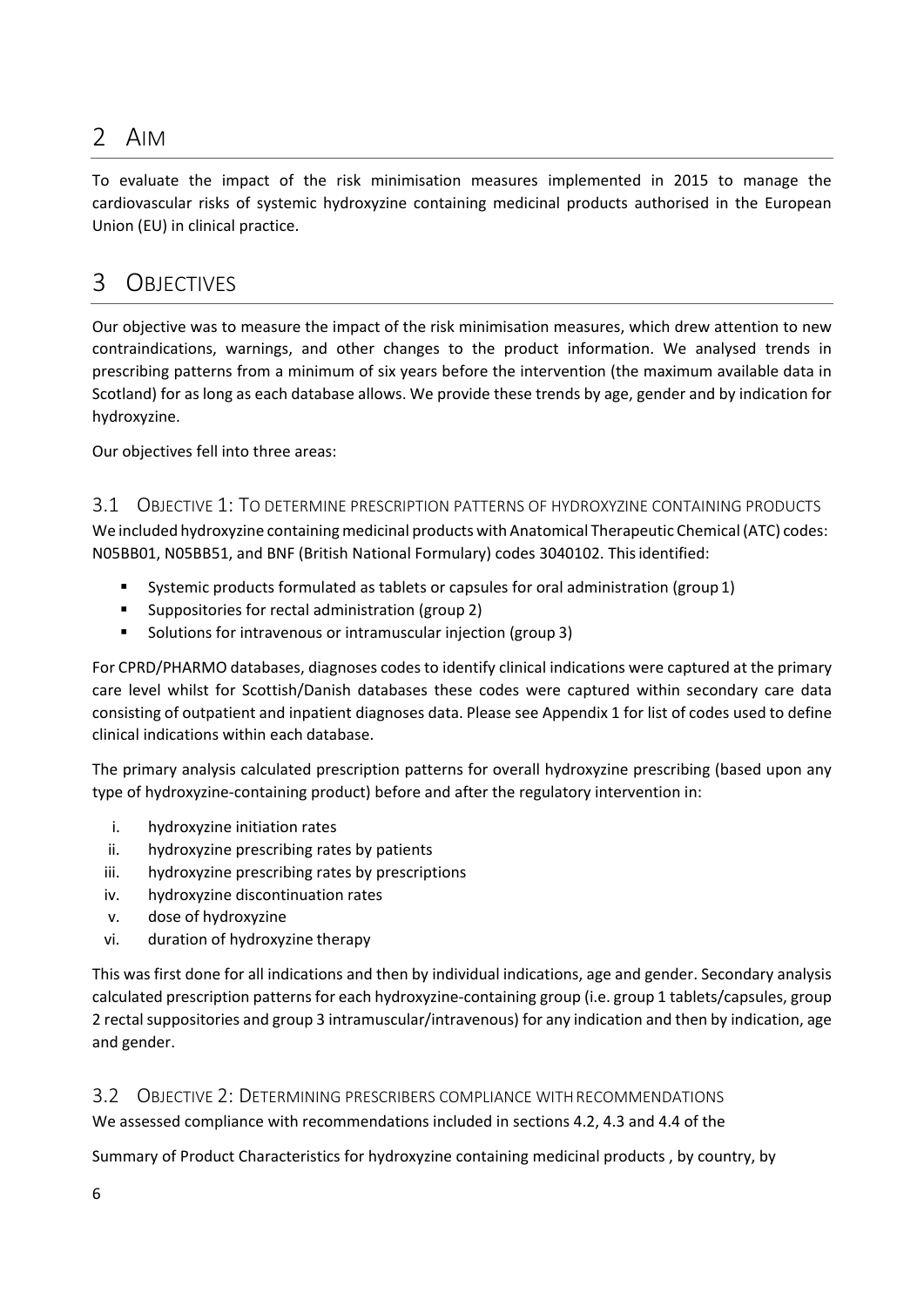indication (i.e. anxiety disorders, skin conditions, preoperative sedation, sleep disorders), by age and by gender, by calculating prescription patterns in overall hydroxyzine prescribing rates and hydroxyzine initiation rates among patients with a with a history of the following contraindications:

- i. Established cardiovascular disease
- ii. Patients with a recent history of significant electrolytes imbalance (hypokalaemia, hypomagnesaemia)
- iii. Family history of sudden cardiac death (in databases where this was recorded)
- iv. Recent symptomatic bradycardia (recent code for bradycardia or pulse rate <60 BPM)
- v. Concomitant use with drugs known to prolong the QT interval and/or induce Torsade de Pointes

For overall hydroxyzine prescribing this was first done for all patients exposed and then by indication, age and gender. Secondary analysis calculated prescription patterns for each hydroxyzine-containing group (i.e. group 1 tablets/capsules, group 2 rectal suppositories and group 3 intramuscular/intravenous) for any indication and then by indication, age and gender.

## <span id="page-6-0"></span>3.3 OBJECTIVE 3: DETERMINE PRESCRIPTION PATTERNS OF ALTERNATIVE MEDICINES PRESCRIBED IN

#### PATIENTS WHERE HYDROXYZINE HAS PREVIOUSLY BEEN PRESCRIBED

Among patients who discontinued hydroxyzine therapy we calculated prescription patterns in the proportions who subsequently initiated treatment with other therapies for:

- i. anxiety disorders
- ii. skin conditions
- iii. sleep disorders

Please see Appendix 1 for list of codes used to identify these drugs. These included 1) other prescribed antihistamine-containing medicinal products, 2) benzodiazepine-containing medicinal products, and 3) other sedative containing medicinal products.

### <span id="page-6-1"></span>4 DATA SOURCE SUMMARIES

Four validated population data sources $5-10$  were used.

#### <span id="page-6-2"></span>4.1 SCOTLAND, UK

The Prescribing Information System (PIS) records all medicines dispensed from pharmacies in Scotland (population estimated 5.3 million in June 2014) and these can be record-linked using the person-unique Community Health Index (CHI) number to demographic data (e.g. age, sex, social deprivation, dates registered with family doctor), Scottish Morbidity Records (e.g. SMR01 – in-patient hospitalisations) and National Records of Scotland (NRS) death registrationsfor the entire population (International Classification of Diseases (ICD)-9/ICD-10 coded). Prescription data is available from 2009.<sup>5</sup>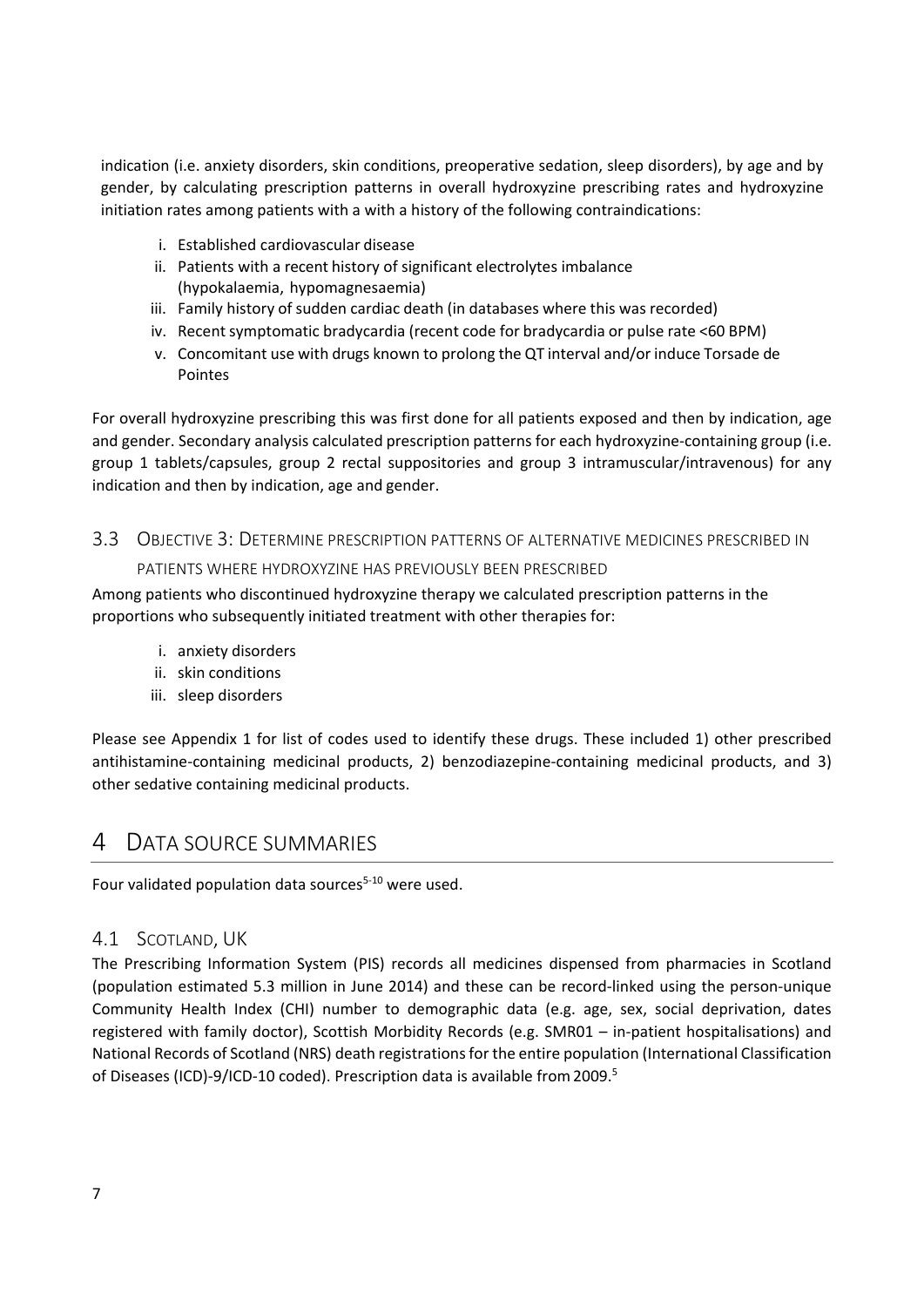#### <span id="page-7-0"></span>4.2 DENMARK

The Danish Register of Medicinal Products records all out-of-hospital prescriptions (full population coverage of 5.6 million individuals). A unique 10-digit personal identifier, the Centrale Person register (CPR) number,<sup>6</sup> readily allows linkage of drug exposures to outcomes in the form of ICD-10 diagnoses registered in connection with inpatient and outpatient hospital contacts.<sup>7</sup> Death data is available from the Civil Registration System. Prescription data is available from 1995.<sup>8</sup>

### <span id="page-7-1"></span>4.3 CLINICAL PRACTICE RESEARCH DATALINK (CPRD), UK

CPRD contains data originating from the computer systems of General Practitioners (GPs) across the United Kingdom with an estimated 6 million population, but we used only practices outside Scotland, so data were used from England, Wales and Northern Ireland: for the purposes of this report, these will be referred to as England. The data has been collected since 1987, covers about 7% of the UK population and is broadly generalisable to the whole UK population.<sup>9</sup> For this study, data was be taken from all non-Scottish "up to standard" practices. Data on diagnostic coding and prescribing come from the GP system and are recorded as Read, Gemscript and BNF codes.

### <span id="page-7-2"></span>4.4 PHARMO DATABASE NETWORK, THENETHERLANDS

The PHARMO Database Network is a population-based network of electronic healthcare databases and combines data from different primary and secondary healthcare settings in the Netherlands. To address the objectives of the present study the Out-patient Pharmacy and the GP Database were used. The Out-patient Pharmacy Database of the PHARMO Database Network comprises GP or specialist prescribed healthcare products dispensed by the out-patient pharmacy (population 4.2 million in 2016). These data can be linked on a patient-level using probabilistic linkage to other databases. Data on indication and contraindications were obtained from the GP Database for a population of approximately 1 million. This database comprises data from electronic patient records registered by GPs. Dispensing data is recorded as ATC and diagnoses as ICPC (International Classification of Primary Care) codes or entered as free text. ICPC codes can be mapped to ICD codes. <sup>10</sup> Data linked with the GP Database was available from 2007 up to 2016.

## <span id="page-7-3"></span>5 STUDY METHODS

Population-based longitudinal studies were conducted using these four databases using this common protocol (EU PAS (post-authorisation studies) Register number EUPAS26363).

#### <span id="page-7-4"></span>5.1 OVERVIEW

Individual patient data sets were assembled in each country. The list of variables included in the study are defined in this document. Some of these variables were not available in every country. The different database structures and coding systems used by each country meant that different logic was used to calculate each of the variables listed within. These were reviewed for consistency between countries. To further improve consistency a high-level data extraction plan was used, for each country to adhere to. An aggregate data set was prepared in each country. This consisted of a full cross classification of the data by all the stratification variables, and by time period. This data set was aggregated further and forwarded to the central study statistician providing the minimum count per time period containing greater than or equal to 5 patients per cell to meet with local data protection and disclosure controlrequirements.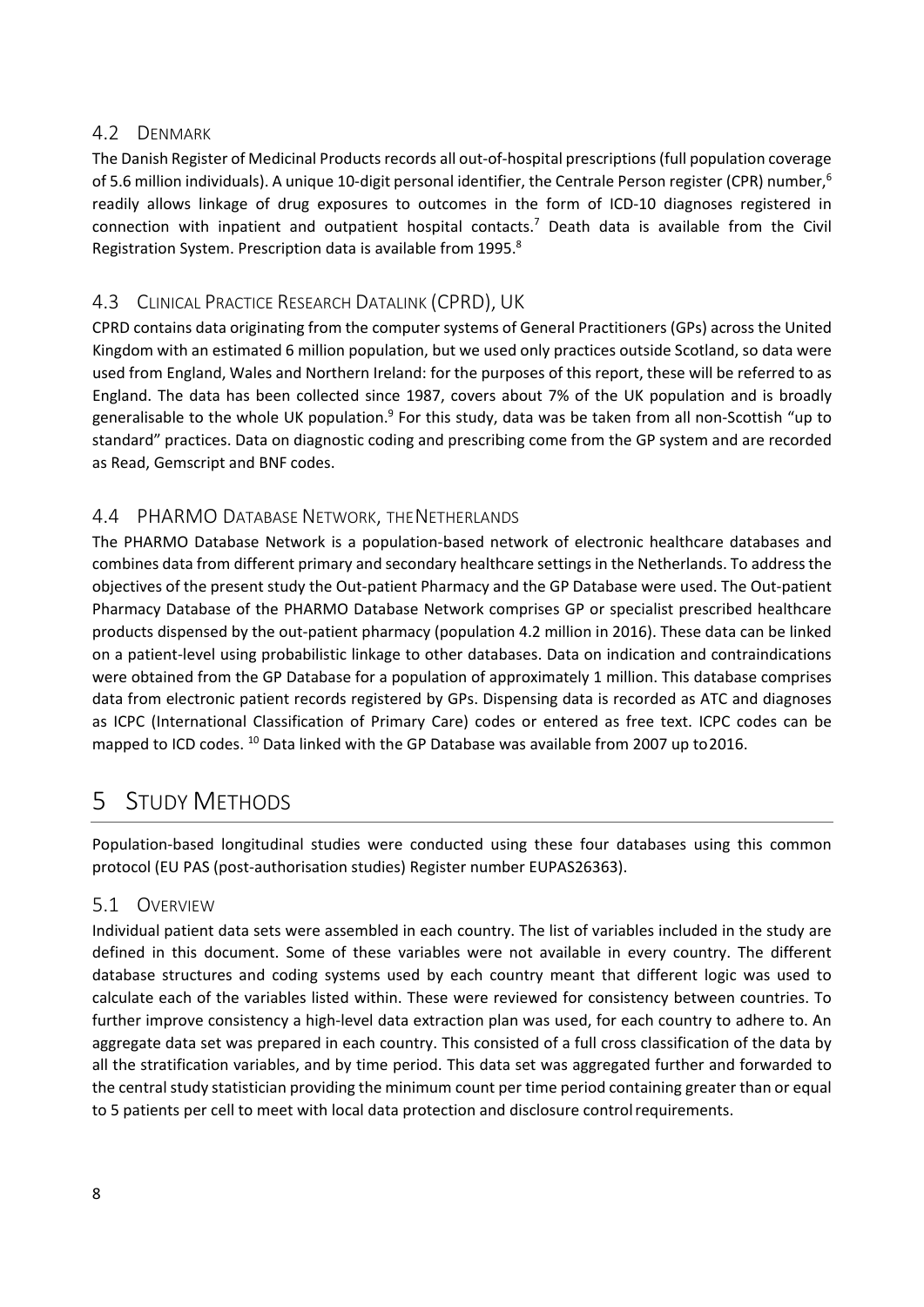### <span id="page-8-0"></span>5.2 STUDY PERIOD

The study start period varied by data source and the fact that patients were required to have at least one year of observation (lookback period) prior to inclusion in the cohort.

### <span id="page-8-1"></span>5.3 STUDY POPULATION

The study population consisted of all patients registered within each data source at any time during the study period. The start of follow-up for a patient was defined as date of registration with the general practice (CPRD and PHARMO), or date of first recorded prescription or any secondary care diagnosis (Denmark and Scotland). A patient's index date was the latest of the study period start date (dependent on each data source), the date of birth, or their first database follow up date plus 1 year (to allow sufficient time for data on baseline covariates to be collected). A patient's end of follow-up was the date of the first occurrence of the following: death (all databases); end of study period (varies between countries); end of registration (end of registration would not significantly affect data from Denmark and Scotland because they use national data that captures patients moving within the health system). A patient was included for analysis in a time period if the first and last day both lay between the patient's index date and their last follow up date, so the analyses only included patients who are observable for the entire timeperiod.

### <span id="page-8-2"></span>5.4 OUTCOME VARIABLES

For each of the objectives listed above we analysed a series of proportions evaluated in each time period over the study period. The denominators were all patient counts. The numerators were either patient counts or numbers of prescriptions.

#### <span id="page-8-3"></span>5.5 STRATIFICATION VARIABLES

Most stratification variables in the study were time dependent and were evaluated at the start of each time period. Gender and age was used to stratify hydroxyzine prescription rates for all three objectives.

Age was classified as 0-17, 18-29, 30-39, 40-49, 50-59, 60-69, 70-79 or 80+.

Read, ICD or ICPC codes were used to classify licenced indications: *anxiety disorders,skin disorders and sleep disorders.* The classification was based on any record dated before the end of the time period. If a patient had a history of the indication of interest they were included in the analysis for that indication and it is possible that patients may appear more once when examining differentindications.

### <span id="page-8-4"></span>5.6 OBJECTIVE 1: DEFINITIONS TO DETERMINE PRESCRIPTION PATTERNS OF HYDROXYZINE CONTAINING PRODUCTS

#### <span id="page-8-5"></span>5.6.1 Objective 1.1: Hydroxyzine initiation rates

Hydroxyzine initiation was defined as a prescription for hydroxyzine with no exposure to hydroxyzine in the preceding 92 days. The denominator was the number of non-users on the first day of the time period defined as no exposure to hydroxyzine in the previous 92 days. The numerator was the number of these patients initiating hydroxyzine in the time period.

#### <span id="page-8-6"></span>5.6.2 Objective 1.2: Overall hydroxyzine prescribing rates by patients

For overall hydroxyzine prescribing rates, the denominator was defined as the number of observable patients on the first day of the time period (both hydroxyzine users and non-users). The numerator was defined as the number of these patients with any prescription for hydroxyzine in the time period. The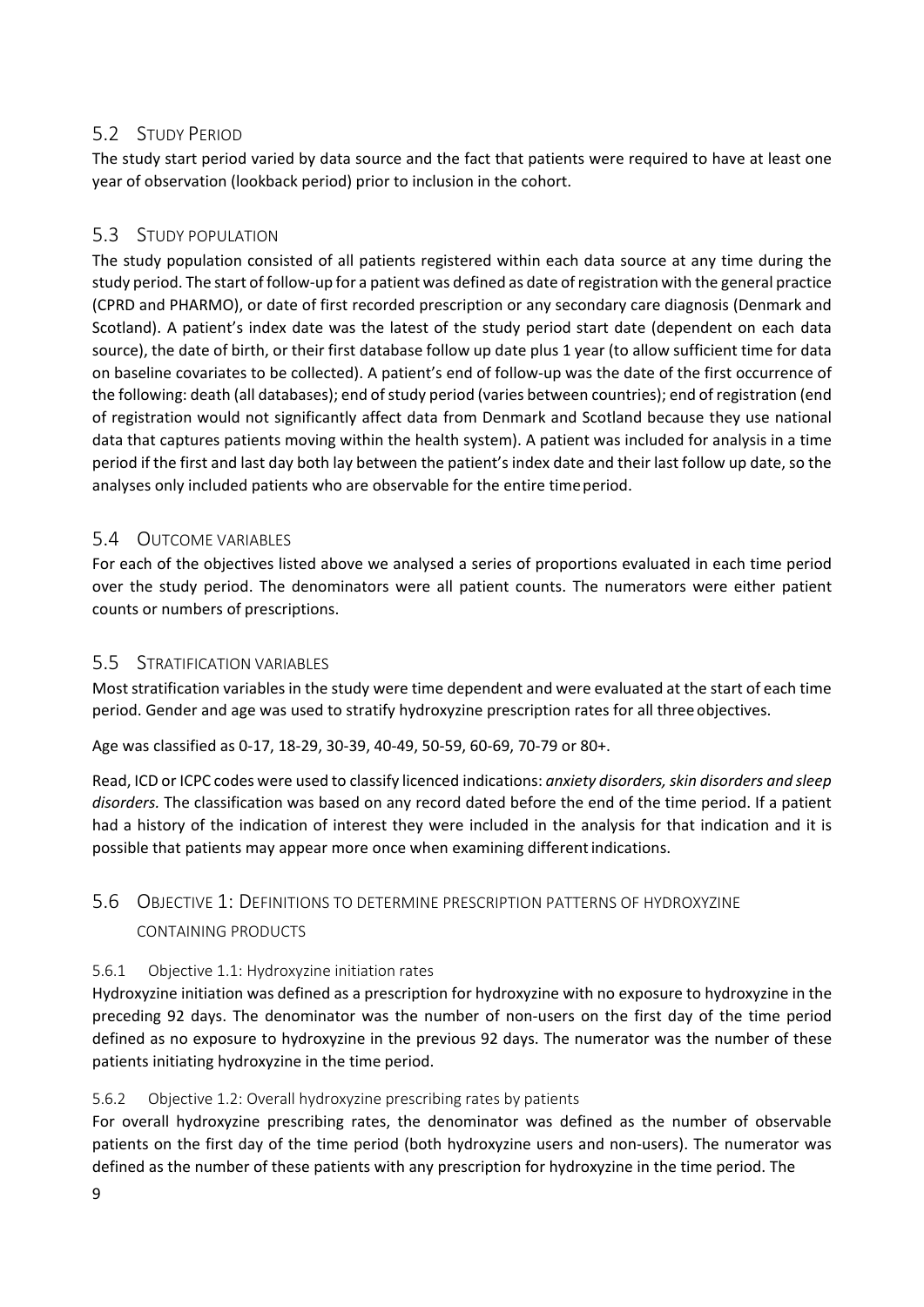exception was for Denmark where the denominator was the number of patients present in the cohort on 1st January each year.

#### <span id="page-9-0"></span>5.6.3 Objective 1.3: Overall hydroxyzine prescribing rates by prescriptions

Hydroxyzine prescribing rates were assessed at the prescription level among hydroxyzine users. The denominator was the number of patients prescribed hydroxyzine in the cohort in the time period. The numerator was the number of prescriptions they received.

#### <span id="page-9-1"></span>5.6.4 Objective 1.4: Hydroxyzine discontinuation rates

Discontinuation was defined asthe number of patients with a prescription for hydroxyzine with no exposure to hydroxyzine in the 92 days following the date of that hydroxyzine prescription. This definition did not include 92 days plus an estimated exposure duration. The denominator was the number of patients prescribed hydroxyzine in the time period. The numerator wasthe number of these patients discontinuing.

#### <span id="page-9-2"></span>5.6.5 Objective 1.5: Prescribed dose of hydroxyzine

This requires the calculation of an average total daily dose of hydroxyzine prescribed for each hydroxyzineexposed patient during the time period. Average daily dose during a continuous treatment episode was calculated as (strength x quantity summed over all prescriptions in the episode) / (length of episode including unexposed days). This allowed the dose to be calculated from strength and quantity. Further details of defining exposure episodes are contained in Appendix 2.

#### <span id="page-9-3"></span>5.6.6 Objective 1.6: Duration of hydroxyzine

From clinical experience we suspected that most hydroxyzine prescribing was not long term. For the primary approach of estimating duration of hydroxyzine, we assumed a standard treatment regimen for each patient and prescription as if they were taking it with complete adherence. We used a total daily dose 75mg hydroxyzine based on the defined daily dose for hydroxyzine. For children under the age of 12, the following standard daily dosages will be applied: under 2 years 10mg; 2-5 years 15mg; 6-12 years 25mgs; 13-17 years 50mg. For example, a standard prescription consisting of 25mg strength tablets we divided the quantity of tablets/capsules per prescription by this standard regimen (i.e. 3) to provide the standard duration of therapy in days. We measured trends in the average standard duration of therapy for prescriptions issued within each time period, before and after the date of the regulatory intervention.

As a secondary approach, we attempted to divide patients prescribed hydroxyzine into one of three groups per time period: one-off users, sporadic users, and chronic users. Using hydroxyzine treatment episodes, one-off users were defined as patients prescribed a single hydroxyzine prescription only in the treatment episode. To define sporadic and chronic users we calculated a possession ratio for each patient defined by using the number of days prescribed (or supplied) assuming a standard daily dose divided by the number of days between hydroxyzine prescriptions within a treatment episode. We defined sporadic users as patients with a hydroxyzine possession ratio of less than 1 standard day of therapy per 3 days within the treatment episode. Patients with a hydroxyzine possession ratio of more than 1 standard day of therapy per 3 days were defined as chronic users within the treatment episode. Patients were allocated to either one-off, sporadic or chronic if the treatment episode occurred within a quarter. We then calculated time trends for the three groups per time period, before and after the date of the regulatory intervention. Further details of defining exposure episodes are contained in Appendix 2.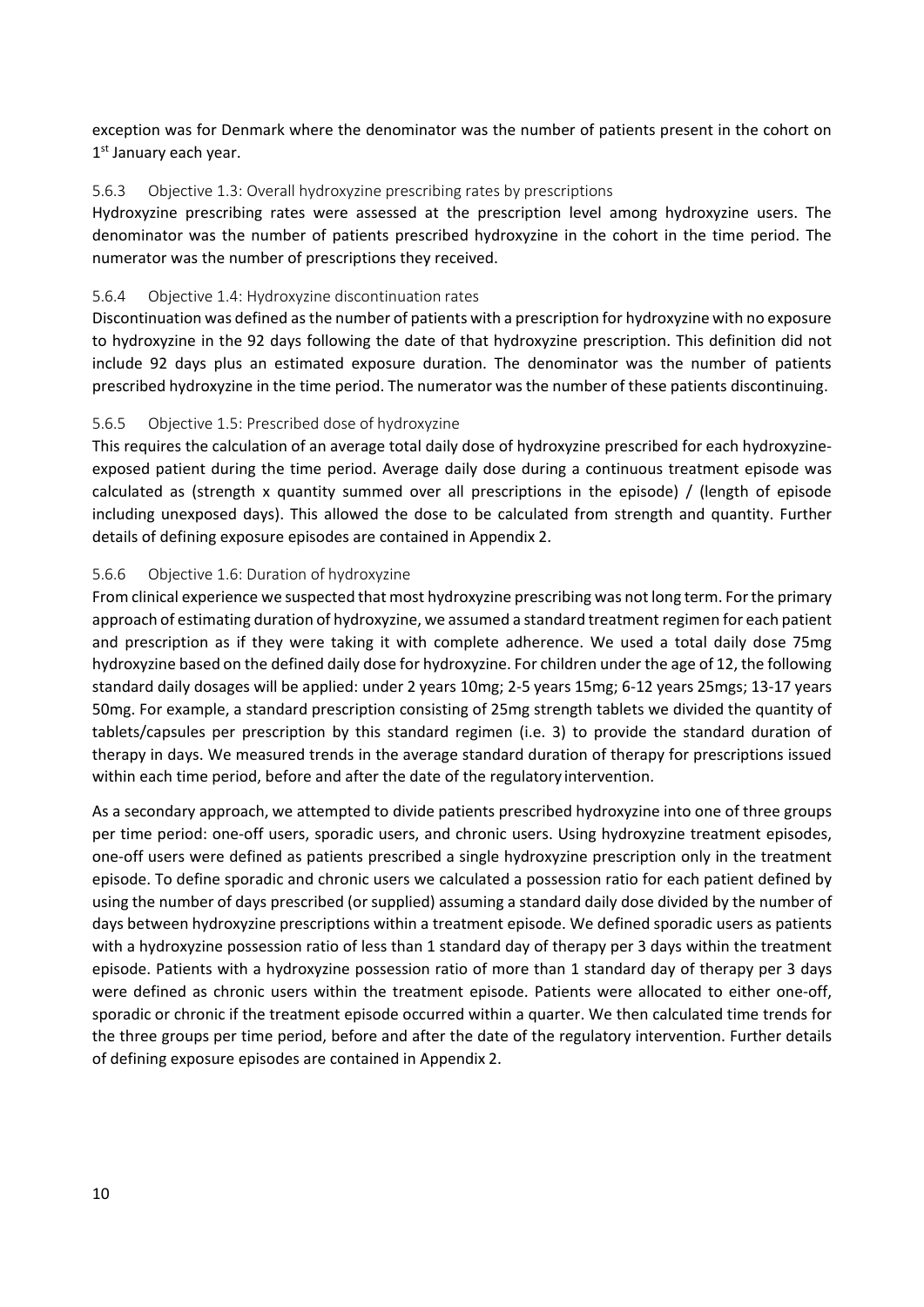### <span id="page-10-0"></span>5.7 OBJECTIVE 2: DETERMINING PRESCRIBERS COMPLIANCE WITH CARDIOVASCULAR

#### CONTRAINDICATIONS AND RISK FACTORS

Objective 2 required stratification ofthe hydroxyzine prescription rates by each ofthe following factors with Read, ICD and ICPC codes listed in Appendix 1 for each condition.

#### <span id="page-10-1"></span>5.7.1 History of cardiovascular disease

Hydroxyzine was prescribed to the contraindicated group in a time period if any of the codes for cardiovascular disease were recorded prior to the end date of that time period. Once a diagnosis was recorded, patients continued to be considered contraindicated for all subsequent time periods.

#### <span id="page-10-2"></span>5.7.2 Recent significant electrolyte imbalance (hypokalaemia, hypomagnesaemia)

Hydroxyzine was prescribed to the contraindicated group in a time period if any of the codes for recent significant electrolyte imbalance (hypokalaemia, hypomagnesaemia) were recorded in the 3 months prior to the first day of that time period.

#### <span id="page-10-3"></span>5.7.3 Family history of sudden cardiac death

Hydroxyzine was prescribed to the contraindicated group in a time period if there was any recorded coding for family history of sudden cardiac death. Once recorded they continued to be considered contraindicated for all subsequent time periods.

#### <span id="page-10-4"></span>5.7.4 Recent symptomatic bradycardia

Hydroxyzine was prescribed to the contraindicated group in a time period if any of the codesfor bradycardia were recorded in the 3 months prior to the first day of that time period.

<span id="page-10-5"></span>5.7.5 Recent concomitant use of drugs known to prolong the QT interval and/or induce Torsades de Pointes

Hydroxyzine was prescribed to the contraindicated group in a time period if there is recent concomitant prescribing of any drugs known to prolong the QT interval and/or induce Torsades de Pointes (please see Appendix 1 for further details). Recent concomitant prescribing was defined as the number of patients having initiated hydroxyzine who have also been prescribed a drugs known to prolong the QT interval and/or induce Torsades de Pointes within the previous 90 days.

### <span id="page-10-6"></span>5.8 OBJECTIVE 3: DETERMINE PRESCRIPTION PATTERNS OF ALTERNATIVE MEDICINES PRESCRIBED IN PATIENTS WHERE HYDROXYZINE HAS PREVIOUSLY BEEN PRESCRIBED

Objective 3 determined drug utilisation and prescription patterns over time for other medicines when hydroxyzine had been discontinued.

A switch to an alternative class was defined as those patients who discontinued hydroxyzine (as defined in section 5.6.4) and who then initiated a drug in the classes listed in section 3.3. Initiation of an alternative drug in the classes listed in section 3.3 was defined as the first prescription of a drug in that class prescribed within 92 days following the date of the last hydroxyzine prescription.

#### <span id="page-10-7"></span>5.9 STATISTICAL ANALYSES

#### <span id="page-10-8"></span>5.9.1 Time period definition

The primary analysis used quarterly time periods. For each year these were defined by the following dates:

 $1<sup>st</sup>$  January to 31<sup>st</sup> March = Quarter 1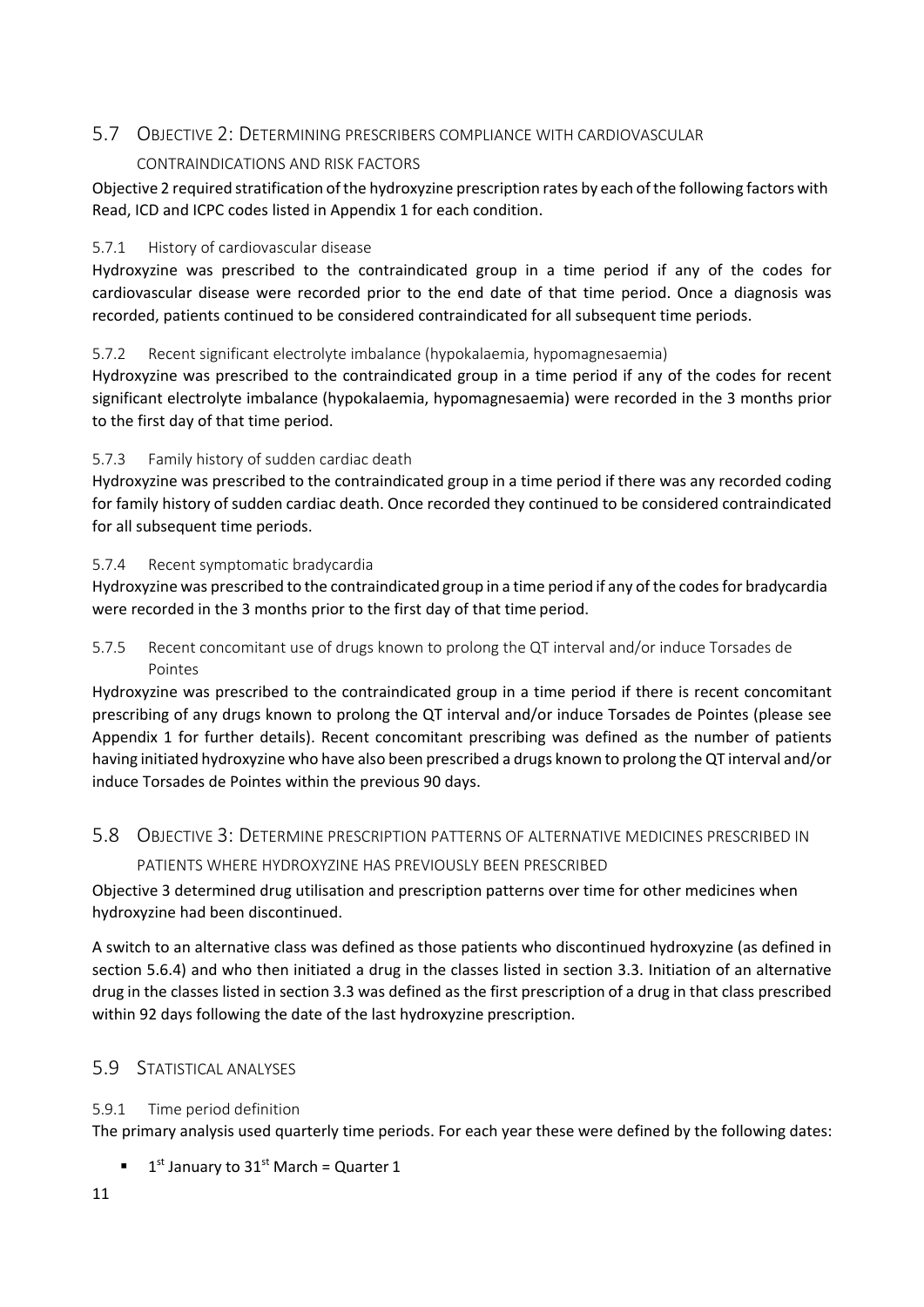- $\blacksquare$  1<sup>st</sup> April to 30<sup>th</sup> June = Quarter 2
- $\blacksquare$  1<sup>st</sup> July to 30<sup>th</sup> September = Quarter 3
- $1<sup>st</sup>$  October to 31<sup>st</sup> December = Quarter 4

Data governance requirements precluded reporting of strata containing fewer than 5 patients. When this occurred we omitted them. We indicate in the report tables where data has been redacted.

#### <span id="page-11-0"></span>5.9.2 Analytical approach

The proposed primary analysis used interrupted time series regression to fit time trends to each series of time period data for each country. Using regression modelling we evaluated:

- 1. The baseline slope before the intervention time period
- 2. The change in slope from the baseline time periods to the post-intervention time periods
- 3. The immediate change associated with the intervention time period

Before fitting all regression models, the data was visualised graphically. The characteristics of the study cohort was described at baseline. For objective 1, this was done for overall hydroxyzine prescribing rates, hydroxyzine initiation rates and hydroxyzine discontinuation rates for any clinical indication and for individual clinical indications. For objective 2 this was done for overall hydroxyzine prescribing rates in patients with a known risk factor for QT interval prolongation such as cardiovascular disease, significant electrolyte imbalance (hypokalaemia, hypomagnesaemia), family history of sudden cardiac death, significant bradycardia, or concomitant use of drugs known to prolong the QT interval and/or induce Torsades de Pointes. For objective 3, this was done for patients initiating drug classes listed in section 3.3, following discontinuation of hydroxyzine.

The effect of the intervention for each country was represented either by a step function, or by a continuous linear function representing gradual implementation (interrupted time series analysis). This choice, and whether it is necessary to model any trends prior to the intervention time period, was decided on visual inspection of the data. $^{11}$  The analysis was done and is reported by datasource.

All of the aggregated datasets provided by each country consisted of ratios, in most cases a proportion of patients, for a set of consecutive quarters. The purpose of the analyses wasto measure any change in trends over time after the pre-specified date of the regulatory intervention, February 2015, and was achieved by fitting interrupted time series (ITS) models with a joint point at this date. They were parameterised in such a way that one parameter estimated the change in slope after vs before the time period at which the intervention occurred (the coefficient of a time variable counting the number of quarters since the intervention and set to 0 before it), and another estimated any step change at the join point (the coefficient of a variable set to 1 after the intervention and 0 before it).<sup>11</sup> In some data sets there was evidence of discontinuities at other times, in either absolute rates or their slopes. These were not the subject of this study and therefore the range of data was trimmed to periods immediately before and after February 2015 when trends were approximated to be linear.

Preliminary analyses using binomial models revealed substantial over dispersion in the data relative to that expected in binomial proportions with very large denominators. We therefore assumed normal error distributions and fitted trends using weighted linear regression, the weights being the denominatorsin each proportion. We found no increase in the magnitude of residuals with increasing fitted values and therefore did not transform the data to log units for analysis.

All analyses were carried out using SAS V9.4.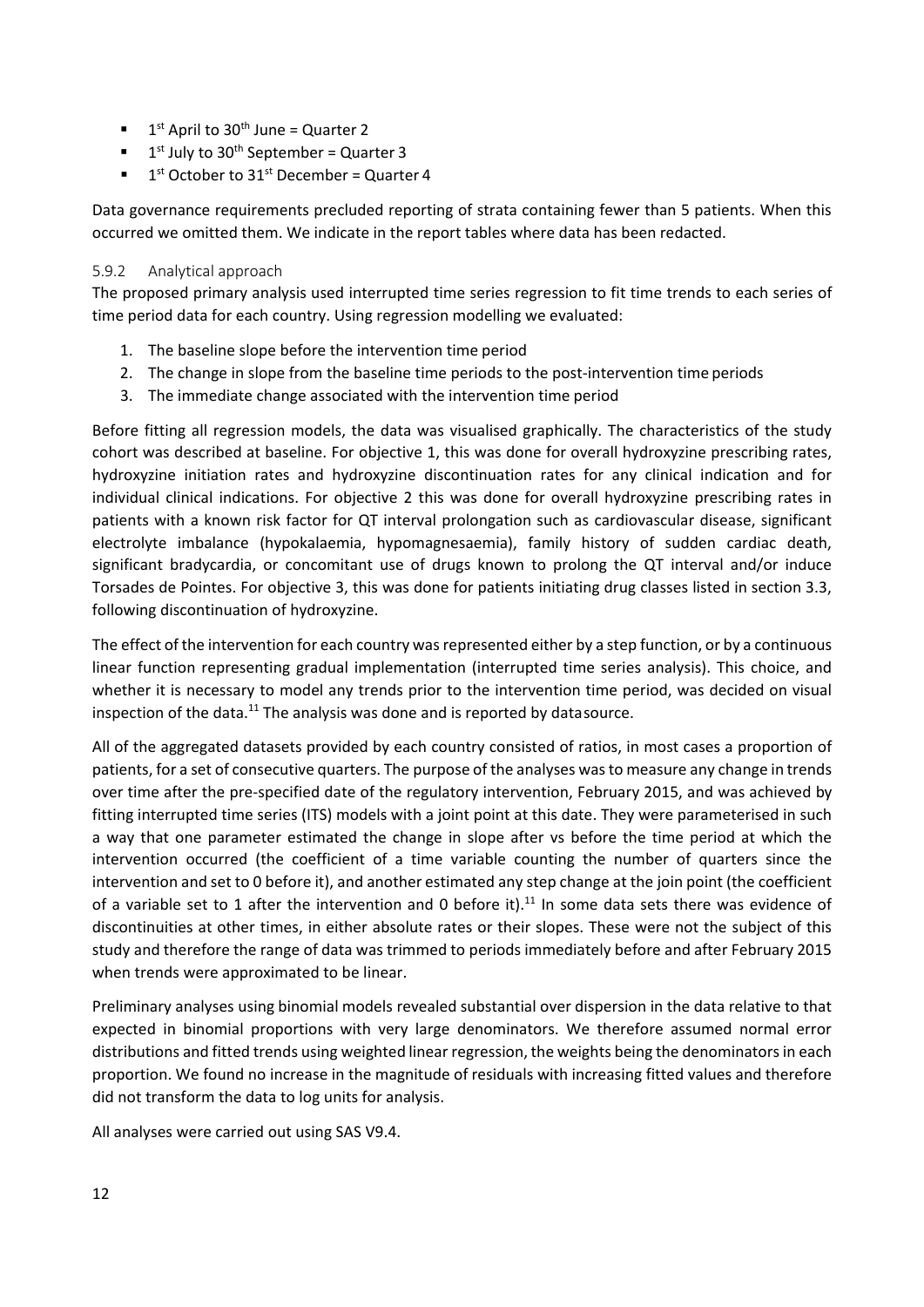#### <span id="page-12-0"></span>5.9.3 Date of the regulatory intervention

For interrupted time series regression analysis, the date of the regulatory intervention was pre-specified as 12 February 2015.

#### <span id="page-12-1"></span>5.9.4 Autocorrelation

We checked for autocorrelation in the data using the Durbin Watson statistic.

#### <span id="page-12-2"></span>5.9.5 Guide to interpreting the trend results

In the results section, the prevalence of each drug prescribing pattern will be summarised as the proportion at the beginning of the availability of each data source to the end of each data source and these quarterly data points will be presented in the subsequent figures. However, the results of the trend analysis may be based upon a different numbers of pre- and/or post-intervention data points due to observable differences in trend occurring at different points in the pre- and/or post-intervention period, inclusion of which may have introduce bias into the time series analysis models and violated the linear assumptions. Thus the time periods used in the interrupted time series regression models are visualised as shaded areas within each figure provided to differentiate that from all time periods. Terminology used to describe the trendsare:

- No trend = no statistically significant increase or decrease in the prevalence of prescribing over sequential data points detected
- **Positive trend = a statistically significant increase in the prevalence of prescribing over sequential** data points detected
- Negative trend = a statistically significant decrease in the prevalence of prescribing over sequential data points detected

Of note, changes in the slope post-intervention is relative to the baseline slope. For example, no significant change in trend post-intervention means that the trend after the intervention was the same as that before. Similarly, a positive trend post-intervention when the pre-intervention trend was negative means the trend is slowing or has reversed.

Further details of the methodology are contained within Appendix 2.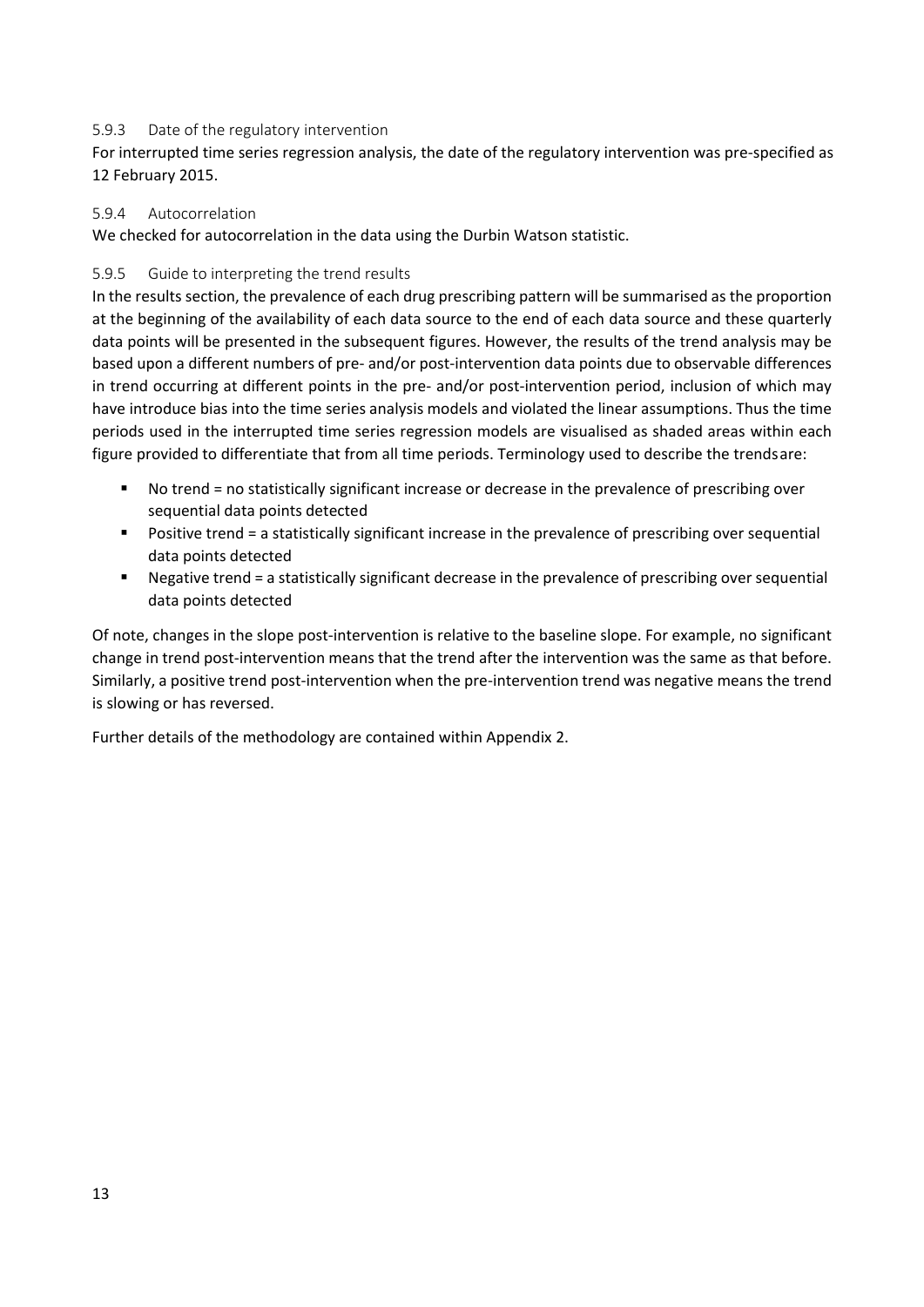## <span id="page-13-0"></span>6 RESULTS

## <span id="page-13-1"></span>6.1 OBJECTIVE 1: TO DETERMINE PRESCRIPTION PATTERNS OF HYDROXYZINE CONTAINING PRODUCTS

<span id="page-13-2"></span>Output tables, figures and ITS regression results for objective 1 are shown in Appendix 3 to 10.

#### <span id="page-13-3"></span>6.1.1 Hydroxyzine initiation rates for any indication

Trends in the prevalence of hydroxyzine initiation among Denmark, the Netherlands, England and Scotland are shown in figure 1. Different start periods are presented due to the final availability of data between countries. Between the study periods available for analysis, the number of patients initiating hydroxyzine-containing medicinal products per 100,000: in Denmark remained fairly stable from 23.5 (2010Q1) to 24.7 (2018Q1); in the Netherlands fell from 34.4 (2009Q2) to 25.4 (2017Q4); in England (CPRD) fell from 35.9 (2009Q1) to 30.8 (2018Q1); and in Scotland fell from 91.5 (2010Q1) to 58.9 (2018Q2).

#### *Interrupted time series regression of hydroxyzine initiation rates*

In Denmark, there was a positive trend in hydroxyzine initiation before the regulatory intervention (table 6.1.1). The regulatory intervention was associated with no statistically significant immediate absolute fall in initiation (-1.66, 95%CI -4.93 to 1.61 per 100,000) and no statistically significant change in initiation trend post-intervention compared to baseline.

In England, there was a positive trend in hydroxyzine initiation before the regulatory intervention. The regulatory intervention was associated with a statistically significant immediate absolute fall in initiation of -12.05 (95%CI -18.47 to -5.63 per 100,000) and a change to a negative trend in initiation of -1.72 (95%CI -2.69 to -0.75) per 100,000/quarter post-intervention compared to baseline.

In the Netherlands, there was no trend in hydroxyzine initiation before the regulatory intervention. The regulatory intervention was associated with no statistically significant immediate absolute change in initiation and no statistically significant change in trend in initiation post-intervention compared to baseline.

In Scotland, there was a positive trend in hydroxyzine initiation before the regulatory intervention. The regulatory intervention was associated with a statistically significant immediate absolute fall in initiation of -19.01 (95%CI -26.99 to -11.02) per 100,000with a change to a negative trend in initiation -2.38 (95%CI -3.32 to -1.44) per 100,000/quarter post-intervention compared to baseline.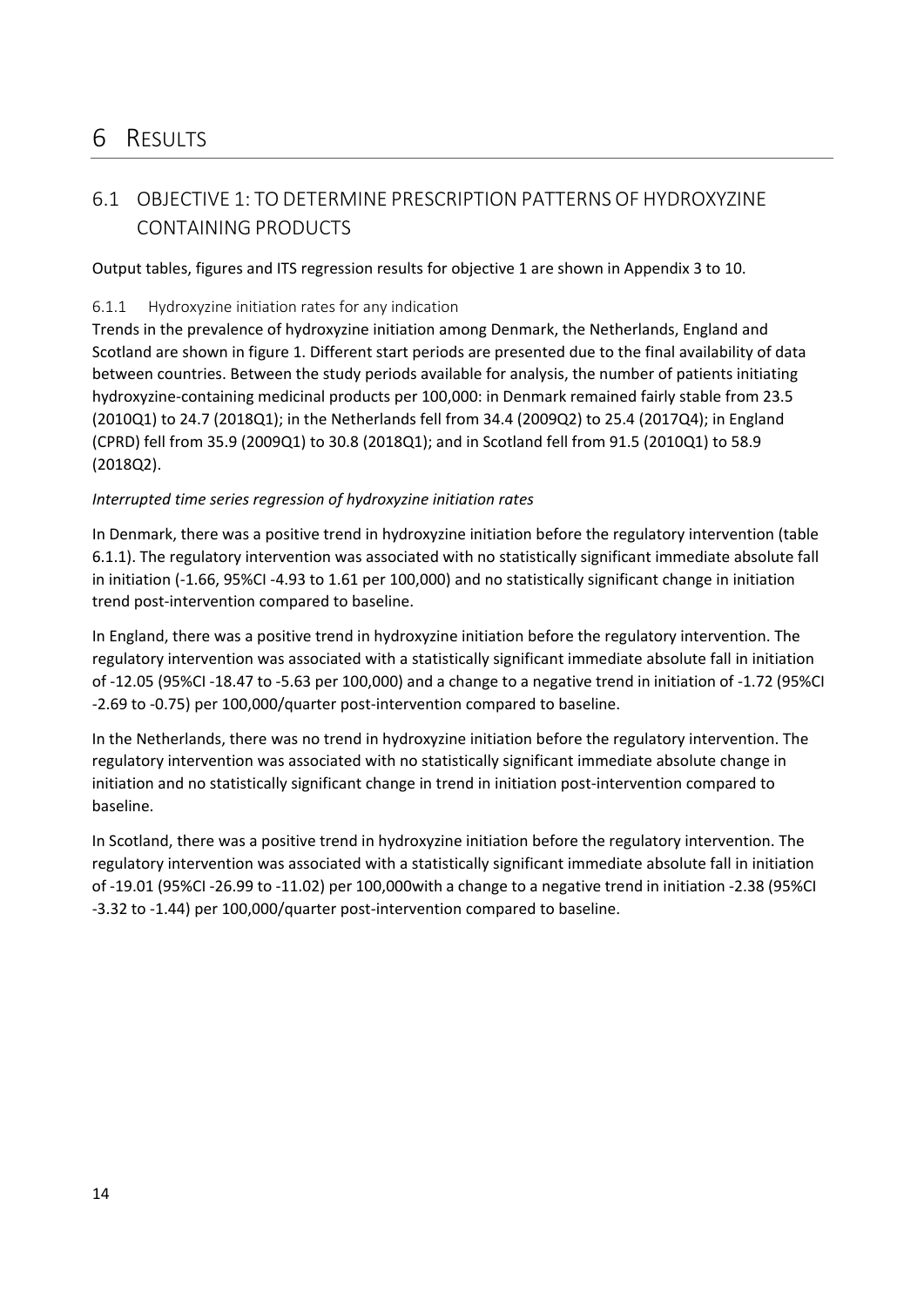

**Figure 1. Hydroxyzine initiation rate overall.**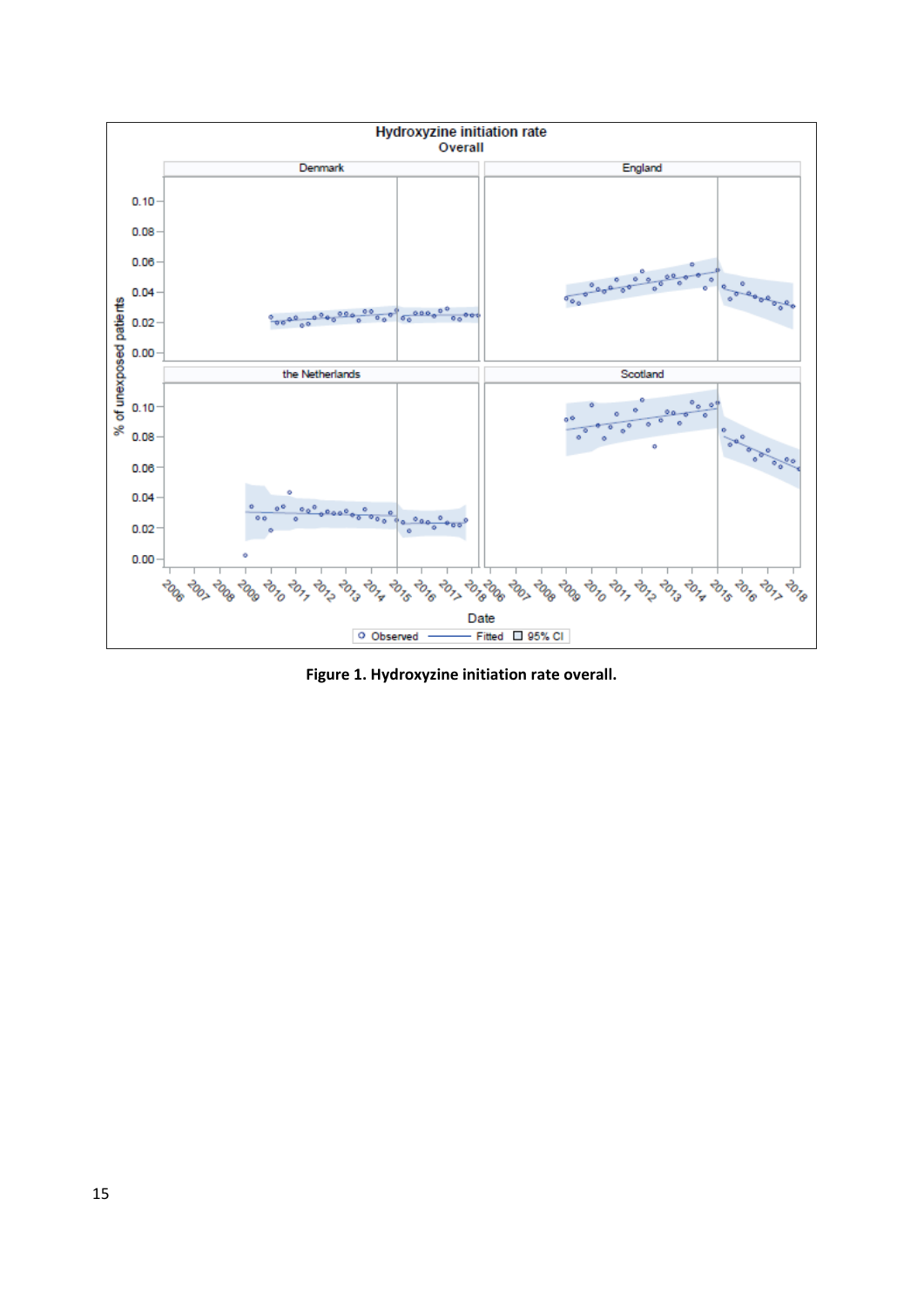#### <span id="page-15-0"></span>6.1.2 Hydroxyzine exposure rates by patients for any indication

Trends in the prevalence of hydroxyzine exposure rates by patients among Denmark, the Netherlands, England and Scotland are shown in figure 2. Between the study periods available for analysis, the proportion of patients exposed to hydroxyzine-containing medicinal products per 100,000: in Denmark rose from 29.3 (2010Q1) to 42.1 (2018Q1); in the Netherlands fell slightly from 43.2 (2009Q2) to 40.8 (2017Q4); in England (CPRD) rose from 32.8 (2009Q1) to 56.7 (2018Q1); and in Scotland rose slightly from 103.7 (2010Q1) to 107.6 (2018Q2).

#### *Interrupted time series regression of hydroxyzine exposure rates by patients*

In Denmark, there was a positive trend in hydroxyzine exposed patients before the regulatory intervention (table 6.1.2). The regulatory intervention was associated with no statistically significant immediate absolute change in exposed patients but was associated with a change to a negative trend in exposed patients of -0.31 (95%CI -0.44 to -0.18) per 100,000/quarter post-intervention compared to baseline.

In England, there was a positive trend in hydroxyzine exposed patients before the regulatory intervention. The regulatory intervention was not associated with a statistically significant immediate absolute fall in exposed patients but was associated with a change to a negative trend in exposed patients of -3.08 (95%CI -3.82 to -2.33) per 100,000/quarter compared to baseline.

In the Netherlands, there was a positive trend in hydroxyzine exposed patients before the regulatory intervention. The regulatory intervention was associated with no statistically significant immediate absolute change in exposed patients and no statistically significant change in trend in exposed patients compared to baseline.

In Scotland, there was a positive trend in hydroxyzine exposed patients before the regulatory intervention. The regulatory intervention was associated with no statistically significant immediate absolute change in exposed patients but was associated with a change to a negative trend in exposed patients of -4.55 (95%CI -6.56 to -2.55) per 100,000/quarter compared to baseline.



**Figure 2. Hydroxyzine exposure rate overall.**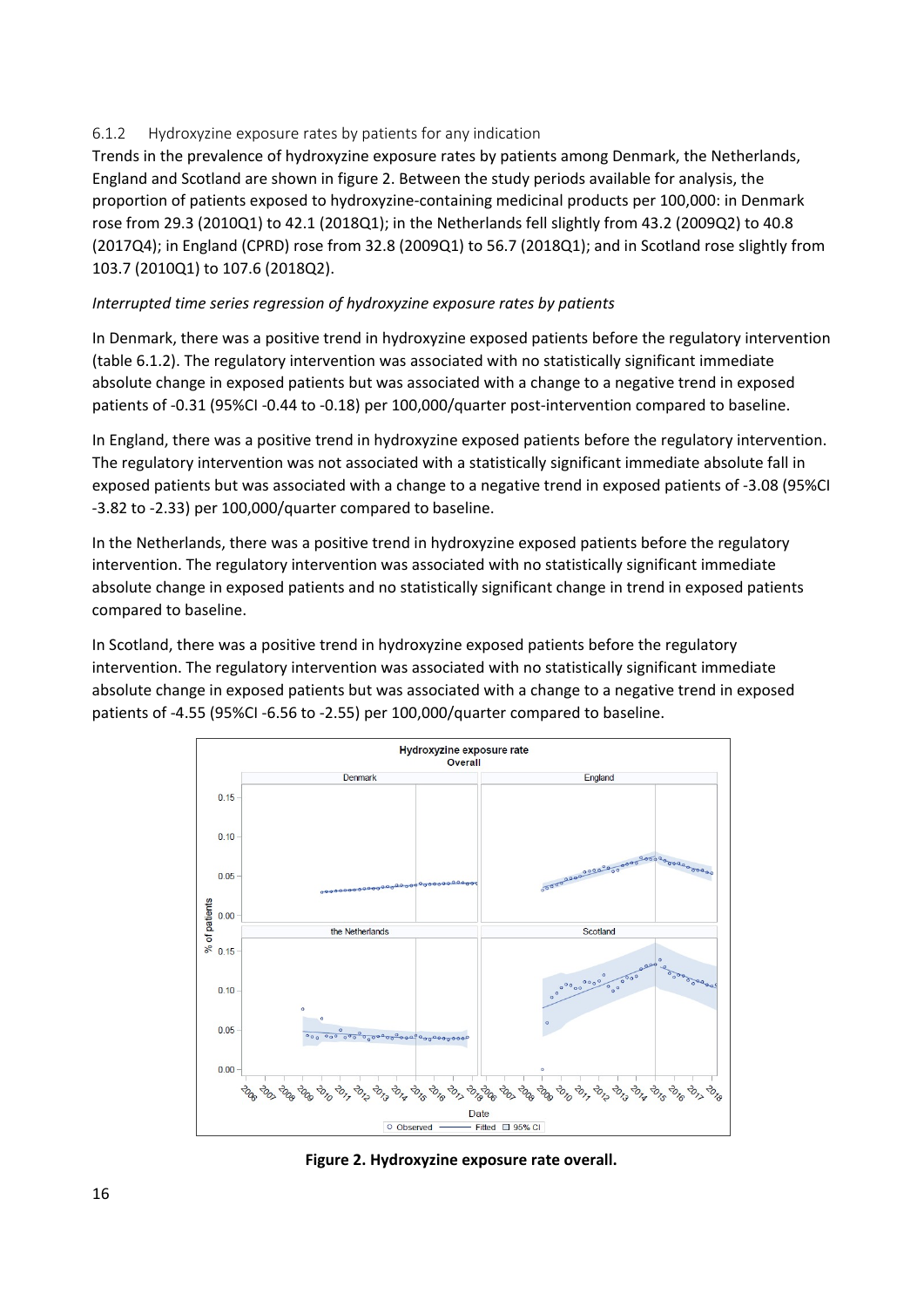#### <span id="page-16-0"></span>6.1.3 Hydroxyzine prescribing rates by prescriptions for any indication

Trends in the prescription rates for hydroxyzine-containing medicinal products per 1000 patients among Denmark, the Netherlands, England and Scotland are shown in figure 3. Between the study periods available for analysis, the prescribing rates by patients to hydroxyzine-containing medicinal products per 1000: in Denmark remained stable at 0.8; in the Netherlands rose from 2.7 (2009Q2) to 3.3 (2017Q4); in England (CPRD) rose from 1.2 (2009Q1) to 1.8 (2018Q1); and in Scotland this fell from 3.4 (2010Q1) to 2.9 (2018Q2).

#### *Interrupted time series regression of hydroxyzine prescribing rates per 1000 patients*

In Denmark, there was a positive trend in hydroxyzine prescribing rates before the regulatory intervention (table 6.1.3). The regulatory intervention was associated with no statistically significant immediate absolute change in prescribing rates and no statistically significant change in trend compared to baseline.

In England, there was a positive trend in hydroxyzine prescribing rates before the regulatory intervention. The regulatory intervention was associated with a statistically significant immediate absolute fall in prescribing rates of -0.22 (95%CI -0.36 to -0.07), and was associated with a change to a negative trend in prescribing rates of -0.09 (95%CI -0.12 to -0.07) per 1000/quarter post-intervention compared to baseline.

In the Netherlands, there was no trend in hydroxyzine prescribing rates before the regulatory intervention. The regulatory intervention was associated with no statistically significant immediate absolute change in prescribing rates and no statistically significant change in trend in prescribing rates post-intervention compared to baseline.

In Scotland, there was a positive trend in hydroxyzine prescribing rates before the regulatory intervention. The regulatory intervention was associated with a statistically significant immediate absolute fall in prescribing rates of -0.36 (95%CI -0.71 to -0.02) per 1000 and with a change to a negative trend in prescribing of -0.13 (95%CI -0.17 to -0.09) per 1000/quarter post-intervention compared to baseline.



**Figure 3. Hydroxyzine prescribing rate overall.**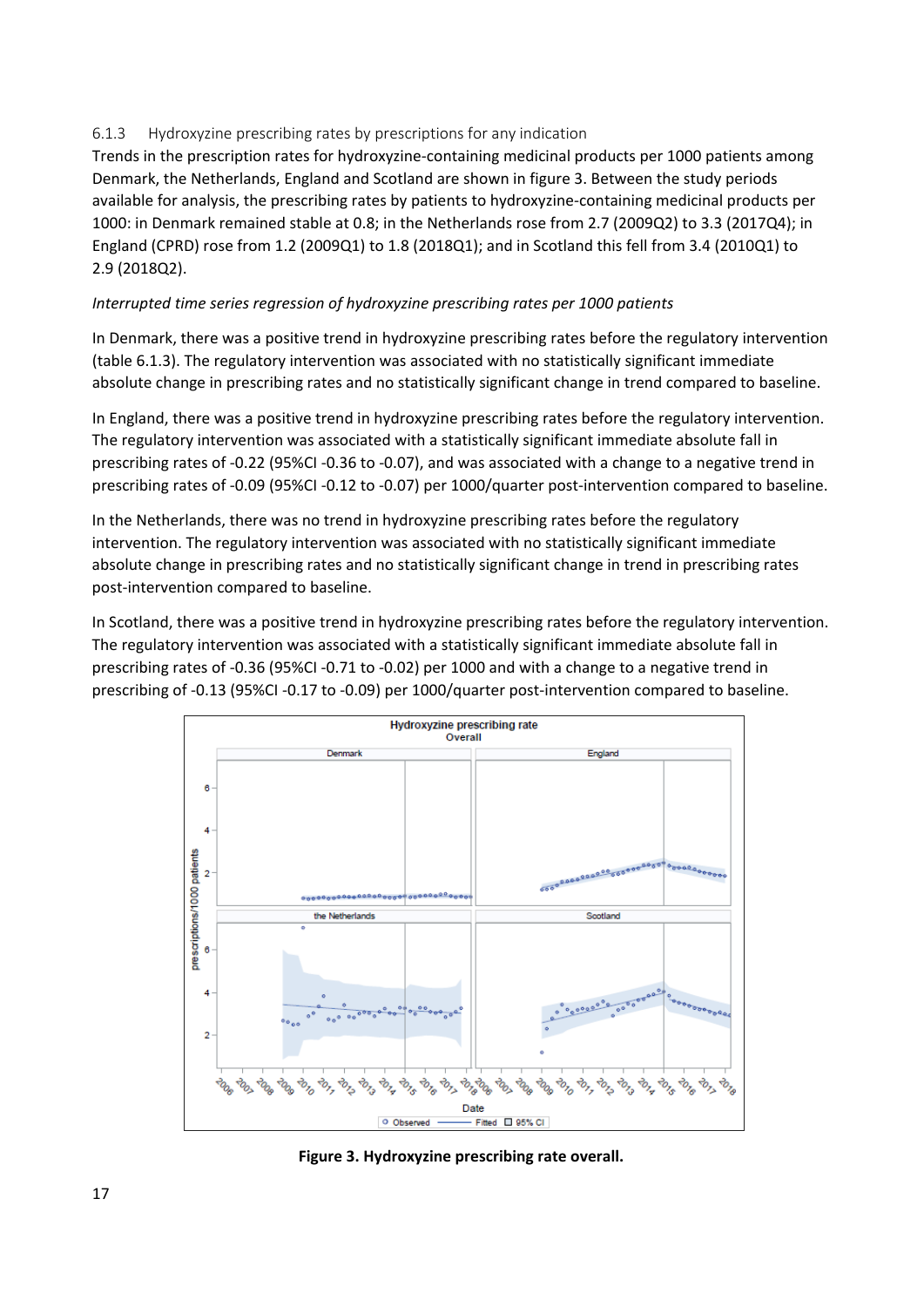#### <span id="page-17-0"></span>6.1.4 Hydroxyzine discontinuation rates for any indication

Trends in hydroxyzine discontinuation among Denmark, the Netherlands, England and Scotland are shown in figure 4. Between the study periods available for analysis, the discontinuation rates for hydroxyzinecontaining medicinal products per 100: in Denmark rose from 33.7 (2010Q1) to 36.9 (2018Q1); in the Netherlands fell from 27.1 (2009Q2) to 4.7 (2017Q4); in England (CPRD) fell from 29.4 (2009Q1) to 21.6 (2018Q1); and in Scotland this fell from 27.5 (2010Q1) to 25.4 (2018Q2).

#### *Interrupted time series regression of hydroxyzine discontinuation rates*

In Denmark, there was a positive trend in hydroxyzine discontinuation before the regulatory intervention (table 6.1.4). The regulatory intervention was associated with a statistically significant immediate absolute fall in discontinuation of -2.91 (95%CI -5.33 to -0.48) per 100 and a change to a negative trend in discontinuation of -0.43 (95%CI -0.71 to -0.14) per 100/quarter post-intervention compared to baseline.

In England, there was a negative trend in hydroxyzine discontinuation before the regulatory intervention. The regulatory intervention was associated with a statistically significant immediate absolute rise in hydroxyzine discontinuation of 3.85 (95%CI 0.44 to 7.24) per 100/quarter and a change to a negative trend in discontinuation of -0.56 (95%CI -1.09 to -0.02) per 100/quarter post-intervention compared to baseline.

In the Netherlands, there was a negative trend in hydroxyzine discontinuation before the regulatory intervention. The regulatory intervention was associated with no statistically significant immediate absolute change in discontinuation and no statistically significant change in hydroxyzine discontinuation trend compared to baseline.

In Scotland, there was a negative trend in hydroxyzine discontinuation before the regulatory intervention. The regulatory intervention was associated with no statistically significant immediate absolute change in discontinuation and no statistically significant change in hydroxyzine discontinuation trend compared to baseline.



**Figure 4. Hydroxyzine discontinuation rate overall.**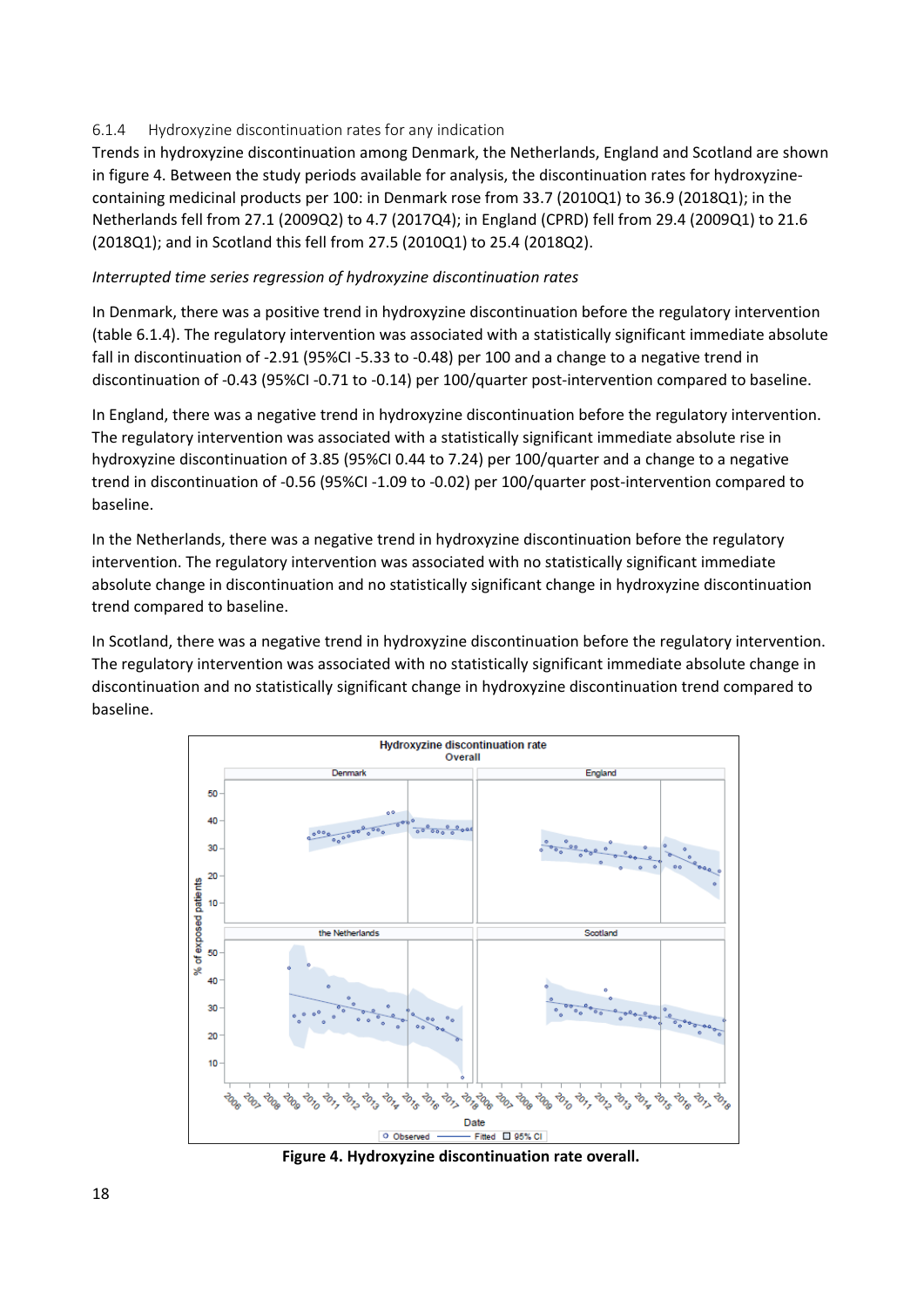#### <span id="page-18-0"></span>6.1.5 Dose of hydroxyzine for any indication

Trends in the mean daily dose of hydroxyzine-containing medicinal products among Denmark, the Netherlands, England and Scotland are shown in figure 6. Between the study periods available for analysis, the mean daily dose of hydroxyzine prescriptions remained stable: in Denmark at around 72mg; in the Netherlands at around 74mg; in England at around 72mg; and in Scotland at around 74mg.

#### *Interrupted time series regression of hydroxyzine mean daily dose*

In Denmark, there was a positive trend in the mean daily dose of hydroxyzine before the regulatory intervention (table 6.1.5). The regulatory intervention was associated with a statistically significant immediate increase in the mean daily dose hydroxyzine of 0.34 (95%CI 0.06 to 0.62) mg and with a change to a negative change in trend of -0.04 (95%CI -0.08 to -0.01) mg/quarter post-intervention compared to baseline.

In England, there was a negative trend in the mean daily dose of hydroxyzine before the regulatory intervention. The regulatory intervention was not associated with a statistically significant immediate absolute rise in the mean daily dose of hydroxyzine but was associated with a change to a positive trend of 0.36 (95%CI 0.24 to 0.48) mg/quarter post-intervention compared to baseline.

In the Netherlands, there was no trend in the mean daily dose of hydroxyzine before the regulatory intervention. The regulatory intervention was associated with a statistically significant immediate absolute fall in the mean daily dose of hydroxyzine of -0.75 (95%CI -1.45 to -0.05) mg and a change to a positive trend of 0.28 (95%CI 0.18 to 0.38) mg/quarter post-intervention compared to baseline.

In Scotland, there was a negative trend in the mean daily dose of hydroxyzine before the regulatory intervention. The regulatory intervention was associated with a statistically significant immediate rise in the mean daily dose of hydroxyzine of 0.50 (95%CI 0.06 to 0.95) mg and a change to a positive trend of 0.25 (95%CI 0.19 to 0.30) mg/quarter post-intervention compared to baseline.



**Figure 5. Trends in the mean daily dose of hydroxyzine per country.**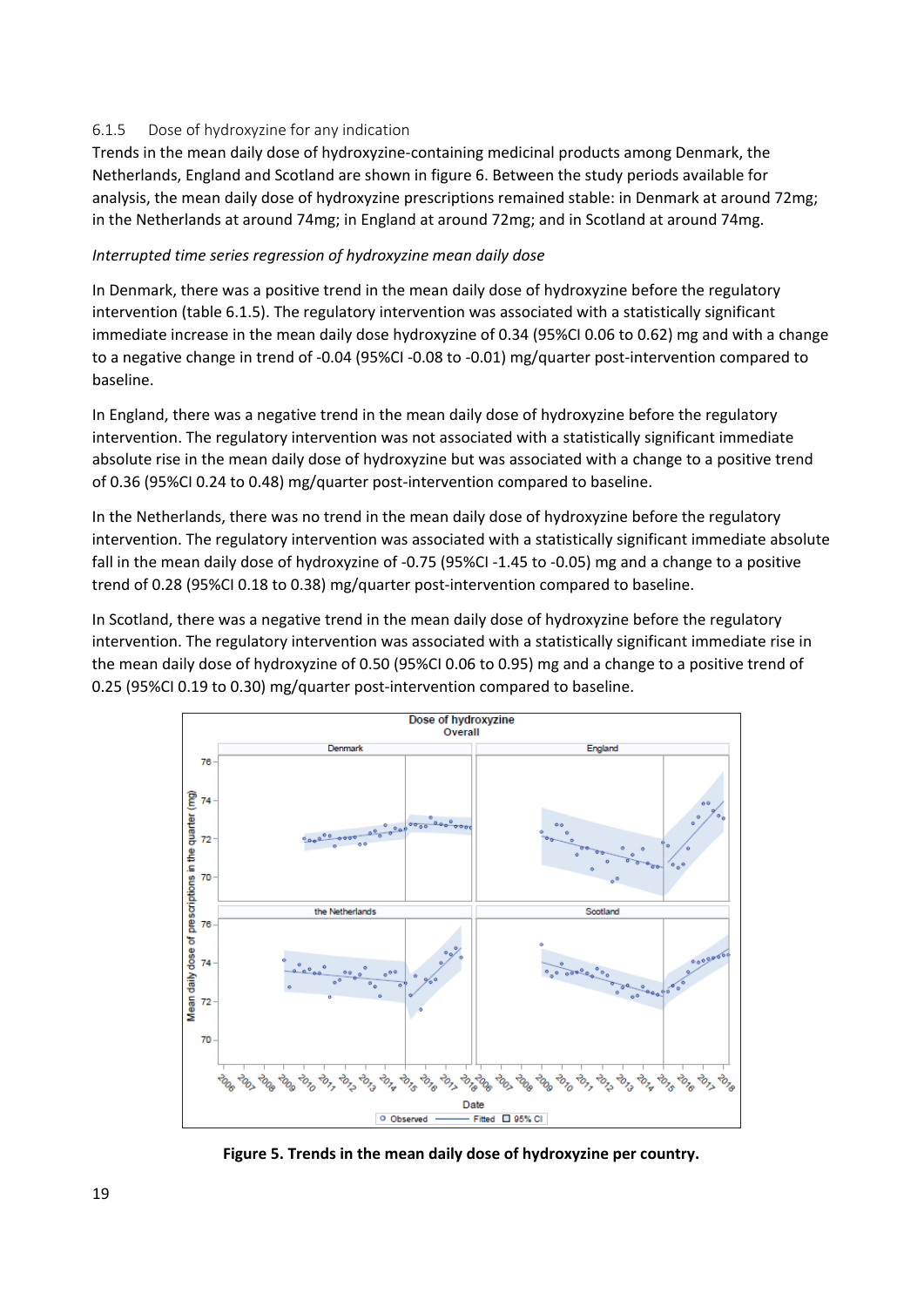#### <span id="page-19-0"></span>6.1.6 Duration of hydroxyzine therapy for any indication

Trends in the duration of prescriptions for hydroxyzine-containing medicinal products among Denmark, the Netherlands, England and Scotland are shown in figure 5. Between the study periods available for analysis, the duration of hydroxyzine prescriptions: in Denmark increased from 21 days (2010Q1) to 31 days (2018Q1); in the Netherlands fell from 6 days (2009Q2) to 4 days (2017Q4); in England (CPRD) fell from 15 days (2009Q1) to 12 days (2018Q1); and in Scotland fell from 16 days (2010Q1) to 15 days (2018Q2).

#### *Interrupted time series regression of hydroxyzine duration*

In Denmark, there was no trend in the duration of hydroxyzine prescriptions before the regulatory intervention (table 6.1.6). The regulatory intervention was not associated with a statistically significant immediate change in the duration of hydroxyzine prescriptions and was not associated with a significant trend in the duration of hydroxyzine prescriptions post-intervention compared to baseline.

In England, there was a negative trend in the duration of hydroxyzine prescriptions before the regulatory intervention. The regulatory intervention was not associated with a statistically significant immediate absolute rise in the duration of hydroxyzine prescriptions and no significant change trend in the duration of hydroxyzine prescriptions post-intervention compared to baseline.

In the Netherlands, there was a negative trend in the duration of hydroxyzine containing prescriptions before the regulatory intervention. The regulatory intervention was not associated with a statistically significant immediate absolute change in the duration of hydroxyzine prescriptions and no statistically significant change in trend post-intervention compared to baseline.

In Scotland, there was a negative trend in the duration of hydroxyzine prescriptions before the regulatory intervention. The regulatory intervention was not associated with a statistically significant immediate change in the duration of hydroxyzine prescriptions and no statistically significant change in trend in the duration of hydroxyzine prescriptions post-intervention compared to baseline.



**Figure 6. Duration of hydroxyzine prescription**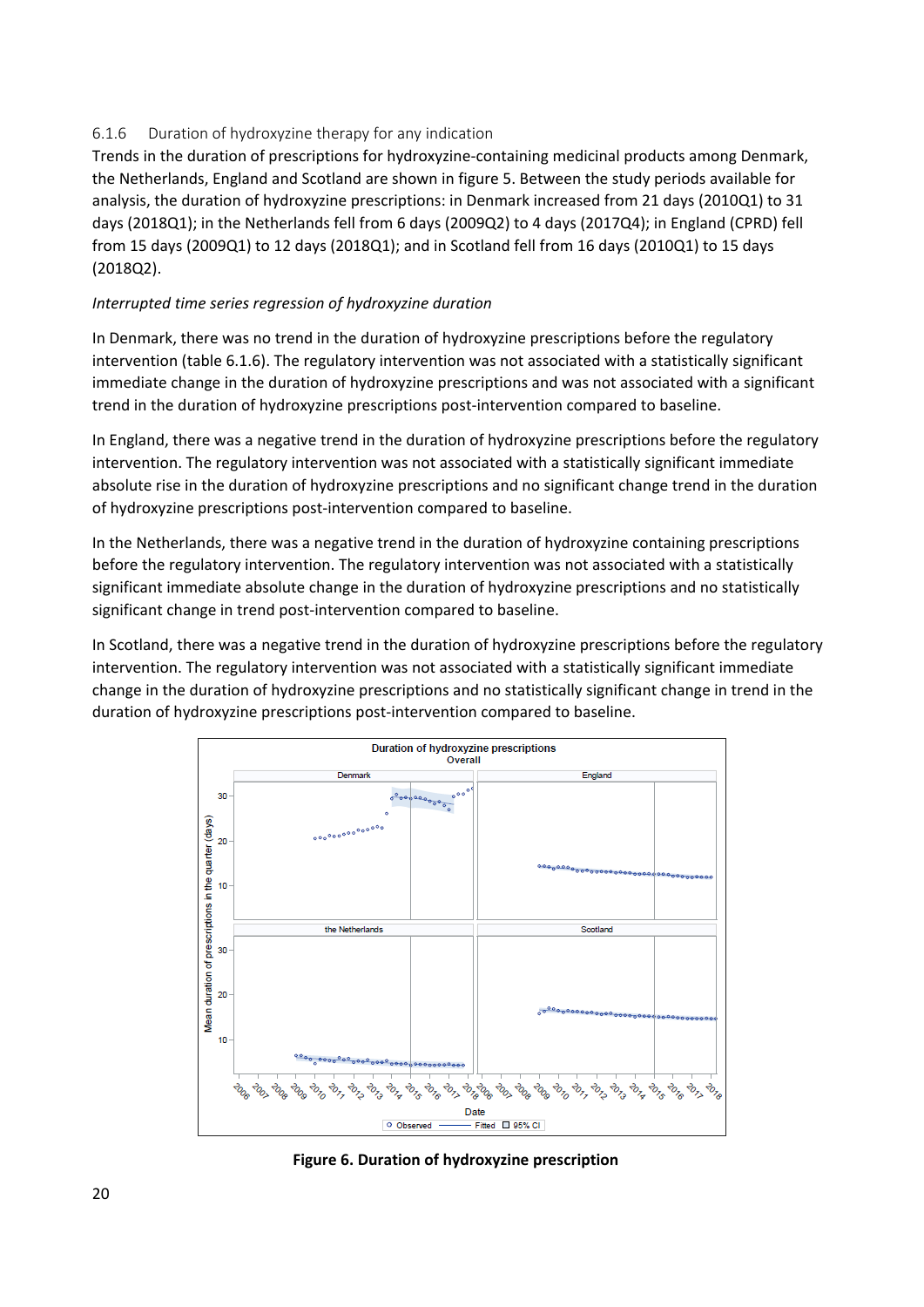| Table 6.1.1. Interrupted time series regression results for trends in overall hydroxyzine initiation |
|------------------------------------------------------------------------------------------------------|
| rates in each country.                                                                               |

| Country         | Before February 2015<br>(per 100,000/quarter) | Change after February<br>2015<br>(per 100,000/quarter) | Change in first<br>quarter after February<br>2015<br>(per 100,000) |
|-----------------|-----------------------------------------------|--------------------------------------------------------|--------------------------------------------------------------------|
| Denmark         | $0.269$ ( $0.098$ , $0.441$ ),                | $-0.224$ ( $-0.612$ , $0.164$ ),                       | $-1.661$ ( $-4.932$ , $1.609$ ),                                   |
|                 | $p=0.003$                                     | $p=0.247$                                              | $p=0.308$                                                          |
| England         | $0.677$ (0.463, 0.891),                       | $-1.720$ ( $-2.694$ , $-0.746$ ),                      | $-12.05$ ( $-18.47, -5.631$ ),                                     |
|                 | $p = 5.001$                                   | $p=0.001$                                              | $p = 5.001$                                                        |
| The Netherlands | $-0.102$ ( $-0.400$ , $0.197$ ),              | $0.164$ (-0.699, 1.026),                               | -5.079 (-10.92, 0.766),                                            |
|                 | p=0.492                                       | p=0.701                                                | p=0.086                                                            |
| Scotland        | $0.582$ (0.205, 0.959),                       | $-2.378(-3.318,-1.438),$                               | $-19.01$ ( $-26.99, -11.02$ ),                                     |
|                 | $p=0.003$                                     | $p = 5.001$                                            | $p = 5.001$                                                        |

#### **Table 6.1.2. Interrupted time series regression results for trends in overall hydroxyzine exposure rates in each country.**

| Country         | Before February 2015           | Change after February<br>2015     | Change in first quarter<br>after February 2015 |
|-----------------|--------------------------------|-----------------------------------|------------------------------------------------|
|                 | (per 100,000/quarter)          | (per 100,000/quarter)             | (per 100,000)                                  |
| Denmark         | $0.459$ ( $0.400, 0.518$ ),    | $-0.309(-0.442,-0.176),$          | $0.387$ (-0.736, 1.509),                       |
|                 | $p = 5.001$                    | $p = 5.001$                       | p=0.487                                        |
| England         | 1.539 (1.375, 1.703),          | $-3.076$ ( $-3.824$ , $-2.327$ ), | $-2.342$ ( $-7.274$ , $2.591$ ),               |
|                 | $p = 5.001$                    | $p = 5.001$                       | $p=0.341$                                      |
| The Netherlands | $-0.384$ ( $-0.681, -0.087$ ), | $0.314$ ( $-0.544$ , 1.172),      | $0.900$ (-4.917, 6.717),                       |
|                 | $p=0.013$                      | $p=0.461$                         | $p=0.755$                                      |
| Scotland        | $2.306$ (1.502, 3.110),        | $-4.553$ ( $-6.558$ , $-2.548$ ), | -5.843 (-22.87,11.189),                        |
|                 | p= <.001                       | $p = 5.001$                       | $p=0.490$                                      |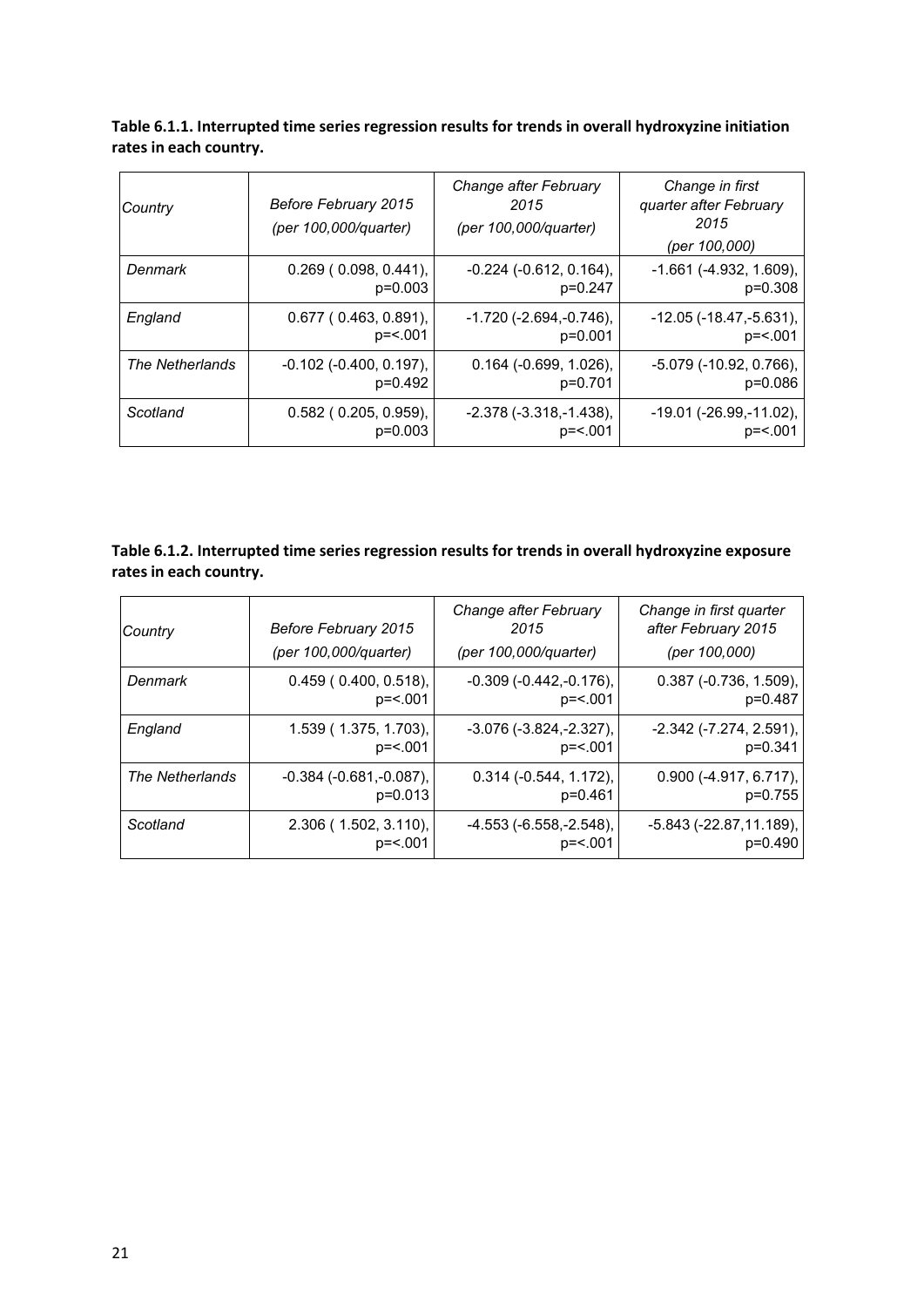| Country            | Before February 2015<br>(per 1000 /quarter) | Change after February 2015<br>(per 1000 /quarter) | Change in first quarter<br>after February 2015<br>(per 1000) |
|--------------------|---------------------------------------------|---------------------------------------------------|--------------------------------------------------------------|
| Denmark            | $0.004$ ( $0.000$ , $0.008$ ),              | $-0.005$ $(-0.013, 0.003)$ ,                      | $0.011$ (-0.060, 0.081),                                     |
|                    | $p=0.029$                                   | $p=0.227$                                         | p=0.760                                                      |
| England            | $0.050$ ( $0.045, 0.055$ ),                 | $-0.094$ ( $-0.115$ , $-0.072$ ),                 | $-0.215$ ( $-0.357$ , $-0.073$ ),                            |
|                    | $p = 5.001$                                 | $p = 5.001$                                       | $p=0.004$                                                    |
| The                | $-0.018$ ( $-0.059$ , $0.022$ ),            | $0.006$ (-0.110, 0.123),                          | $0.175$ (-0.616, 0.966),                                     |
| <b>Netherlands</b> | $p=0.359$                                   | $p=0.911$                                         | $p=0.655$                                                    |
| Scotland           | $0.058$ ( $0.042$ , $0.075$ ),              | $-0.126$ ( $-0.167$ , $-0.085$ ),                 | $-0.363$ $(-0.709,-0.017)$ ,                                 |
|                    | $p = 5.001$                                 | $p = 5.001$                                       | $p=0.040$                                                    |

**Table 6.1.3. Interrupted time series regression results for trends in overall hydroxyzine prescribing rates in each country.**

#### **Table 6.1.4. Interrupted time series regression results for trends in overall hydroxyzine discontinuation rates in each country.**

| Country         | Before February 2015<br>(per 100/quarter) | Change after February<br>2015<br>(per 100/quarter) | Change in first quarter<br>after February 2015<br>(per 100) |
|-----------------|-------------------------------------------|----------------------------------------------------|-------------------------------------------------------------|
| Denmark         | $0.346$ ( $0.211$ , $0.481$ ),            | $-0.425$ ( $-0.710$ , $-0.139$ ),                  | $-2.905$ ( $-5.328$ , $-0.481$ ),                           |
|                 | $p = 5.001$                               | $p=0.005$                                          | $p=0.020$                                                   |
| England         | $-0.246$ $(-0.375,-0.116)$ ,              | $-0.558$ ( $-1.093$ , $-0.023$ ),                  | 3.852 (0.439, 7.264),                                       |
|                 | $p = 5.001$                               | $p=0.042$                                          | $p=0.028$                                                   |
| The Netherlands | $-0.409(-0.710,-0.108),$                  | $-0.512$ ( $-1.435$ , $0.412$ ),                   | $2.560$ ( $-3.660$ , $8.781$ ),                             |
|                 | $p=0.009$                                 | $p=0.267$                                          | $p=0.408$                                                   |
| Scotland        | $-0.263$ ( $-0.413$ , $-0.112$ ),         | $-0.181$ $(-0.529, 0.167)$ ,                       | 794.4 (-2082.0, 3670.9),                                    |
|                 | $p=0.001$                                 | $p=0.297$                                          | p=0.578                                                     |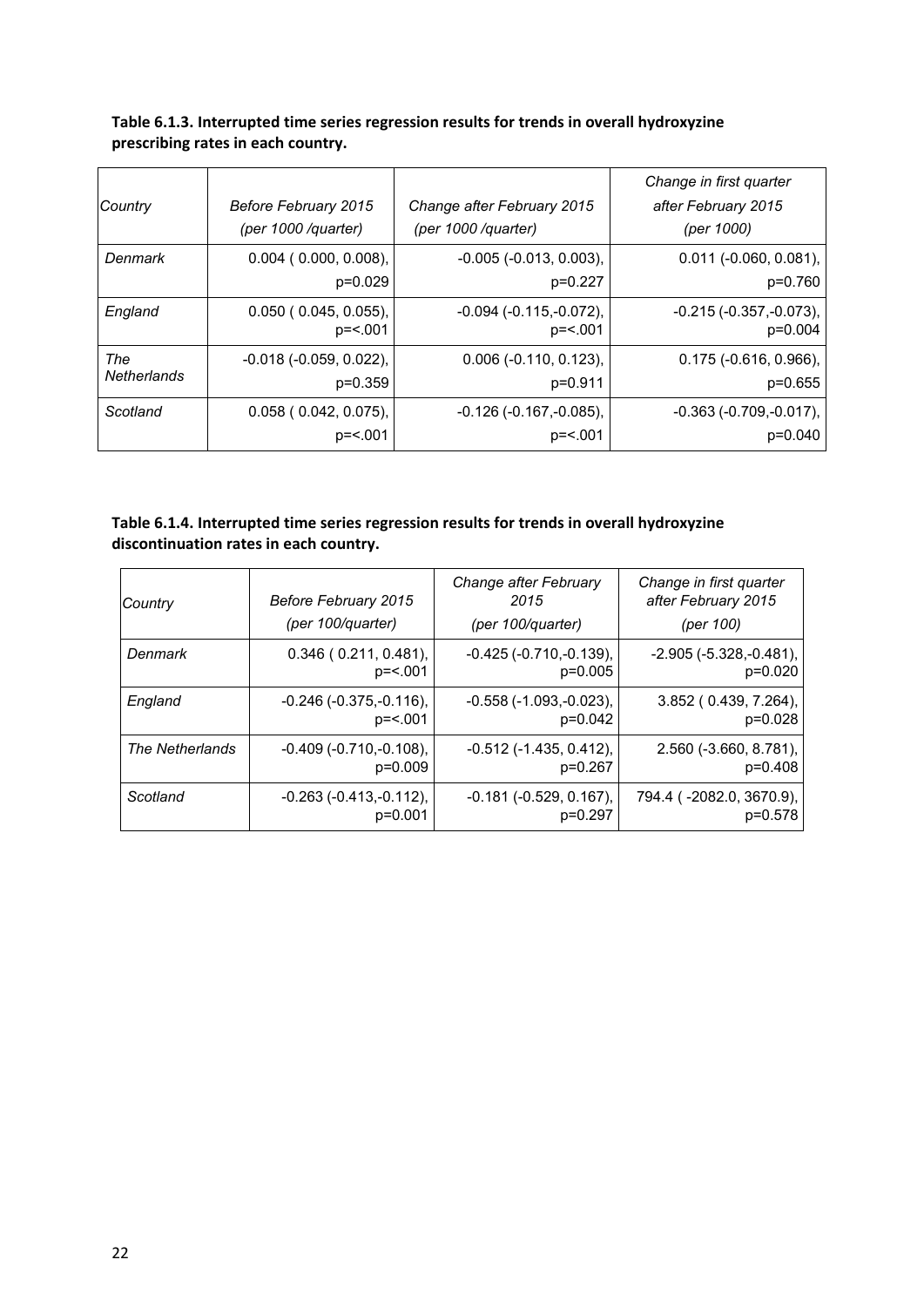**Table 6.1.5. Interrupted time series regression results for trends in mean daily dose in overall hydroxyzine prescriptions in each country.**

| Country         | Before February 2015<br>(mg/quarter) | Change after February<br>2015<br>(mg/quarter) | Change in first quarter<br>after February 2015<br>(mq) |
|-----------------|--------------------------------------|-----------------------------------------------|--------------------------------------------------------|
| Denmark         | $0.031$ ( $0.016$ , $0.045$ ),       | $-0.043$ ( $-0.077, -0.010$ ),                | $0.338$ ( $0.055$ , $0.621$ ),                         |
|                 | $p = 5.001$                          | $p=0.013$                                     | $p=0.021$                                              |
| England         | $-0.068$ $(-0.106,-0.030)$ ,         | $0.357$ ( $0.235, 0.479$ ),                   | $0.336$ (-0.608, 1.279),                               |
|                 | $p=0.001$                            | p= <.001                                      | p=0.474                                                |
| The Netherlands | $-0.024$ ( $-0.052$ , $0.004$ ),     | $0.279$ ( $0.180, 0.379$ )                    | $-0.747$ ( $-1.448$ , $-0.046$ ),                      |
|                 | $p=0.088$                            | $p = 5.001$                                   | $p=0.037$                                              |
| Scotland        | $-0.074$ ( $-0.093$ , $-0.056$ ),    | $0.246$ ( $0.193$ , $0.298$ ),                | $0.504$ (0.063, 0.945),                                |
|                 | $p = 5.001$                          | $p = 5.001$                                   | $p=0.026$                                              |

#### **Table 6.1.6. Interrupted time series regression results for trends in the mean duration of hydroxyzine prescriptions in each country.**

| Country         | Before February 2015<br>(days/quarter) | Change after February<br>2015<br>(days/quarter) | Change in first quarter<br>after February 2015<br>(days) |
|-----------------|----------------------------------------|-------------------------------------------------|----------------------------------------------------------|
| Denmark         | $-0.072$ ( $-0.630$ , $0.486$ ),       | $-0.095$ $(-0.697, 0.508)$ ,                    | $0.021$ (-2.124, 2.165),                                 |
|                 | p=0.779                                | $p=0.733$                                       | $p=0.983$                                                |
| England         | $-0.076$ ( $-0.087, -0.066$ ),         | $0.009$ (-0.025, 0.043),                        | $0.168$ (-0.096, 0.432),                                 |
|                 | $p = 5.001$                            | $p=0.591$                                       | $p=0.205$                                                |
| The Netherlands | $-0.062$ ( $-0.080$ , $-0.043$ ),      | $0.040$ (-0.025, 0.104),                        | $0.043$ (-0.413, 0.499),                                 |
|                 | $p = 5.001$                            | $p=0.222$                                       | $p=0.850$                                                |
| Scotland        | $-0.063$ ( $-0.076$ , $-0.051$ ),      | $0.025$ (-0.010, 0.061),                        | $0.014$ (-0.288, 0.315),                                 |
|                 | p=<.001                                | $p=0.160$                                       | $p=0.928$                                                |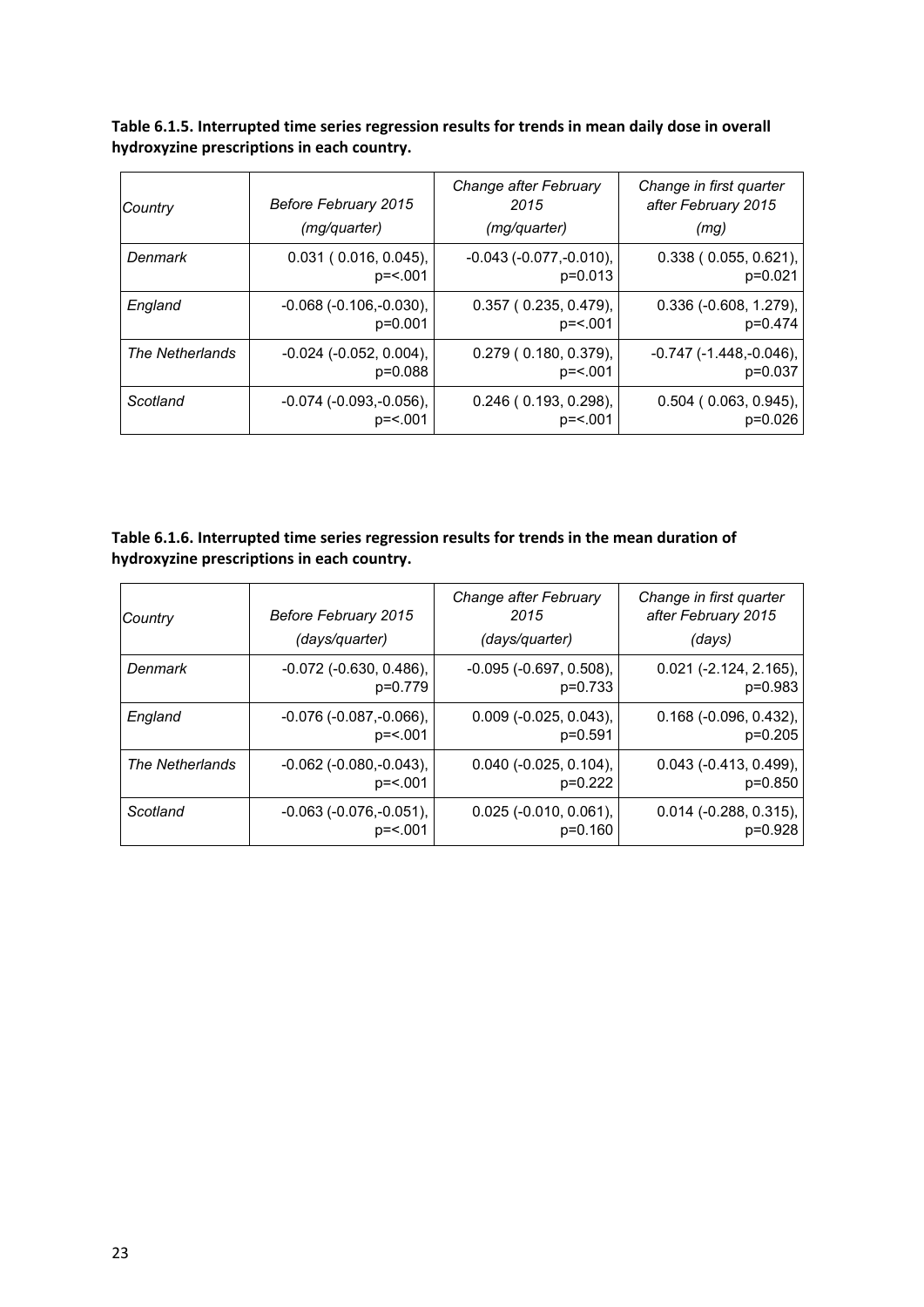## <span id="page-23-0"></span>6.2 OBJECTIVE 2: DETERMINING PRESCRIBERS COMPLIANCE WITH CONTRAINDICATIONS AND RISKFACTORS

<span id="page-23-1"></span>Output tables, figures and ITS regression results for objective2 are shown in Appendix 11 to 16.

<span id="page-23-2"></span>6.2.1 Hydroxyzine initiation for any indication in patients with cardiovascular disease Trends in the prevalence of hydroxyzine initiation among Denmark, the Netherlands, England and Scotland in patients with cardiovascular disease are shown in figure 7. Between the study periods available for analysis, hydroxyzine initiation in patients with CVS disease per 100,000: in Denmark fell from 81.1 (2010q1) to 62.8 (2018q1); in the Netherlands fell from 92.5 (2009Q2) to 39.9 (2017Q4); in England (CPRD) fell slightly from 96.5 (2009q1) to 91.1 (2018q1); and in Scotland this fell from 161.4 (2010Q1) to 102.7 (2018Q2).

#### *Interrupted time series regression of hydroxyzine initiation in patients with cardiovascular disease*

Interrupted time series regression results for hydroxyzine initiation in patients with cardiovascular disease are shown in the appendix. In Denmark, there was a no trend in hydroxyzine initiation in patients with cardiovascular disease before the regulatory intervention (table 6.2.1). The regulatory intervention was associated with a non-statistically significant immediate fall in initiation in patients with cardiovascular disease (-7.22, 95%CI -18.11 to 3.67 per 100,000) with no statistically significant change in initiation trend post-intervention compared to baseline.

In England, there was a positive trend in hydroxyzine initiation in patients with cardiovascular disease before the regulatory intervention. The regulatory intervention was associated with a statistically significant immediate absolute fall in initiation in patients with cardiovascular disease (-36.47, 95%CI -59.42 to -13.51 per 100,000) with a change to a negative trend (-3.20, 95%CI -6.75 to -0.36 per 100,000/quarter) post-intervention compared to baseline.

In the Netherlands, there was a negative trend in hydroxyzine initiation in patients with cardiovascular disease before the regulatory intervention. The regulatory intervention was associated with a nonstatistically significant immediate fall in initiation in patients with cardiovascular disease (-5.73, 95%CI -22.81 to 11.35 per 100,000) with no statistically significant change in initiation trend compared to baseline.

In Scotland, there was a positive trend in hydroxyzine initiation in patients with cardiovascular disease before the regulatory intervention. The regulatory intervention was associated with a statistically significant immediate absolute fall in initiation in patients with cardiovascular disease of -46.16, 95%CI -69.98 to -22.34 per 100,000)) and a change to a negative trend (-3.79, 95%CI -6.60 to -0.98 per 100,000/quarter) post-intervention compared to baseline.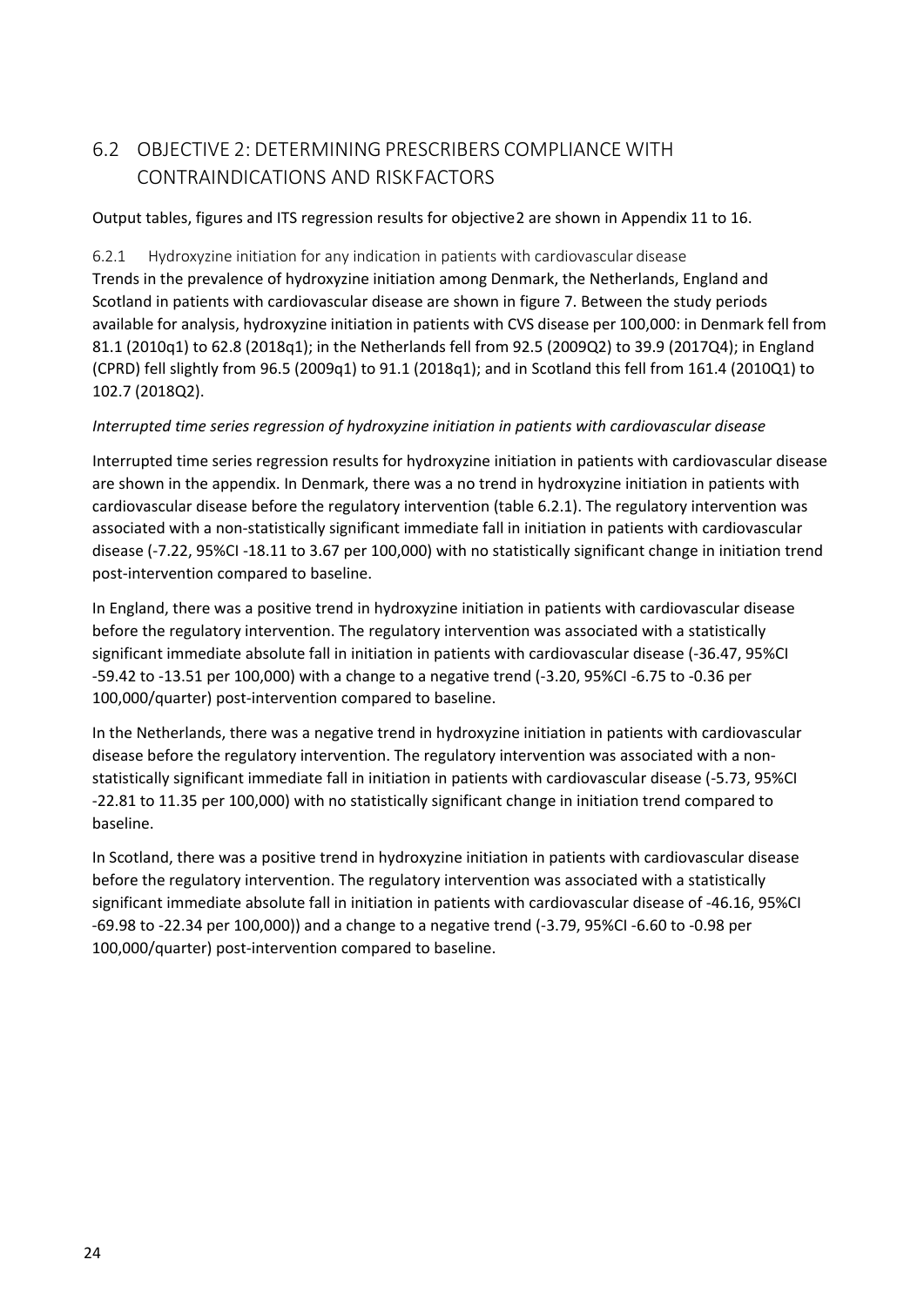

**Figure 7. Hydroxyzine initiation rates in patients with cardiovascular disease**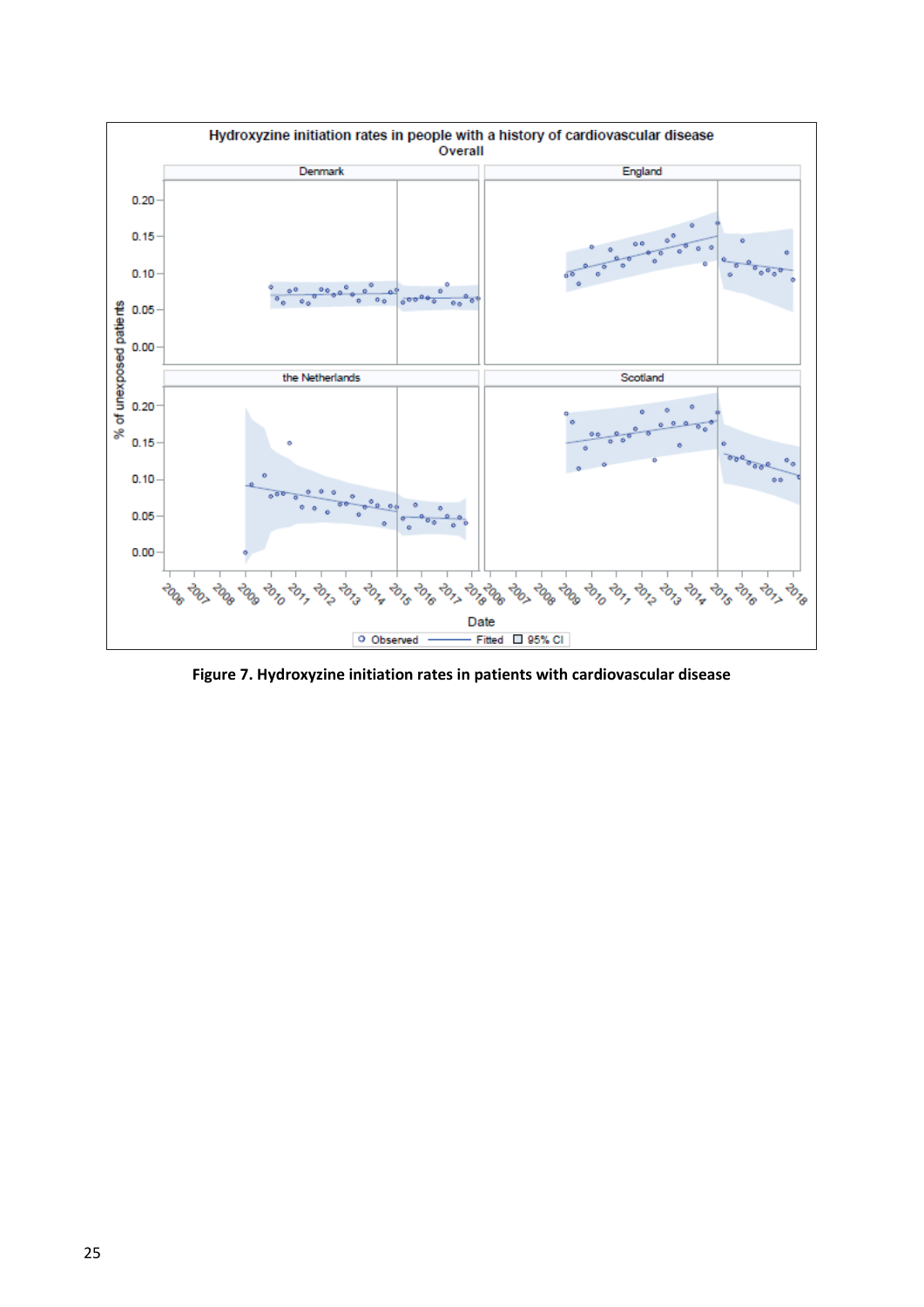#### <span id="page-25-0"></span>6.2.2 Hydroxyzine initiation in patients with recent significant electrolyte imbalance

Trends in the prevalence of hydroxyzine initiation among Denmark, the Netherlands, England and Scotland in patients with recent significant electrolyte imbalance are shown in figure 8. The cell count for these data were extremely low and typically less than 5 and frequently zero or could not be presented due to the low cell count that makes it difficult for the data and regression output to be truly informative.

#### *Interrupted time series regression of hydroxyzine initiation in patients with recent electrolyte imbalance*

Interrupted time series regression results for hydroxyzine initiation in patients with electrolyte imbalance are shown in the appendix. In Denmark, there was a no trend in hydroxyzine initiation in patients with electrolyte imbalance before the regulatory intervention (table 6.2.2). The regulatory intervention was not associated with a statistically significant immediate fall in initiation in patients with electrolyte imbalance and no statistically significant change in initiation trend post-intervention compared to baseline.

In Scotland, there was no trend in hydroxyzine initiation in patients with electrolyte imbalance before the regulatory intervention. The regulatory intervention was not associated with a statistically significant immediate absolute change in initiation in patients with electrolyte imbalance and no statistically significant change in initiation trend post-intervention compared to baseline.

Hydroxyzine initiation rates in people with a history of electrolyte imbalance Overall Denmark England  $\overline{2}$ of unexposed patients  $\circ$ the Netherlands Scotland 4 Ś  $\overline{2}$  $\circ$ ÷ 2014 2015 2076  $e^{i\theta_{\chi_{\lambda}}}$ 201800 Date O Observed Fitted 0 95% CI

Parameter estimates from England and the Netherlands are not available due to the low cell count and zero counts.

#### **Figure 8. Hydroxyzine initiation rates in patients with recent history electrolyte imbalance.**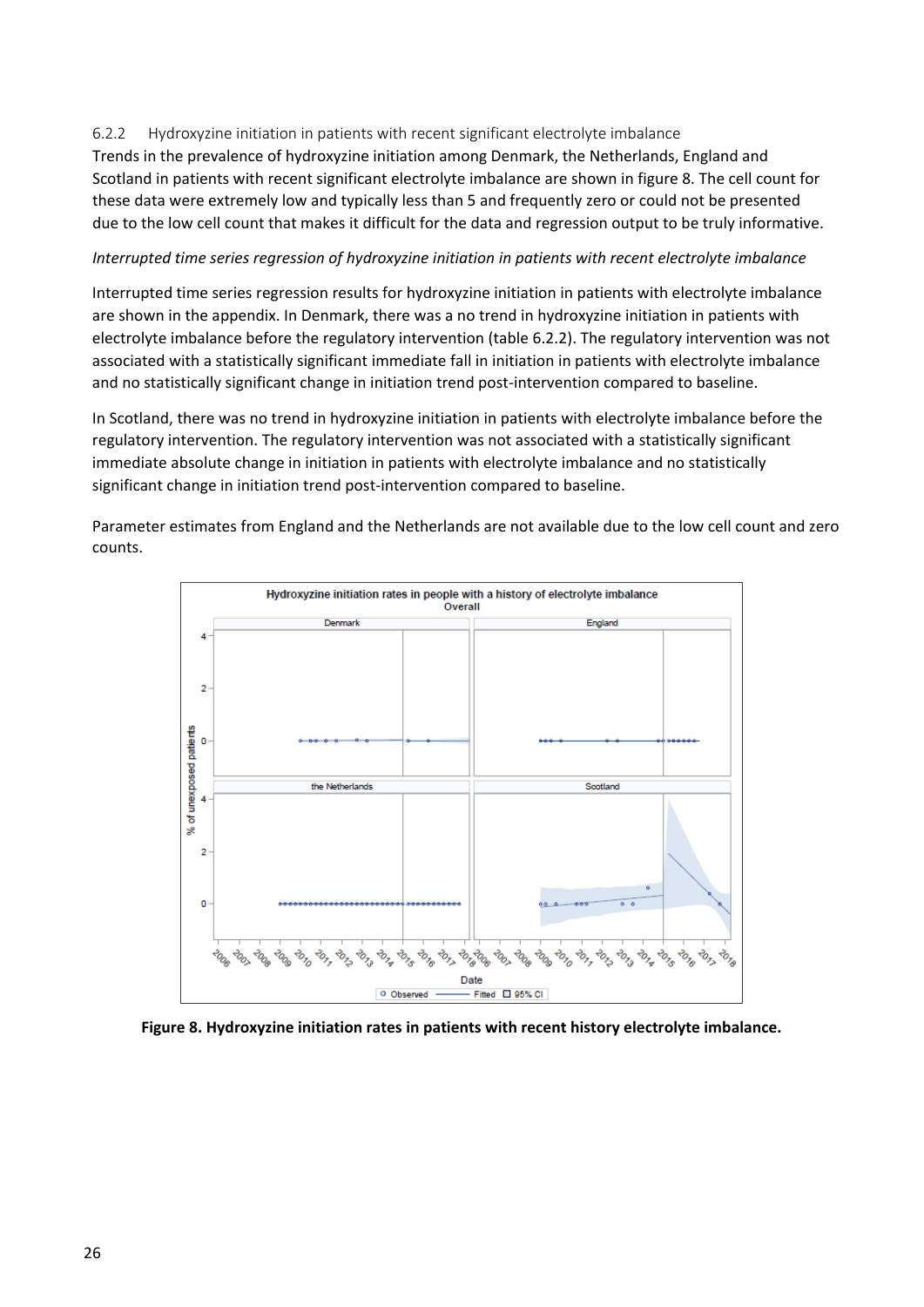<span id="page-26-0"></span>6.2.3 Hydroxyzine initiation in patients with a family history of sudden cardiac death No patients with a family history of sudden cardiac death were identified within the data sources.

<span id="page-26-1"></span>6.2.4 Hydroxyzine initiation in patients with recent symptomatic bradycardia Trends in the prevalence of hydroxyzine initiation among Denmark, the Netherlands, England and Scotland in patients with recent bradycardia are shown in figure 9. The cell count for these data were extremely low in all countries that make it difficult for the data and regression output to be truly informative.

#### *Interrupted time series regression of hydroxyzine initiation in patients with recent bradycardia*

Interrupted time series regression results for hydroxyzine initiation in patients with recent bradycardia are shown in the appendix. There are no parameter estimates available for Denmark, the Netherlands, England and Scotland due to the frequent low cell count or zero initiation of hydroxyzine in patients with bradycardia.



**Figure 9. Hydroxyzine initiation in patients with a recent history of bradycardia.**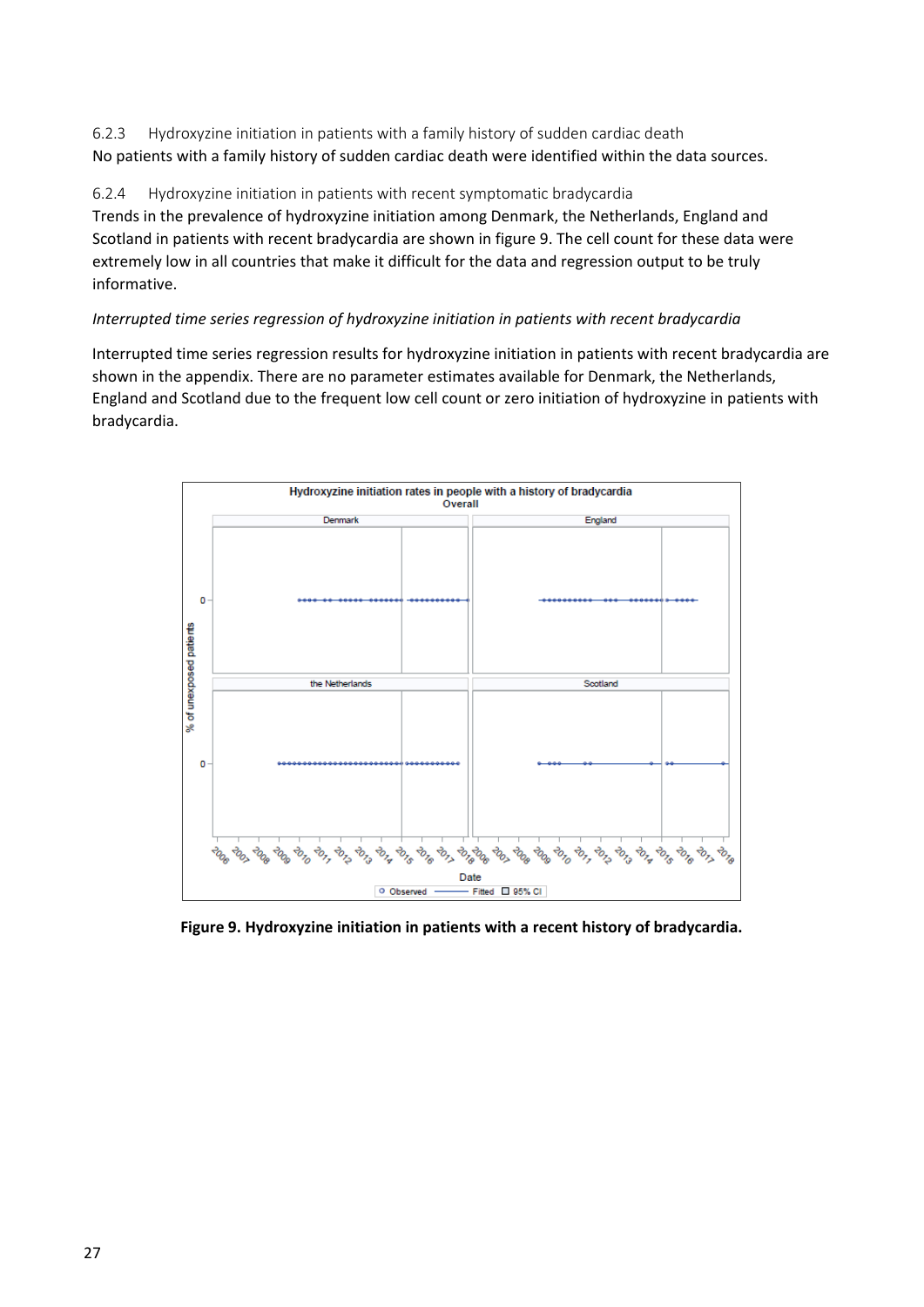<span id="page-27-0"></span>6.2.5 Hydroxyzine initiation in patients with concomitant use of drugs known to prolong the QT interval Trends in prevalence of hydroxyzine initiation in patients with concomitant use of drugs known to prolong the QT interval are shown in figure 10. The prevalence of hydroxyzine initiation with concomitant use of drugs known to prolong the QT interval per 100,000: in Denmark rose from 101.1 (2010Q1) to 122.0 (2018Q1); in the Netherlands fell from 121.0 (2009Q2) to 69.7 (2017Q4); in England fell from 127.0 (2009Q1) to 97.5 (2016Q4); in Scotland fell from 230.0 (2010Q1) to 138.9 (2108Q2).

#### *Interrupted time series regression of hydroxyzine initiation in patients with concomitant use of drugs known to prolong the QT interval/induce Torsade De Pointes*

All parameter estimates are shown in the appendix. In Denmark, there was a positive trend in hydroxyzine initiation in patients with concomitant use of drugs known to prolong the QT interval before the regulatory intervention (table 6.2.3). The regulatory intervention was not associated with a statistically significant immediate absolute change in hydroxyzine initiation but was associated with a change to a negative trend of -1.69 (95%CI -3.36 to -0.02) per 100,000/quarter compared to baseline.

In England, there was a positive trend in hydroxyzine initiation in patients with concomitant use of drugs known to prolong the QT interval before the regulatory. The regulatory intervention was associated with a statistically significant immediate absolute fall in hydroxyzine initiation of -57.06 (95%CI -84.69 to -29.44) per 100,000 and was associated with a change to a negative trend of -8.51 (95%CI -16.24 to -0.77) pre 100,000/quarter post-intervention compared to baseline.

In the Netherlands, there was a negative trend in hydroxyzine initiation in patients with concomitant use of drugs known to prolong the QT interval before the regulatory. The regulatory intervention was associated with a no significant immediate absolute change in initiation in patients with concomitant use of drugs known to prolong the QT and no change in trend post-intervention compared to baseline.

In Scotland, there was a positive trend in hydroxyzine initiation in patients with concomitant use of drugs known to prolong the QT interval before the regulatory intervention. The regulatory intervention was associated with a statistically significant immediate absolute fall in hydroxyzine initiation of -50.10 (95%CI -71.07 to -29.12) per 100,000 and a change to a negative trend in initiation of -7.45 (95%CI -9.92 to -4.98) per 100,000/quarter post-intervention compared to baseline.



**Figure 10. Hydroxyzine initiation with concomitant use of drugs known to prolong the QT interval.**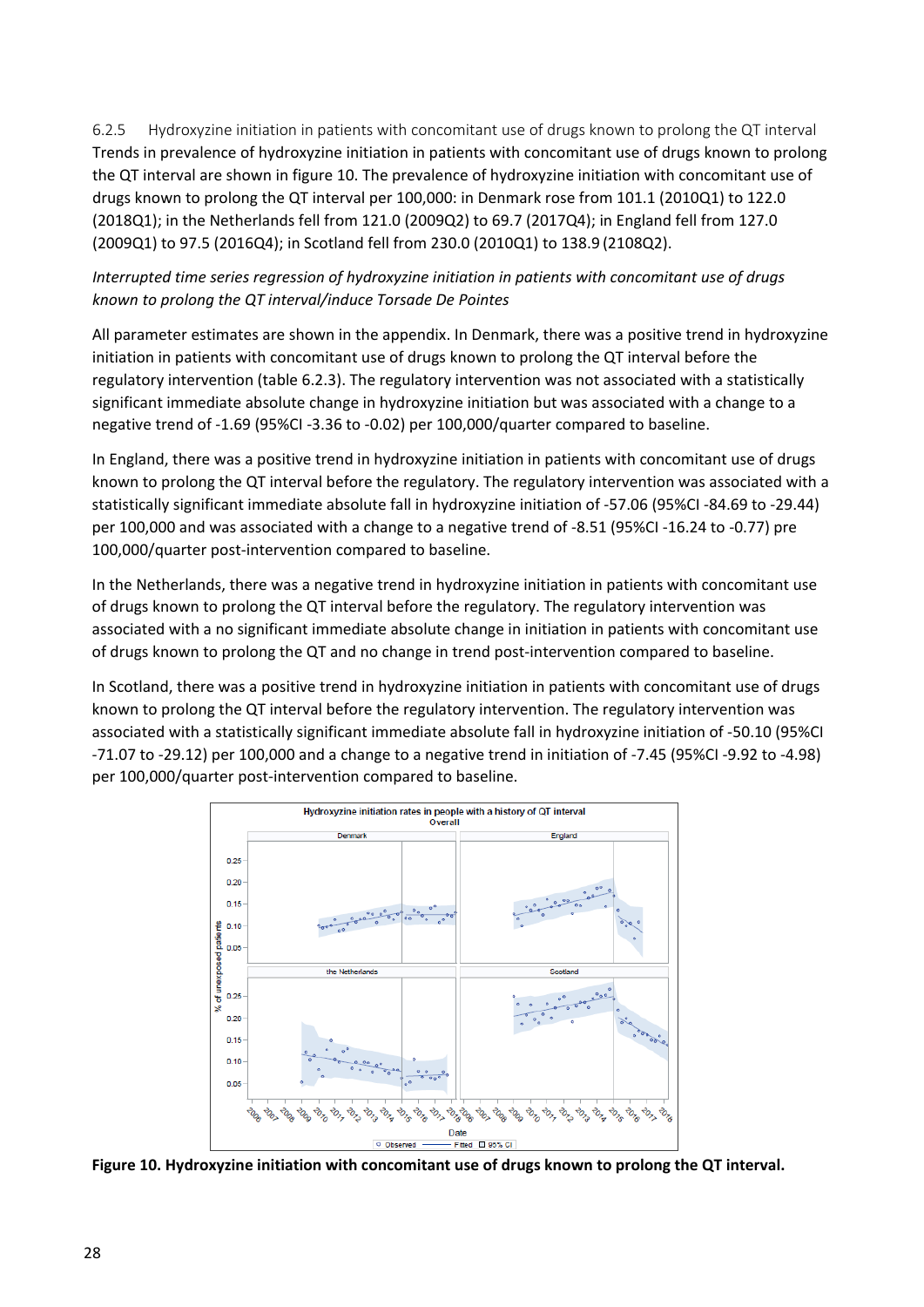**Table 6.2.1. Interrupted time series regression results for trends in overall hydroxyzine initiation in patients with a history of cardiovascular disease.**

| Country         | Before February 2015              | Change after February<br>2015  | Change in first quarter<br>after February 2015 |
|-----------------|-----------------------------------|--------------------------------|------------------------------------------------|
|                 | (per 100,000/quarter)             | (per 100,000/quarter)          | (per 100,000)                                  |
| Denmark         | $0.130 (-0.457, 0.717),$          | $-0.022$ ( $-1.308$ , 1.263),  | $-7.219(-18.11, 3.671)$ ,                      |
|                 | p=0.654                           | p=0.972                        | $p=0.186$                                      |
| England         | 2.059 (1.299, 2.820),             | $-3.196$ $(-6.751, 0.359)$ ,   | $-36.47$ ( $-59.42$ , $-13.51$ ),              |
|                 | $p = 5.001$                       | p=0.076                        | $p=0.003$                                      |
| The Netherlands | $-1.478$ ( $-2.607$ , $-0.349$ ), | $1.144$ (-1.258, 3.547),       | -5.732 (-22.81,11.348),                        |
|                 | p=0.012                           | $p=0.339$                      | $p=0.499$                                      |
| Scotland        | 1.273 (0.251, 2.294),             | $-3.786$ ( $-6.595, -0.977$ ), | $-46.16(-69.98,-22.34)$ ,                      |
|                 | $p=0.016$                         | $p=0.010$                      | $p = 5.001$                                    |

#### **Table 6.2.2. Interrupted time series regression results for trends in overall hydroxyzine initiation in patients with a history of electrolyte imbalance.**

| Country         | Before February 2015<br>(per 100,000/quarter) | Change after February<br>2015<br>(per 100,000/quarter) | Change in first quarter<br>after February 2015<br>(per 100,000) |
|-----------------|-----------------------------------------------|--------------------------------------------------------|-----------------------------------------------------------------|
| Denmark         | 1.443 (-1.870, 4.755),<br>$p=0.314$           | $-1.443$ $(-12.66, 9.777)$ ,<br>p=0.754                | $-27.42$ ( $-86.59,31.744$ ),<br>$p=0.287$                      |
| England         |                                               |                                                        |                                                                 |
|                 | Not available                                 | Not available                                          | Not available                                                   |
| The Netherlands |                                               |                                                        |                                                                 |
|                 | Not available                                 | Not available                                          | Not available                                                   |
| Scotland        | 18.605 (-5.016,42.227),<br>$p=0.105$          | $-210.9$ ( $-437.6, 15.780$ ),<br>p=0.064              | 1575.3 (-509.4,3660.0),<br>p=0.117                              |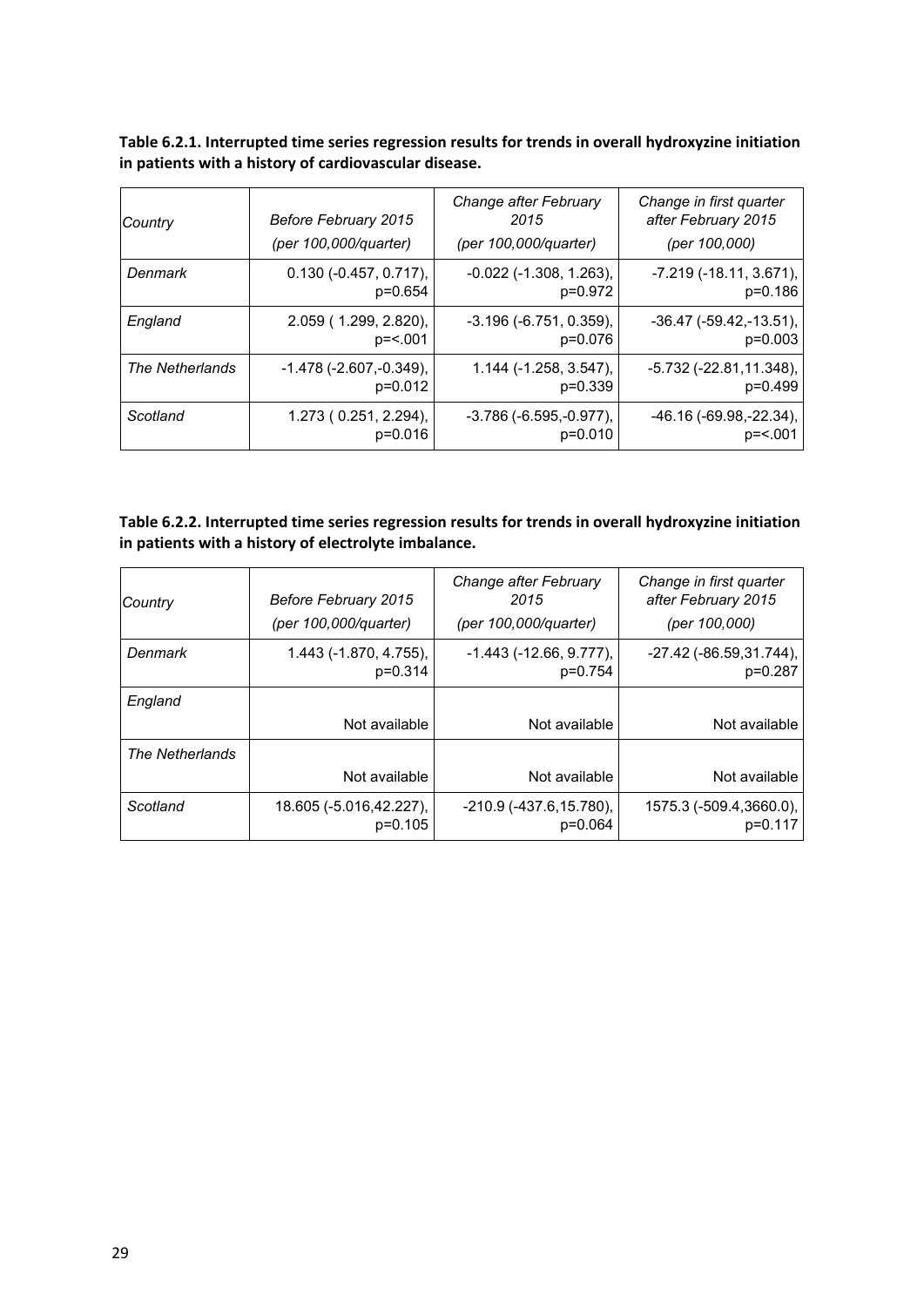**Table 6.2.3. Interrupted time series regression results for trends in overall hydroxyzine initiation in patients with drugs known to prolong the QT interval.**

| Country         | Before February 2015<br>(per 100/quarter) | Change after February<br>2015<br>(per 100/quarter) | Change in first quarter<br>after February 2015<br>(per 100) |
|-----------------|-------------------------------------------|----------------------------------------------------|-------------------------------------------------------------|
| Denmark         | 1.739(1.024, 2.454),                      | $-1.690(-3.358,-0.022)$ ,                          | $-7.025$ ( $-20.97, 6.920$ ),                               |
|                 | $p = 5.001$                               | p=0.047                                            | p=0.312                                                     |
| England         | 2.258 (1.447, 3.069),                     | $-8.506$ ( $-16.24$ , $-0.769$ ),                  | $-57.06$ ( $-84.69$ , $-29.44$ ),                           |
|                 | $p = 5.001$                               | $p=0.032$                                          | $p = 5.001$                                                 |
| The Netherlands | $-1.675$ ( $-2.855$ , $-0.495$ ),         | $2.048$ ( $-1.359$ , $5.454$ ),                    | -7.886 (-31.14,15.367),                                     |
|                 | $p=0.007$                                 | $p=0.230$                                          | $p=0.495$                                                   |
| Scotland        | 1.899(0.951, 2.848),                      | $-7.446$ ( $-9.916$ , $-4.975$ ),                  | $-50.10$ ( $-71.07$ , $-29.12$ ),                           |
|                 | $p = 5.001$                               | $p = 5.001$                                        | $p = 5.001$                                                 |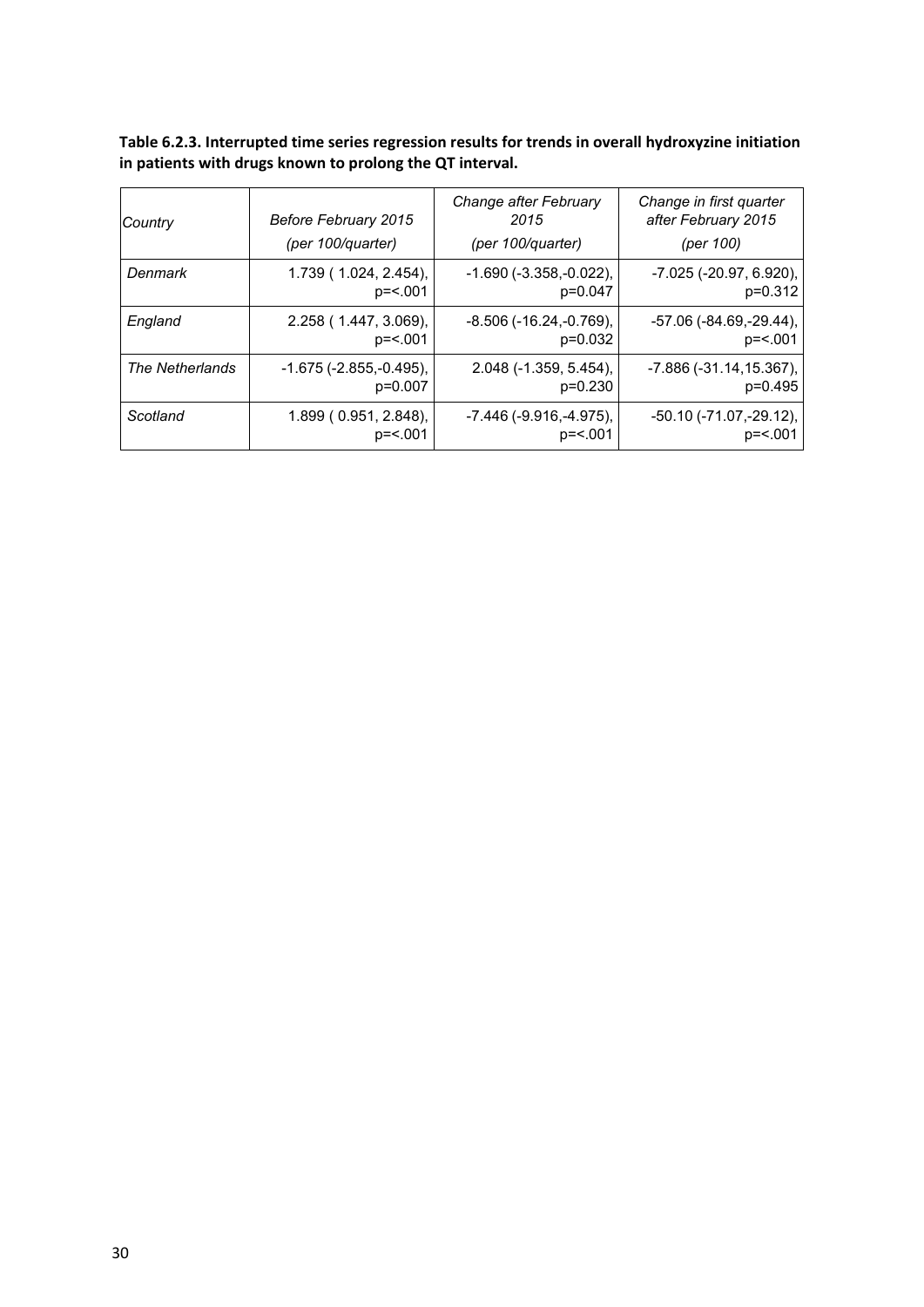#### <span id="page-30-0"></span>6.2.6 Stratification by age, gender, indication and product (formulation) type

Detailed information on the prevalence of hydroxyzine initiation and prescribing among each country for objective 1 and objective 2 by age, gender, indication and type of product are shown in the figures and respective tables in the appendix (supplementary tables in Appendix 4-9 and Appendix 12-15, and supplementary figure in Appendix 3 and 11).

For objective 1 and objective 2, trends in the proportion of patients prescribed, initiating and discontinuing hydroxyzine-containing medicinal products by age and their slopes in all countries were similar to overall hydroxyzine initiation trends and slopes, but changes were typically more prominent in the older age groups in whom the prevalence of hydroxyzine exposure was greater than in younger age groups. Trends and slopes by gender were also similar to overall trends and slopes, although exposure to hydroxyzine was greater in women than in men.

In all countries, trends in the prescribing of hydroxyzine-containing medical products were driven oral products and no other formulation was identified. The most frequent type of prescribing was one-off prescribing. Of the indications examined the most common indication for hydroxyzine was for the treatment of skin disorders in all countries.

## <span id="page-30-1"></span>6.3 OBJECTIVE 3: DETERMINE PRESCRIPTION PATTERNS OF ALTERNATIVE MEDICINES PRESCRIBED IN PATIENTS WHERE HYDROXYZINE HAS PREVIOUSLY BEEN PRESCRIBED

Output tables, figures and ITS regression results for objective 3 are shown in Appendix 17 to 19.

## <span id="page-30-2"></span>6.3.1 Switching to other antihistamines following hydroxyzine discontinuation

Trends in the prevalence of initiation in switching to other antihistamines following hydroxyzine discontinuation among Denmark, the Netherlands, England and Scotland are shown in figure 11. Between the study periods available for analysis, the rates of switching to other antihistamines following hydroxyzine discontinuation per 100: in Denmark fell from 8.6 (2010Q1) to 6.8 (2018Q1); in the Netherlands fell from 12.3 (2009Q2) to 1.9 (2017Q2); in England (CPRD) fell from 6.4 (2009Q1) to 5.3 (2018Q1); and in Scotland rose from 7.6 (2010Q1) to 8.5 (2018Q2).

#### *Interrupted time series regression of switching to other antihistamines*

In Denmark, there was a no trend in switching to other antihistamines following hydroxyzine discontinuation before the regulatory intervention (table 6.3.1). The regulatory intervention was associated with a non-statistically significant immediate rise in switching to other antihistamines following hydroxyzine discontinuation with no statistically significant change in switching trend compared to baseline.

In England, there was a no trend in switching to other antihistamines following hydroxyzine discontinuation before the regulatory intervention. The regulatory intervention was associated with a non-statistically significant immediate rise in switching to other antihistamines following hydroxyzine discontinuation and a no significant change in switching trend post-intervention compared to baseline.

In the Netherlands, there was a negative trend in switching to other antihistamines following hydroxyzine discontinuation before the regulatory intervention of -0.20 (95%CI -0.31 to -0.09) per 100/quarter. The regulatory intervention was associated with a non-statistically significant immediate rise in switching to other antihistamines following hydroxyzine discontinuation and no significant change in switching trend post-intervention compared to baseline.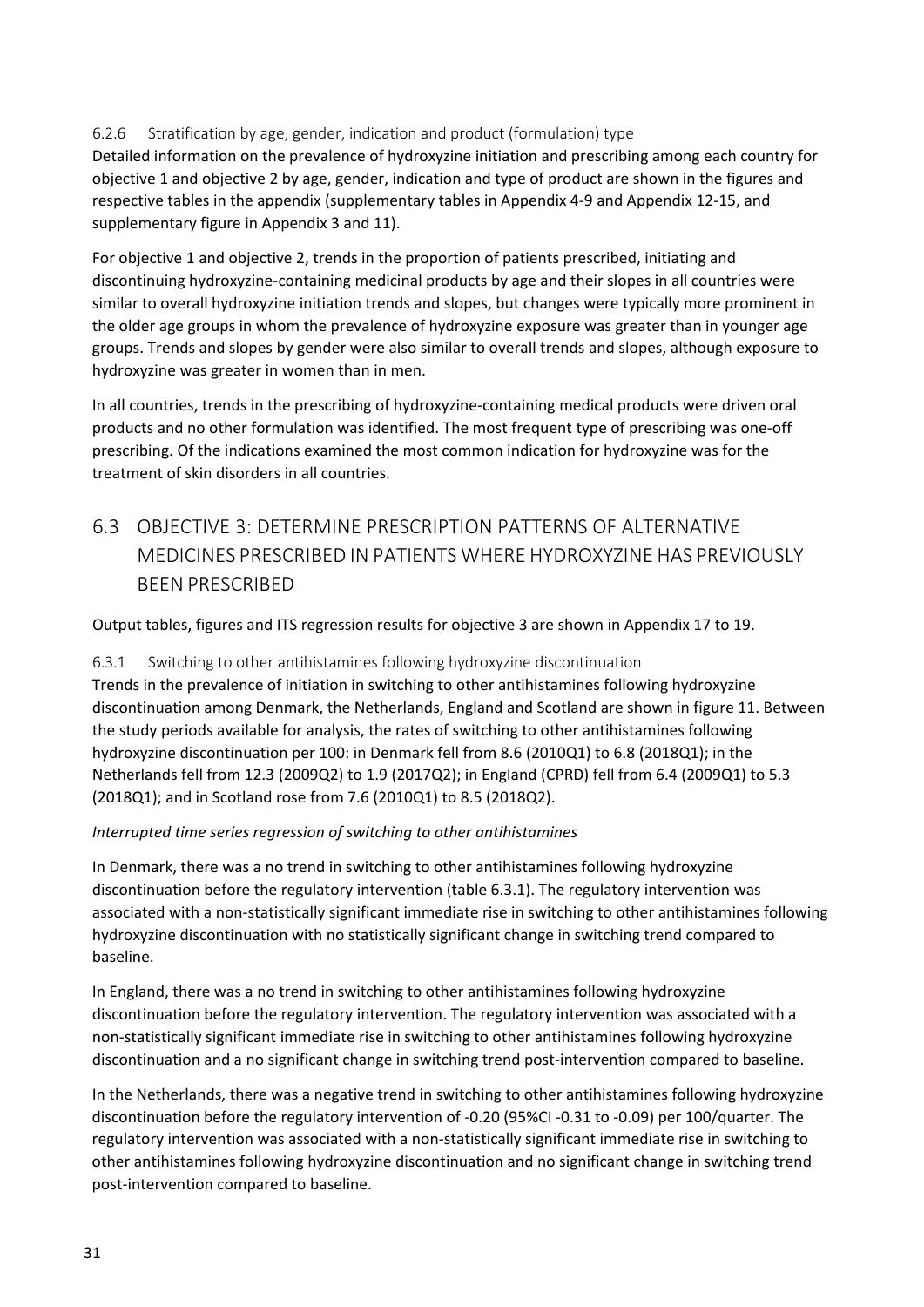In Scotland, there was a no trend in switching to other antihistamines following hydroxyzine discontinuation before the regulatory intervention. The regulatory intervention was associated with a non-statistically significant immediate rise in switching to other antihistamines following hydroxyzine discontinuation and a no significant change in switching trend post-intervention compared to baseline.



**Figure 11. Switch from hydroxyzine to other antihistamines overall.**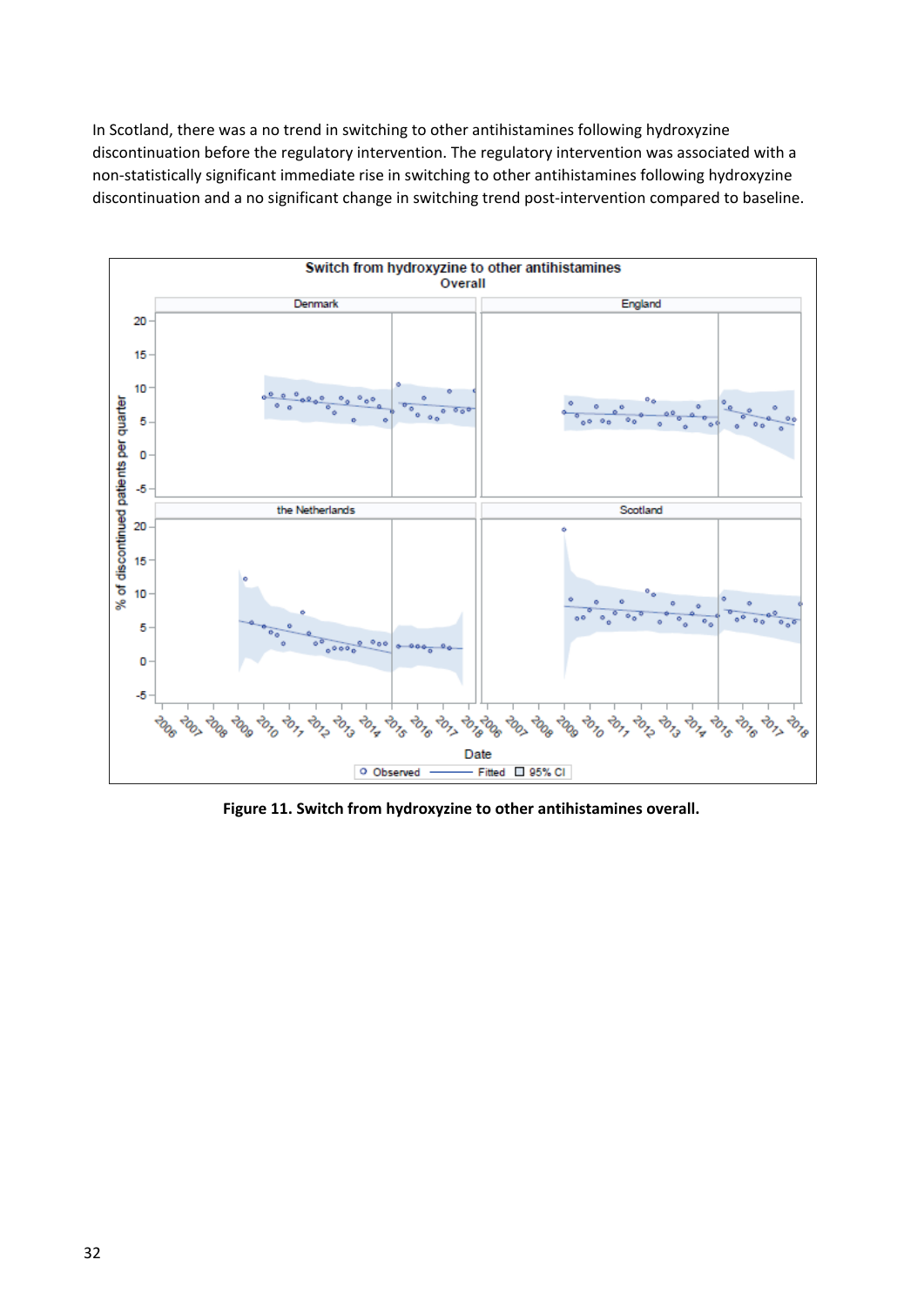#### <span id="page-32-0"></span>6.3.2 Switching to benzodiazepines following hydroxyzine discontinuation

Trends in the prevalence of initiation in switching to benzodiazepines following hydroxyzine discontinuation among Denmark, the Netherlands, England and Scotland are shown in figure 12. Between the study periods available for analysis, the rates of switching to benzodiazepines following hydroxyzine discontinuation per 100: in Denmark fell from 11.3 (2010Q1) to 8.3 (2018Q1); in the Netherlands fell from 3.1 (2010Q2) to 1.6 (2015Q3); in England (CPRD) fell from 2.2 (2009Q1) to 1.7 (2017Q3); and in Scotland fell from 3.2 (2010Q1) to 2.5 (2018Q2).

#### *Interrupted time series regression of switching to benzodiazepines*

In Denmark, there was a negative trend in switching to benzodiazepines following hydroxyzine discontinuation before the regulatory intervention of -0.08% (95%CI -0.14 to-0.01) per quarter (table 6.3.2). The regulatory intervention was associated with a non-statistically significant immediate rise in switching to benzodiazepines following hydroxyzine discontinuation and no significant change in switching trend compared to baseline.

In England, there was no trend in switching to benzodiazepines following hydroxyzine discontinuation before the regulatory intervention. The regulatory intervention was associated with a non-statistically significant immediate rise in switching to benzodiazepines following hydroxyzine discontinuation and no significant change in trend in switching post-intervention compared to baseline.

In the Netherlands, there was a negative trend in switching to benzodiazepines following hydroxyzine discontinuation before the regulatory intervention. The regulatory intervention was associated with no statistically significant immediate change in switching to benzodiazepines following hydroxyzine discontinuation and no significant change in switching trend post-intervention compared to baseline.

In Scotland, there was a negative trend in switching to benzodiazepines following hydroxyzine discontinuation before the regulatory intervention. The regulatory intervention was associated with a non-statistically significant immediate rise in switching to benzodiazepines following hydroxyzine discontinuation and no significant change in switching trend compared to baseline.



**Figure 12. Switch from hydroxyzine to benzodiazepines overall.**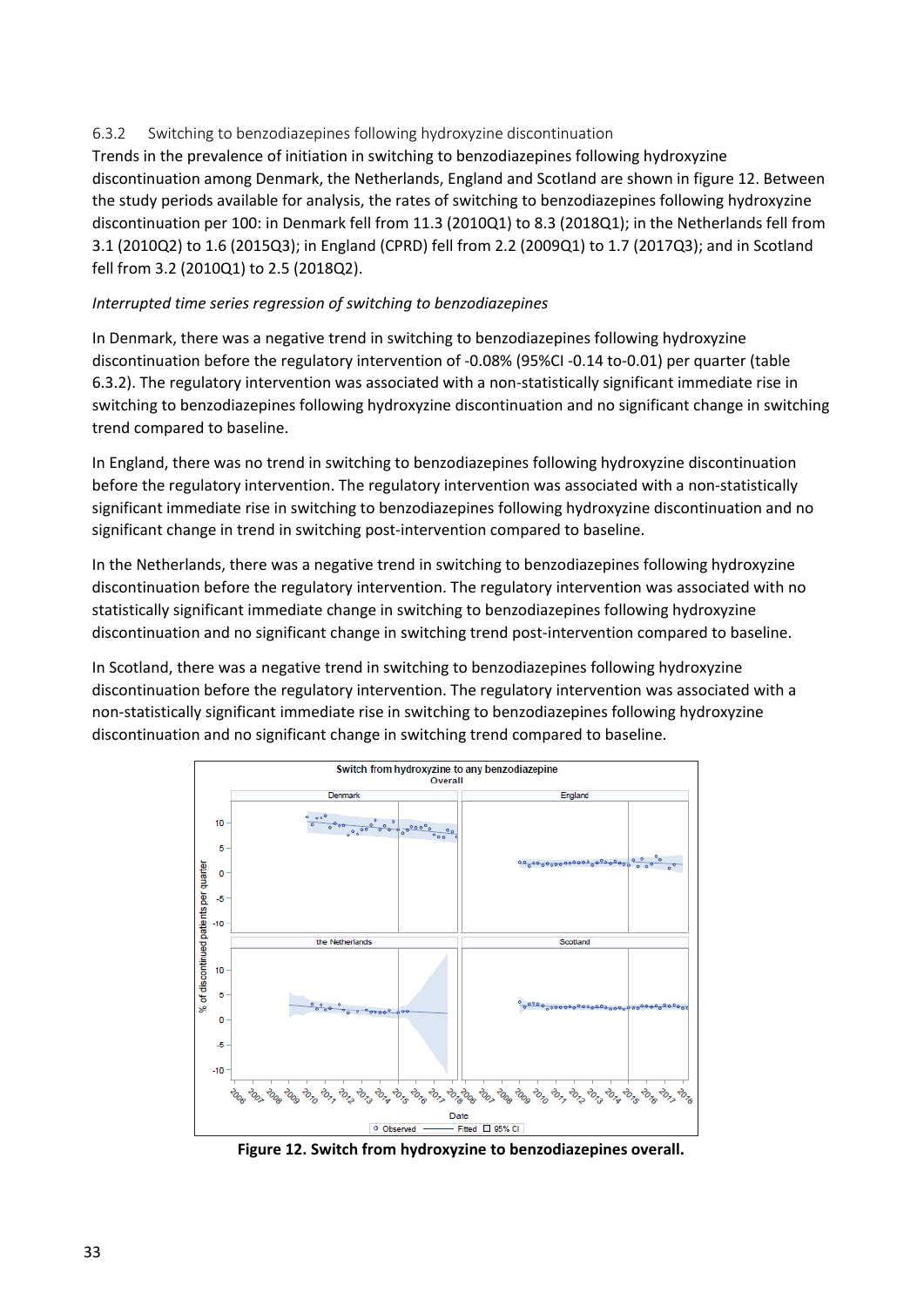#### <span id="page-33-0"></span>6.3.3 Switching to other medications following hydroxyzine discontinuation

Trends in the prevalence of initiation in switching to other medications (tricyclic antidepressants, mirtazapine, SSRIs) following hydroxyzine discontinuation among Denmark, the Netherlands, England and Scotland are shown in figure 16. Between the study periods available for analysis, the rates of switching to other medications following hydroxyzine discontinuation per 100: in Denmark remained fairly stable at 18.3 (2010Q1) and 19.3 (2018Q1); in England (CPRD) fell from 4.8 (2009Q1) to 1.8 (2018Q1); and in Scotland rose from 4.5 (2010Q1) to 5.2 (2018Q2).

#### *Interrupted time series regression of switching to other medications*

In Denmark, there was no trend in switching to other medications following hydroxyzine discontinuation before the regulatory intervention (table 6.3.3). The regulatory intervention was associated with a nonstatistically significant immediate fall in switching to other medications following hydroxyzine discontinuation and no significant change in switching trend post-intervention compared to baseline.

In England, there was no trend in switching to other medications following hydroxyzine discontinuation before the regulatory intervention. The regulatory intervention was associated with a non-statistically significant immediate rise in switching to other medications following hydroxyzine discontinuation and no significant change in switching trend post-intervention compared to baseline.

In the Netherlands, there was a no trend in switching to other medications following hydroxyzine discontinuation before the regulatory intervention. The regulatory intervention was associated with a non-statistically significant immediate rise in switching to other medications following hydroxyzine discontinuation and no significant change in switching trend post-intervention compared tobaseline.

In Scotland, there was a no trend in switching to other medications following hydroxyzine discontinuation before the regulatory intervention. The regulatory intervention was associated with a non-statistically significant immediate absolute fall in switching to other medications following hydroxyzine discontinuation and no significant change in switching trend post-intervention compared tobaseline.



**Figure 13. Switch from hydroxyzine to other medications overall.**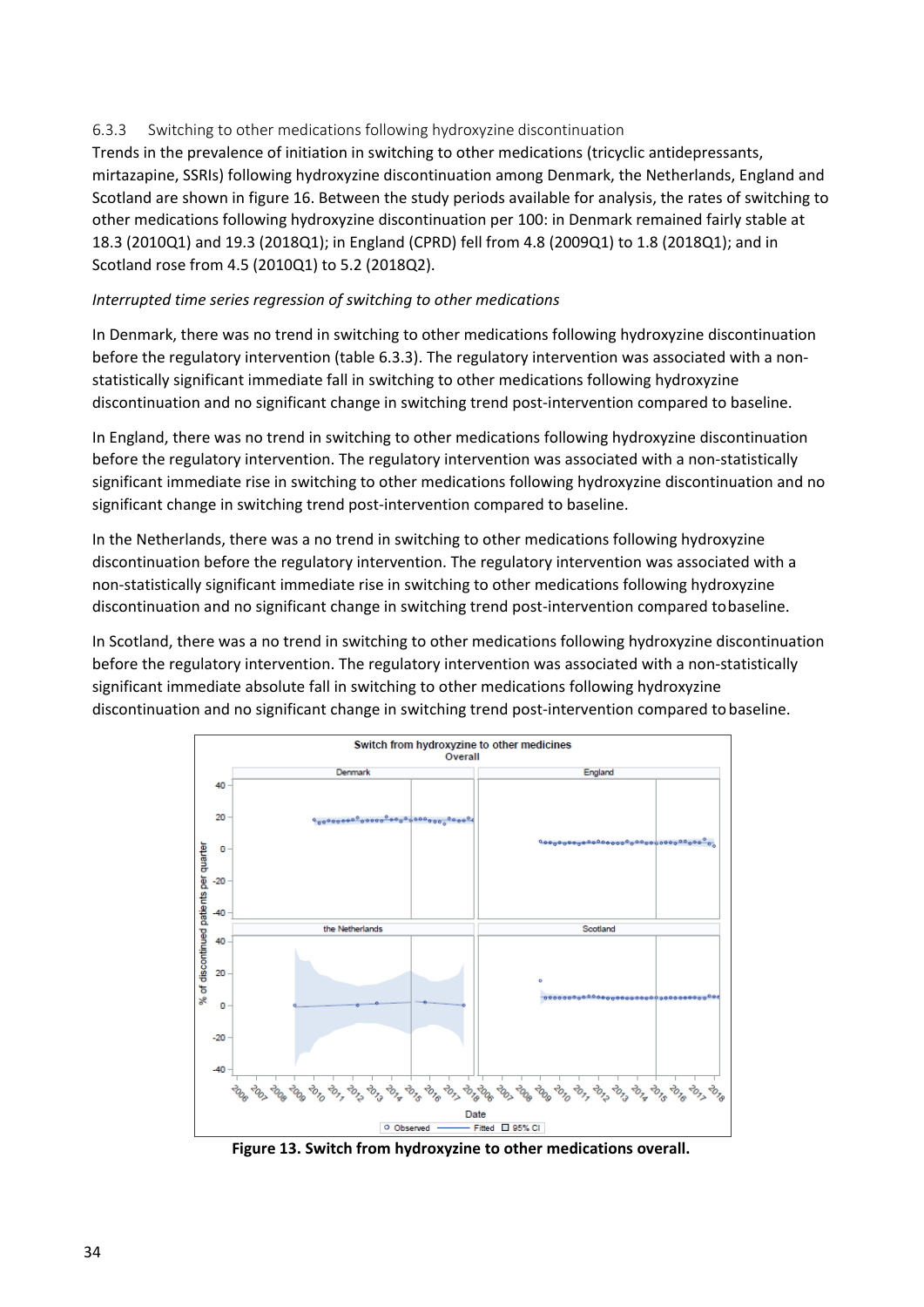| Country         | Before February 2015             | Change after February<br>2015    | Change in first quarter<br>after February 2015 |
|-----------------|----------------------------------|----------------------------------|------------------------------------------------|
|                 | (per 100/quarter)                | (per 100/quarter)                | (per 100)                                      |
| Denmark         | $-0.092$ ( $-0.193$ , $0.009$ ), | $0.024$ (-0.161, 0.208),         | $1.058$ (-0.706, 2.823),                       |
|                 | p=0.074                          | p=0.796                          | $p=0.231$                                      |
| England         | $-0.027$ $(-0.092, 0.038)$ ,     | $-0.187$ $(-0.486, 0.112)$ ,     | 1.237 (-0.587, 3.061),                         |
|                 | $p=0.401$                        | $p=0.212$                        | p=0.177                                        |
| The Netherlands | $-0.200$ $(-0.308,-0.092)$ ,     | $0.165$ (-0.232, 0.562),         | 1.216 (-1.084, 3.516),                         |
|                 | p= <.001                         | $p=0.400$                        | $p=0.285$                                      |
| Scotland        | $-0.063$ $(-0.158, 0.031)$ ,     | $-0.065$ ( $-0.300$ , $0.171$ ), | 1.092 (-0.790, 2.975),                         |
|                 | $p=0.183$                        | $p=0.580$                        | $p=0.246$                                      |

#### **Table 6.3.1. Interrupted time series regression results for trends in switching to other antihistamines.**

### **Table 6.3.2. Interrupted time series regression results for trends in switching to benzodiazepines.**

| Country         | Before February 2015<br>(per 100/quarter) | Change after February<br>2015<br>(per 100/quarter) | Change in first quarter<br>after February 2015<br>(per 100) |
|-----------------|-------------------------------------------|----------------------------------------------------|-------------------------------------------------------------|
| Denmark         | $-0.076(-0.144,-0.009),$                  | $-0.013$ $(-0.135, 0.110)$ ,                       | $0.263$ (-0.906, 1.431),                                    |
|                 | $p=0.027$                                 | $p=0.835$                                          | $p=0.650$                                                   |
| England         | $0.007$ (-0.014, 0.027),                  | $-0.050$ $(-0.175, 0.076)$ ,                       | $0.184$ ( $-0.423$ , $0.791$ ),                             |
|                 | $p=0.498$                                 | $p=0.425$                                          | $p=0.540$                                                   |
| The Netherlands | $-0.073$ ( $-0.112$ , $-0.033$ ),         | $0.031$ (-1.232, 1.293),                           | $0.481$ ( $-0.493$ , 1.456),                                |
|                 | $p=0.002$                                 | $p=0.959$                                          | $p=0.307$                                                   |
| Scotland        | $-0.024$ ( $-0.040, -0.008$ ),            | $0.031$ (-0.010, 0.071),                           | $0.315$ (-0.006, 0.635),                                    |
|                 | $p=0.005$                                 | $p=0.130$                                          | $p=0.054$                                                   |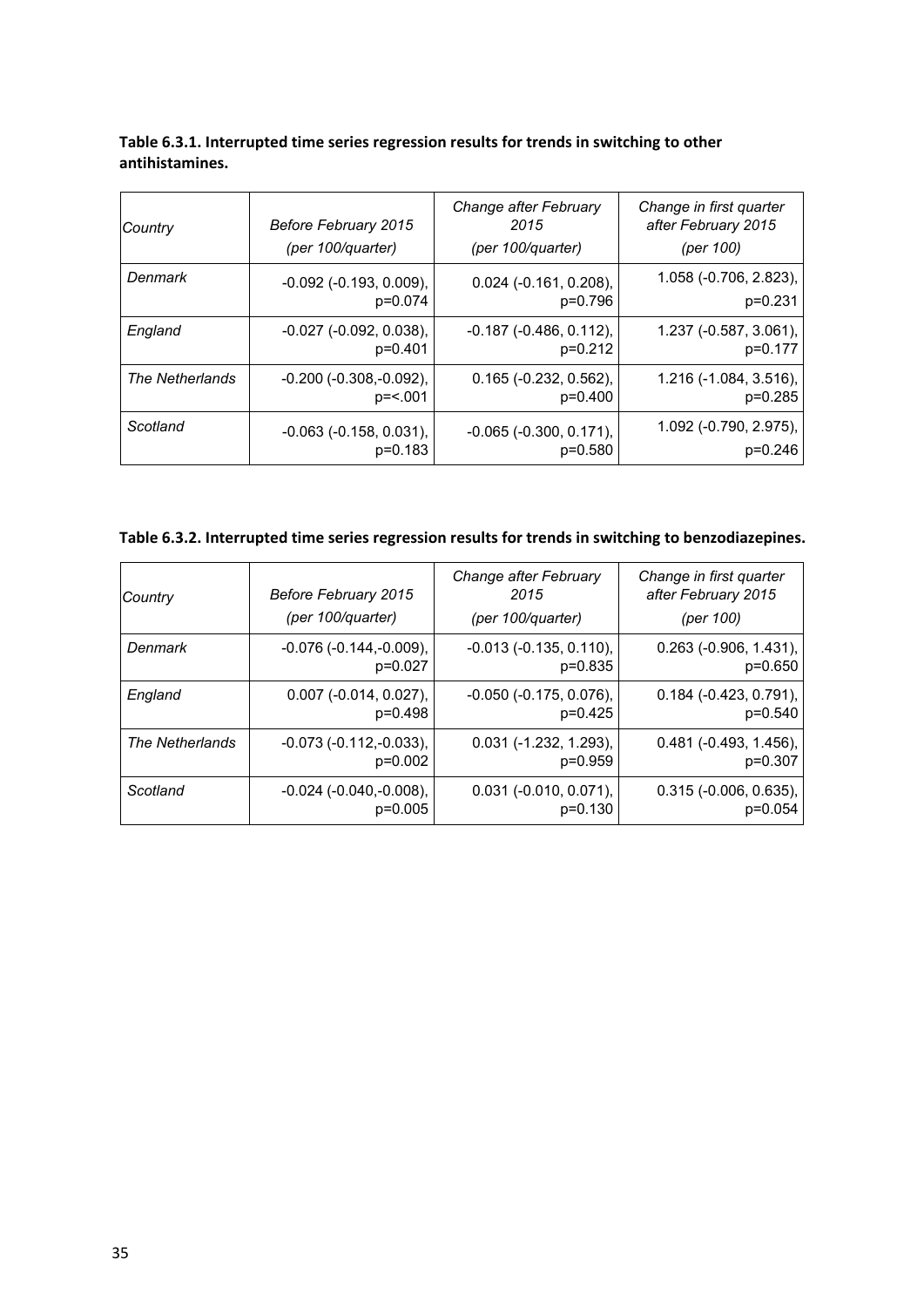| Table 6.3.3. Interrupted time series regression results for trends in switching to other |
|------------------------------------------------------------------------------------------|
| medications.                                                                             |

| Country         | Before February 2015<br>(per 100/quarter) | Change after February<br>2015<br>(per 100/quarter) | Change in first quarter<br>after February 2015<br>(per 100) |
|-----------------|-------------------------------------------|----------------------------------------------------|-------------------------------------------------------------|
| Denmark         | $0.066$ (-0.009, 0.141),                  | $-0.101$ $(-0.237, 0.036)$ ,                       | $-0.471$ ( $-1.775$ , $0.832$ ),                            |
|                 | $p=0.081$                                 | $p=0.143$                                          | p=0.467                                                     |
| England         | $0.001$ ( $-0.034$ , $0.036$ ),           | $-0.017$ $(-0.179, 0.145)$ ,                       | $0.172$ (-0.818, 1.162),                                    |
|                 | $p=0.933$                                 | $p=0.833$                                          | p=0.727                                                     |
| The Netherlands | $0.122$ (-1.539, 1.783),                  | $-0.355$ $(-3.503, 2.792)$ ,                       | $0.372$ (-23.50,24.239),                                    |
|                 | $p=0.522$                                 | $p=0.387$                                          | p=0.876                                                     |
| Scotland        | $-0.027$ $(-0.067, 0.014)$ ,              | $0.095$ ( $-0.006$ , $0.196$ ),                    | $-0.099$ $(-0.909, 0.711)$ ,                                |
|                 | $p=0.192$                                 | $p=0.065$                                          | $p=0.806$                                                   |

\*other medications = Tricyclic antidepressants. Mirtazapine. Selective serotonin reuptake inhibitors.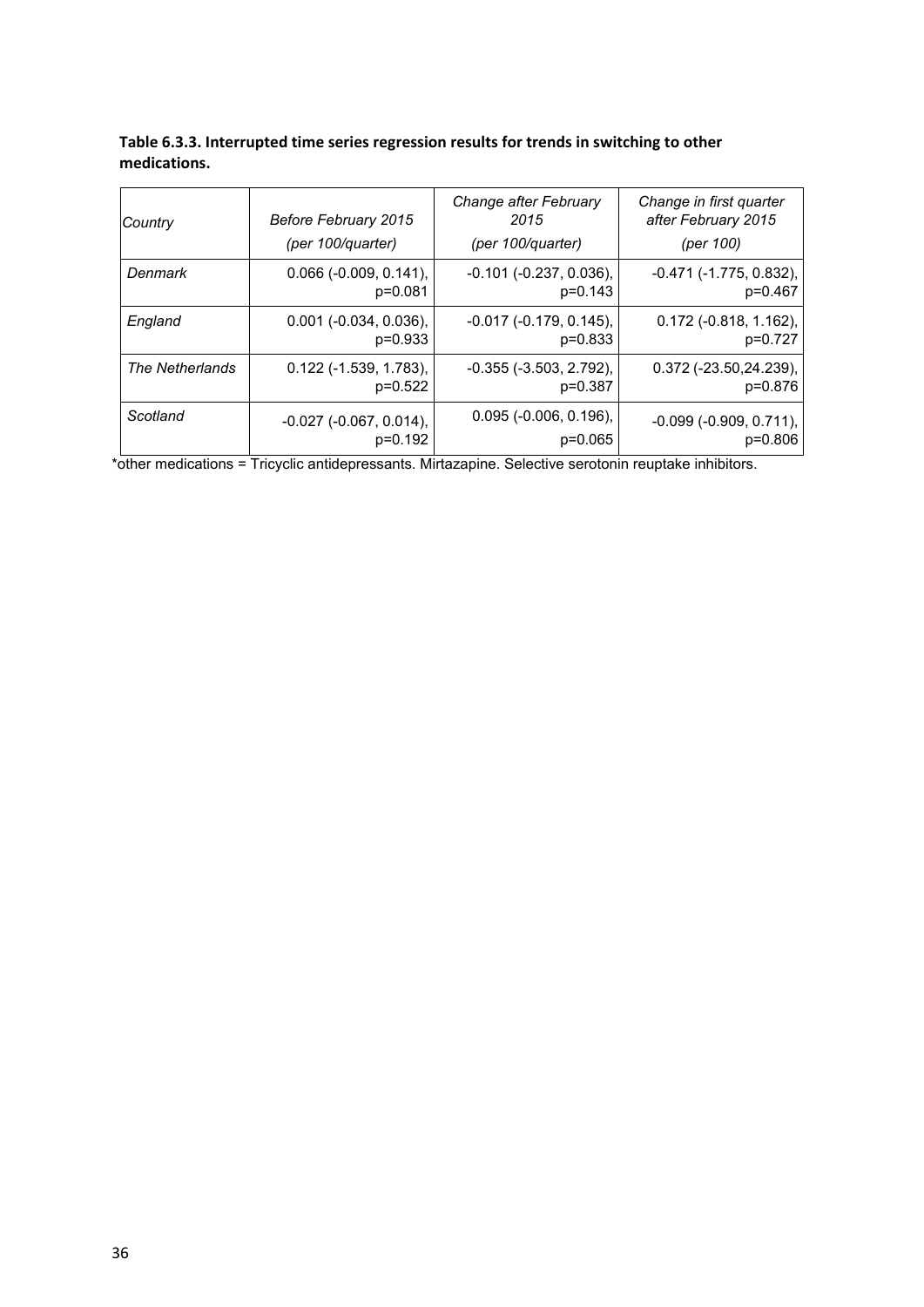## <span id="page-36-0"></span>7 DISCUSSION

#### *Objective 1*

Objective 1 examined the impact of the 2015 EMA regulatory intervention on hydroxyzine prescribing, initiation, discontinuation, and dose and duration of hydroxyzine-containing prescriptions within each of the four countries and by age, gender, indication and type of product. In absolute terms, the use of hydroxyzine in all countries was low suggesting it was not the preferred antihistamine being prescribed in these countries but was highest in Scotland that had around a 2-fold increased rate of hydroxyzine prescribing compared to other countries during the baseline period. The impact of the 2015 EMA regulatory intervention for hydroxyzine differed among the countries studied. The 2015 EMA regulatory intervention for hydroxyzine had a significant immediate impact and significant change in trend in the intended direction on the hydroxyzine initiation in England and Scotland but not in Denmark or in the Netherlands.

In England and Scotland, there was a positive trend in hydroxyzine exposures and prescriptions prior to the EMA regulatory intervention. For exposures there was also a negative baseline trend in initiation in the Netherlands with the regulatory intervention being associated with a significant negative trend in patients prescribed hydroxyzine in Denmark. Although the regulatory intervention was associated with significant changes in the mean daily dose of hydroxyzine prescription, in absolute terms these changes were small. It is uncertain why this may have occurred and this may have been related to the downward trend in the duration of hydroxyzine prescriptions in these countries throughout the study period.

The intervention was associated with a statistically significant rise and fall in overall hydroxyzine discontinuation in England and Denmark respectively, with no impact on hydroxyzine discontinuation in the Netherlands or Scotland. It is uncertain why there would be the pattern as observed for Denmark although it is noted that prescription duration had increased over time. However, the changes in England are more expected in that there is first an immediate increase in discontinuation with a negative trend. We believe the negative trend in this instance may be because the pool of hydroxyzine initiators is falling and most hydroxyzine exposure is one-off.

Less impact on hydroxyzine discontinuation was noted compared to initiation with significant short-term changes in the intended direction for discontinuation occurring in England only. This observation is in keeping with previous evidence that regulatory interventions tend to be more effective at decreasing initiation of targeted medicines, but less effective at bringing about their discontinuation.<sup>12</sup>

#### *Objective 2*

It is important to study the impact of the regulatory intervention in subgroups with particular in patients with contraindications to assess whether impact has varied between specific populations. Among the studied patients with contraindications, the regulatory intervention was associated with a significant impact on the rate of hydroxyzine initiation in patients with cardiovascular disease in England and Scotland only. In patients with concomitant exposure to drugs known to prolong the QT interval, the regulatory intervention had a significant impact in England, Scotland and also in Denmark to a less extent. No evidence was observed that the intervention was associated with a significant impact trend in hydroxyzine initiation in patients with recent electrolyte disturbance or with bradycardia. However, the number of such patients were extremely small suggesting that the population at risk is so small that evaluation of impact may lack feasibility.

*Objective 3*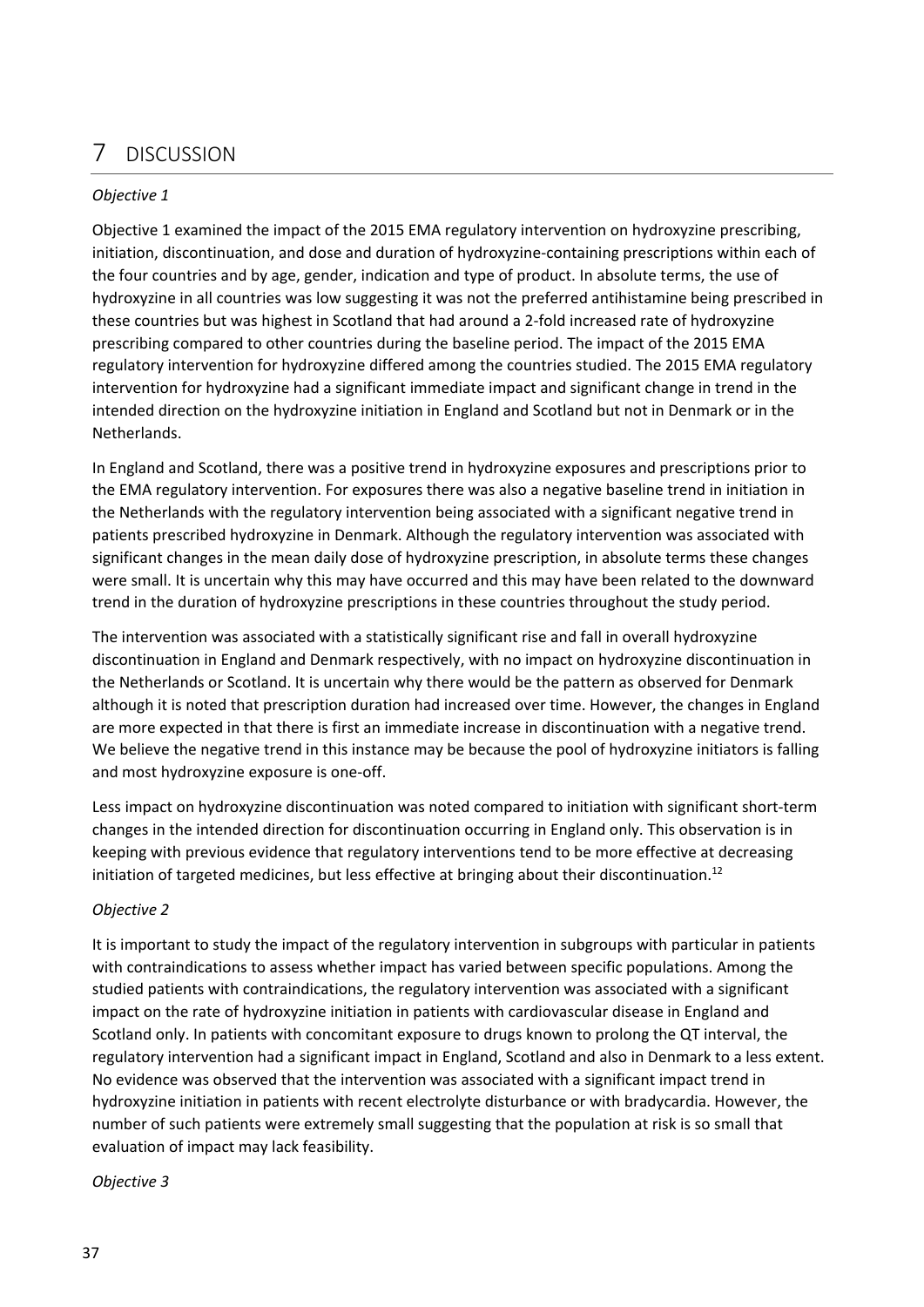Regulatory interventions may have unintended consequences on prescribing and health outcomes. Objective 3 set out to examine the impact of the regulatory intervention on unintended switching to other antihistamines that may have greater sedative properties than hydroxyzine, benzodiazepines that risk addiction and other antidepressant medications associated with other types of adverse effects. Reassuringly the study found that the regulatory intervention was not associated with any impact on switching to other antihistamines, benzodiazepines or other antidepressant medications following hydroxyzine discontinuation in any country. However, it is possible that changes may have occurred in medicines not examined or only with some individual products within each group.

#### *Limitations*

This study has several potential limitations. First, observed comparisons between the absolute changes in the quarterly prevalence of different products from the start to the end of the observation period may be influenced by the different lengths of follow-up for analysis between data sources.

Interrupted time series analysis was performed using different numbers of baseline time periods before the intervention that may have reduced the power to detect a significant result. The date of intervention in all countries has been pre-specified as February 2015 and the actual date of implementation may have varied. In this regard, it is possible that clinical practice may have been influenced by the evidence on the safety of hydroxyzine before the EMA referral and recommendations had been concluded. It is plausible that when baseline trends are already heading in the intended direction it may be more difficult for a regulatory intervention to have impact or for statistically significant changes to be detected. In this regard, such trends are already heading in the intended direction. Trends must therefore be interpreted clinically and not simply statistically, particularly if further regulatory action may be considered.

This study does not capture over-the-counter or non-reimbursed antihistamine exposures, the extent of which may vary by country potentially contributing to heterogeneity of results. We also do not report data on the proportion of patients continuing hydroxyzine therapy who would have been co-prescribed the same alternative medicines although this may have minimal impact on the interpretation of switchingtrends.

The definition for the denominators varied by data source. The denominator in the PHARMO source population are patients in the linked GP Database and the out-patient Pharmacy Database (covering 1.4 million patients). These are patients with any prescribed medication available. In contrast, in CPRD these are the population of registered patients within each general practice, whilst in Denmark these are taken from national statistics. However, expected differences are unlikely to influence changes in the trend in prescribing and interpreting the impact that the regulatory intervention may have had. There may be different coding practices between data sources that could affect how well patients with the contraindications and risk factors of interest are identified. Diagnostic codes were used as proxies for the indication of hydroxyzine and patients with multiple potential coded indications would have appeared in different indication groups more than once. However, this may reflect the close relationship between these potential indications and how the medicine is used in clinical practice. Hydroxyzine may also have been used for other conditions such as allergic rhinitis that has not been evaluated in thisreport.

For some patient groups, the denominators were small and hydroxyzine infrequently prescribed meaning it was not feasible to adequately fit ITS models to provide meaningful results. In this regards, due to the lack of data capture it was not possible to evaluate the impact of the regulatory intervention on hydroxyzine initiation in patients with a family history of sudden cardiac death, electrolyte disturbance or bradycardia. However, this may also be a sign that the population for whom the regulatory intervention is aimed at is reassuringly very small to begin with.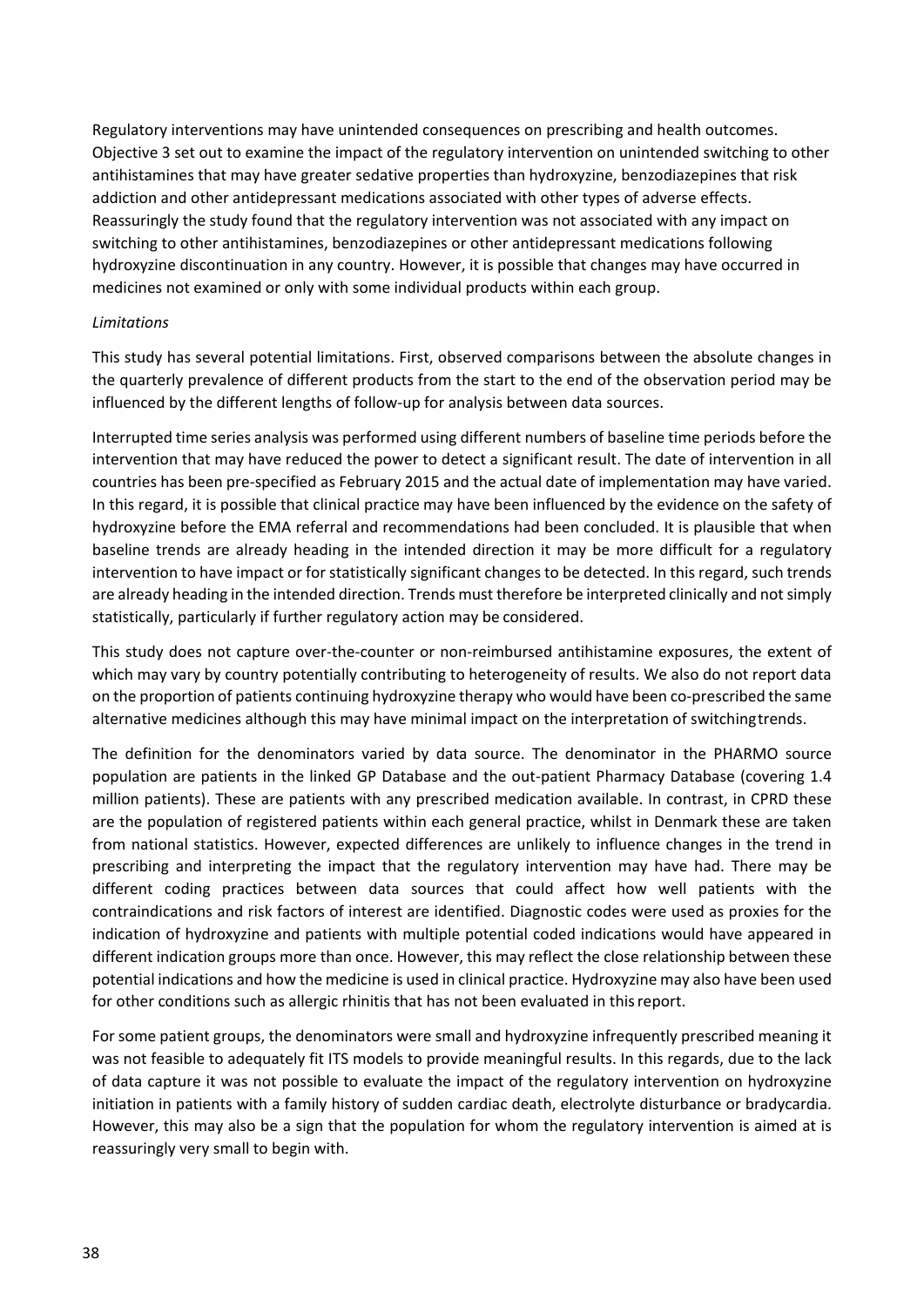#### *Conclusion*

In conclusion, the EMA 2015 regulatory intervention targeting hydroxyzine-containing medicinal products reduced overall hydroxyzine initiation among the populations in two of the four country data sources examined. The regulatory intervention had limited impact on hydroxyzine discontinuation and no significant impact on switching suggesting limited unintended consequences may have occurred for those groups of alternative medicines examined.

### <span id="page-38-0"></span>8 REFERENCES

- 1. European Medicines Agency. Annex III. Amendments to relevant sections of the summary of product characteristics and package leaflet[s.](http://www.ema.europa.eu/docs/en_GB/document_library/Referrals_document/Hydroxyzine_31/Position) [http://www.ema.europa.eu/docs/en\\_GB/document\\_library/Referrals\\_document/Hydroxyzine\\_31/Position](http://www.ema.europa.eu/docs/en_GB/document_library/Referrals_document/Hydroxyzine_31/Position) provide d\_by\_CMDh/WC500184901.pdf. (Accessed on 06 September 2017)
- 2. European Medicines Agency. New restrictions to minimise the risks of effects on heart rhythm with hydroxyzine- containing medicine[s.](http://www.ema.europa.eu/docs/en_GB/document_library%3D/Referrals_document/Hydroxyzine_31/Positio) [http://www.ema.europa.eu/docs/en\\_GB/document\\_library=/Referrals\\_document/Hydroxyzine\\_31/Positio](http://www.ema.europa.eu/docs/en_GB/document_library%3D/Referrals_document/Hydroxyzine_31/Positio) n\_provid ed\_by\_CMDh/WC500184900.pdf. (Accessed on 06 September 2017)
- 3. http://www.ema.europa.eu/ema/index.jsp?curl=pages/medicines/human/referrals/Hydroxyzine/human\_re ferral\_pr ac\_000043.jsp&mid=WC0b01ac05805c516f (accessed 6th September 2017)
- 4. Lee BH, Lee SH, Chu D, Hyun JW, Choe H, Choi BH, Jo SH. Effects of the histamine H(1) receptor antagonist hydroxyzine on hERG K(+) channels and cardiac action potential duration. Acta Pharmacol Sin. 2011;32(9):1128-37
- 5. Alvarez-Madrazo S, McTaggart S, Nangle C, et al. Data Resource Profile: The Scottish National Prescribing Information System (PIS). Int J Epidemiol. 2016 Jun;45(3):714-715f. doi: 10.1093/ije/dyw060. Epub 2016 May 10. No abstract available.
- 6. Schmidt M, Pedersen L, Sørensen HT. The Danish Civil Registration System as a Tool in Epidemiology. *Eur J Epidemiol* 2014;29(8):541-9. doi: 10.1007/s10654-014-9930-3.
- 7. Schmidt M, Schmidt SA, Sandegaard JL, Ehrenstein V, Pedersen L, Sørensen HT. The Danish National Patient Registry: A Review of Content, Data Quality, and Research Potential. *Clin Epidemiol* 2015;7:449-90. doi: 10.2147/CLEP.S91125.
- 8. Pottegård A, Schmidt SA, Wallach-Kildemoes H, Sørensen HT, Hallas J, Schmidt M. Data Resource Profile: The Danish National Prescription Registry. Int J Epidemiol. 2016 Oct 27. DOI:10.1093/ije/dyw213
- 9. Herrett E, Gallagher AM, Bhaskaran K, et al. Data Resource Profile: Clinical Practice Research Datalink (CPRD). Int J Epidemiol. 2015 Jun;44(3):827-36.
- 10. Penning-van Beest FJ1, Termorshuizen F, Goettsch WG, Klungel OH, Kastelein JJ, Herings RM. Adherence to evidence-based statin guidelines reduces the risk of hospitalizations for acute myocardial infarction by 40%: a cohort study. Eur Heart J 2007; 28(2): 154–159. DOI: 10.1093/eurheartj/ehl391.
- 11. Wagner AK, Soumerai SB, Zhang F, Ross-Degnan D. Segmented regression analysis of interrupted time series studies in medication use research. J Clin Pharm Ther. 2002 Aug;27(4):299-309.
- 12. Dusetzina SB, Higashi AS, Dorsey ER, et al. Impact of FDA drug risk communications on health care utilization and health behaviors: a systematic review. Med Care 2012;50(6):466-78.